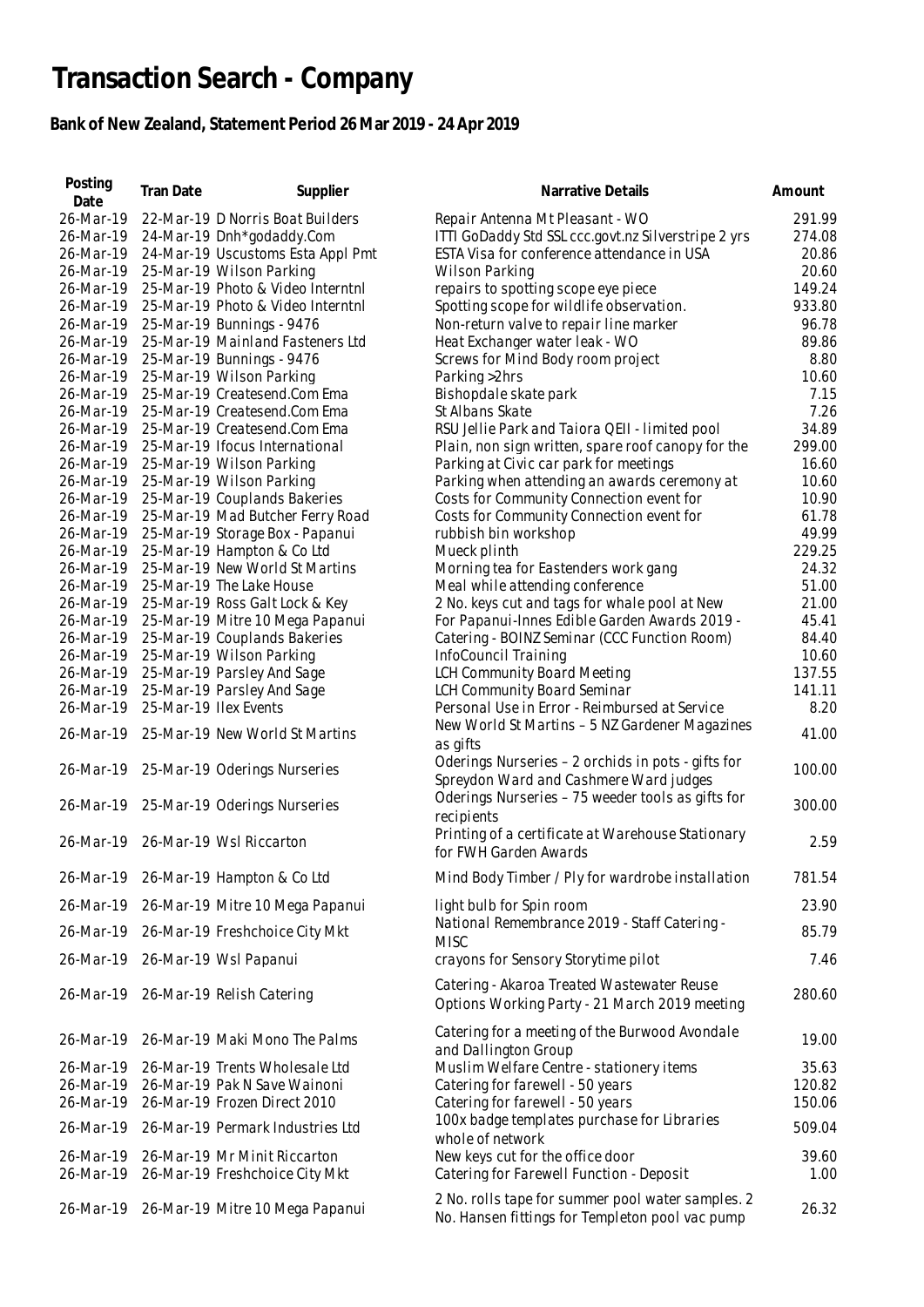| Posting<br>Date                                  | Tran Date           | Supplier                                                                                                                 | Narrative Details                                                                                                                                             | Amount                              |
|--------------------------------------------------|---------------------|--------------------------------------------------------------------------------------------------------------------------|---------------------------------------------------------------------------------------------------------------------------------------------------------------|-------------------------------------|
| 26-Mar-19<br>26-Mar-19                           |                     | 26-Mar-19 Parkland Products Ltd<br>26-Mar-19 Parkland Products Ltd                                                       | irrigation parts<br>irrigation parts                                                                                                                          | 50.23<br>452.09                     |
|                                                  |                     | 26-Mar-19 26-Mar-19 Shirley Vet Clinic                                                                                   | Veterinary supplies. Virkon +<br>Vetrap5cm/7.5cm/10cm                                                                                                         | 49.00                               |
| 26-Mar-19<br>26-Mar-19<br>26-Mar-19<br>26-Mar-19 |                     | 26-Mar-19 Freshchoice City Mkt<br>26-Mar-19 Countdown<br>26-Mar-19 Lincraft NZ Limited<br>26-Mar-19 Wsl Riccarton        | Catering - BOINZ Seminar (CCC Function Room)<br><b>Community Pride Awards</b><br><b>Community Pride Garden Awards</b><br><b>Community Pride Garden Awards</b> | 17.79<br>10.00<br>12.47<br>95.83    |
|                                                  |                     | 26-Mar-19 26-Mar-19 Books & Gifts Outlet St                                                                              | Books & Gifts Direct - 65 additional Stirling<br>Macoboys Roses books for gifts                                                                               | 130.00                              |
| 27-Mar-19                                        |                     | 26-Mar-19 26-Mar-19 Ccc Parking<br>25-Mar-19 Waste Management                                                            | Parking for meeting<br>Remove contaminated rubbish from bin.                                                                                                  | 8.50<br>25.61                       |
|                                                  |                     | 27-Mar-19 25-Mar-19 Jotform Inc.                                                                                         | Professional membership - JotForm Bronze<br>Monthly                                                                                                           | 28.29                               |
| 27-Mar-19<br>27-Mar-19                           |                     | 27-Mar-19 25-Mar-19 Shutterstock<br>26-Mar-19 Avo New Zealand<br>26-Mar-19 Wilson Parking                                | Stock photography for Art Train activity Roll<br>TEST AND TAG LABELS<br>Wilson Parking - Meeting                                                              | 83.91<br>142.60<br>24.60            |
|                                                  |                     | 27-Mar-19 26-Mar-19 Stuff Media (Ps)                                                                                     | Press Newspaper at Graham Condon - 2 months                                                                                                                   | 150.46                              |
|                                                  |                     | 27-Mar-19 26-Mar-19 Pmp Maxum Limited                                                                                    | Flyer delivery for community event. Event: Duck<br>down to the river, Saturday 30 March 2019.                                                                 | 396.86                              |
|                                                  |                     | 27-Mar-19 26-Mar-19 Sign Network Ltd                                                                                     | Corflutes signs purchased to advertise a<br>Community Event. Event: Duck down to the river                                                                    | 549.93                              |
|                                                  |                     | 27-Mar-19 26-Mar-19 Wilson Parking                                                                                       | Cost of parking while attending a meeting in<br>Turanga                                                                                                       | 8.60                                |
| 27-Mar-19                                        |                     | 26-Mar-19 Paper Plus South City                                                                                          | Stationery required for Muslim Welfare Centre 26<br><b>March 2019</b>                                                                                         | 49.43                               |
|                                                  |                     | 27-Mar-19 26-Mar-19 Challenge Milton St Ots                                                                              | Welfare Muslim Centre - 42 x MTA Vouchers                                                                                                                     | 420.00                              |
| 27-Mar-19                                        |                     | 26-Mar-19 Challenge Port Hills                                                                                           | Muslim Welfare Centre - 58 x \$10 MTA Vouchers                                                                                                                | 580.00                              |
| 27-Mar-19                                        |                     | 26-Mar-19 The Naked Baker Ltd<br>27-Mar-19 26-Mar-19 Halswell Post Shop                                                  | Cake for Parklands Library reopening<br>Post office box rental                                                                                                | 99.00<br>185.00                     |
|                                                  |                     | 27-Mar-19 26-Mar-19 Dimitris Greek Food                                                                                  | Lunch for the meeting with Muslim Leadership<br>Group to discuss National Remembrance Service                                                                 | 30.90                               |
| 27-Mar-19                                        |                     | 27-Mar-19 26-Mar-19 On The Spot Cashmere<br>27-Mar-19 26-Mar-19 Wsl South City<br>26-Mar-19 Omc Power Equipment          | Milk for tea room<br>Envelopes etc<br>Lawn mower parts                                                                                                        | 8.99<br>42.54<br>197.16             |
| 27-Mar-19                                        |                     | 26-Mar-19 Harvey Norman Moorhouse                                                                                        | 32gb card for downloading pictures from cell ph                                                                                                               | 34.95                               |
| 27-Mar-19                                        |                     | 26-Mar-19 Ccc Art Gallery Car Prk                                                                                        | Parking for meetings at Civic                                                                                                                                 | 9.00                                |
| 27-Mar-19                                        |                     | 26-Mar-19 Countdown                                                                                                      | Purchase of vouchers for Muslim community at<br>Welfare Centre                                                                                                | 500.00                              |
| 27-Mar-19                                        |                     | 26-Mar-19 Countdown                                                                                                      | Purchase goods for Welfare Centre                                                                                                                             | 500.00                              |
|                                                  |                     | 27-Mar-19 26-Mar-19 Countdown                                                                                            | Purchases of vouchers for Muslim community at<br><b>Welfare Centre</b>                                                                                        | 500.00                              |
| 27-Mar-19                                        |                     | 26-Mar-19 Countdown                                                                                                      | Credit Voucher Countdown for Gift Card originally<br>purchased as wrong cards activated.                                                                      | $-500.00$                           |
| 27-Mar-19<br>27-Mar-19                           |                     | 26-Mar-19 Pb Tech Online 09 5269200<br>26-Mar-19 Bunnings - 9482                                                         | Wall chargers for cellphones for stock<br>Spray bottle for disinfecting officer trucks 10x                                                                    | 77.80<br>36.20                      |
| 27-Mar-19                                        |                     | 26-Mar-19 Avonside Wainoni Vet                                                                                           | Vet checks on impounded dog who was bleeding.                                                                                                                 | 196.50                              |
| 27-Mar-19                                        | 26-Mar-19 The Rosoi |                                                                                                                          | Welfare neuter of dog<br>Meal at the Hawkes Bay symposium.                                                                                                    | 40.00                               |
| 27-Mar-19                                        |                     | 26-Mar-19 Harvey Norman Napier                                                                                           | Purchase of computer charger and USB during the<br>Hawkes Bay symposium.                                                                                      | 189.98                              |
| 27-Mar-19                                        |                     | 27-Mar-19 Every Educaid                                                                                                  | teasets (with trays) for Diamond Harbour, Little<br>River and Akaroa Libraries                                                                                | 32.99                               |
| 27-Mar-19<br>27-Mar-19<br>27-Mar-19<br>27-Mar-19 |                     | 27-Mar-19 Mitre 10 Mega Hornby<br>27-Mar-19 Hydraquip<br>27-Mar-19 Mitre 10 Mega Ferrymead<br>27-Mar-19 Parsley And Sage | hand cleaner for BG staff<br>Repacement Hoses - Drying Plant WO<br>Half Payment of Gas BBQ for planting days<br>Catering for Community Board Meeting          | 147.96<br>322.00<br>797.00<br>99.13 |
| 27-Mar-19<br>27-Mar-19                           |                     | 27-Mar-19 Hampton & Co Ltd<br>27-Mar-19 Freshchoice City Mkt                                                             | Hamptons Wegman ply for battens<br>Catering for Farewell - 50 years                                                                                           | 224.18<br>129.00                    |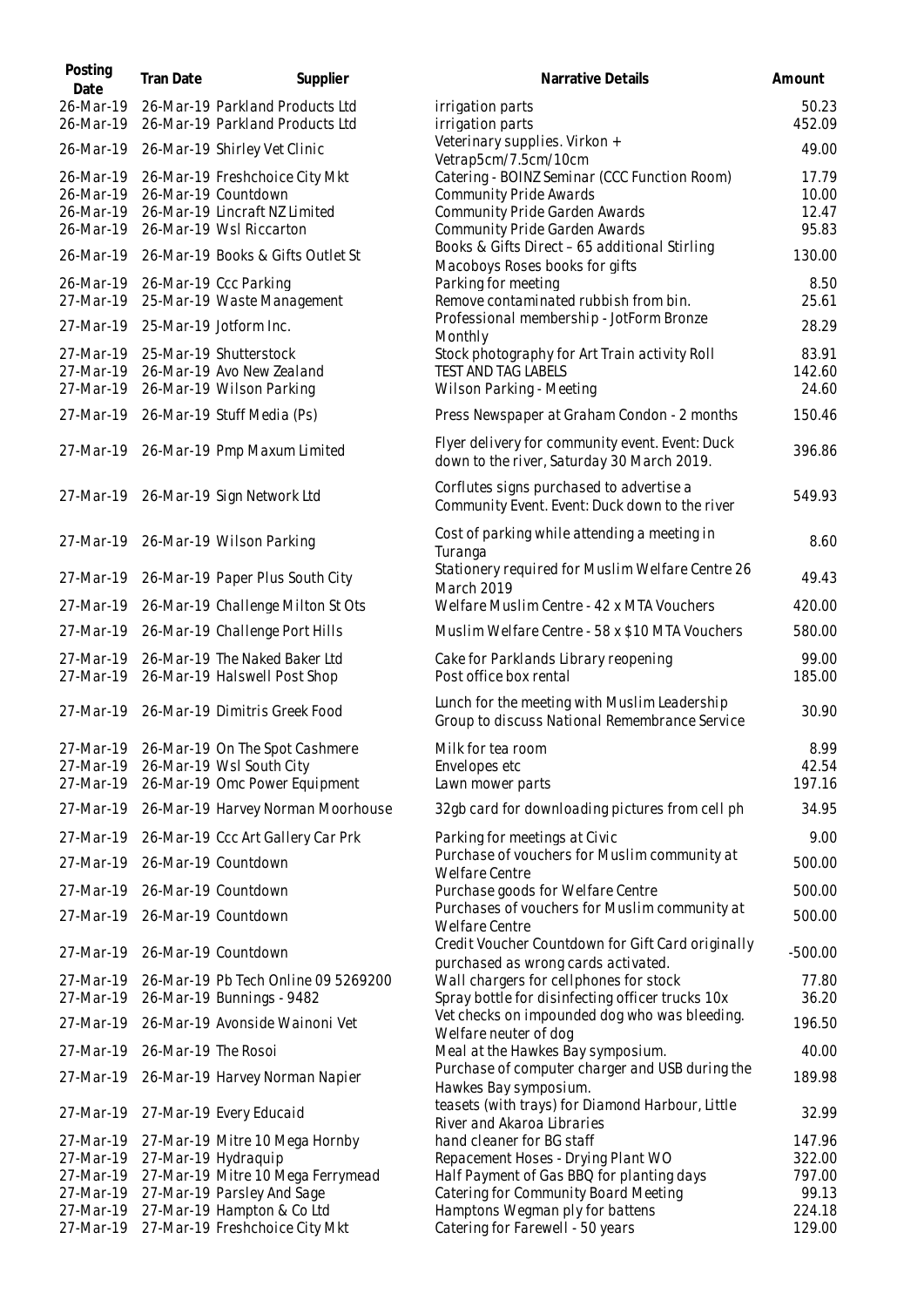| Posting<br>Date        | Tran Date          | Supplier                                                               | Narrative Details                                                                            | Amount          |
|------------------------|--------------------|------------------------------------------------------------------------|----------------------------------------------------------------------------------------------|-----------------|
| 27-Mar-19              |                    | 27-Mar-19 Ccc Parking                                                  | Parking for meeting                                                                          | 3.60            |
|                        |                    | 27-Mar-19 27-Mar-19 Chch Art Gallery Shop                              | Photograph reproduction for Addington Tower<br>panel                                         | 110.00          |
|                        |                    | 27-Mar-19 27-Mar-19 About Colour                                       | Cladding for Bridge Street planting programme                                                | 139.74          |
| 27-Mar-19              |                    | 27-Mar-19 Hampton & Co Ltd                                             | <b>MDF</b> for Mueck                                                                         | 79.35<br>156.00 |
| 27-Mar-19<br>27-Mar-19 |                    | 27-Mar-19 Mitre 10 Mega Ferrymead<br>27-Mar-19 Mitre 10 Mega Ferrymead | gas bottles for the volunteer barbecue trailer<br>barbecue for volunteer trailer             | 797.00          |
| 27-Mar-19              |                    | 27-Mar-19 Chocolate Brown                                              | Breakfast JR Dunes Conference                                                                | 35.80           |
|                        |                    |                                                                        | National Remembrance 2019 - Staff Food Onsite -                                              | 121.57          |
|                        |                    | 27-Mar-19 27-Mar-19 Freshchoice City Mkt                               | Fresh Choice                                                                                 |                 |
|                        |                    | 27-Mar-19 27-Mar-19 Photo & Video Interntnl                            | spencer park ranger field scope for viewing wild<br>life in park areas                       | 219.00          |
|                        |                    | 27-Mar-19 27-Mar-19 Xcm Group Limited                                  | 1 x Hi Viz jacket                                                                            | 114.43          |
| 27-Mar-19              |                    | 27-Mar-19 Briscoes Chch Salisbury                                      | Kitchen items for Parklands Library                                                          | 475.88          |
| 28-Mar-19              |                    | 26-Mar-19 Paypal *woodlandesc                                          | design advice and installation for Nature play                                               | 480.00          |
|                        |                    |                                                                        | site for Parks week                                                                          |                 |
| 28-Mar-19<br>28-Mar-19 |                    | 26-Mar-19 Shutterstock<br>26-Mar-19 Bridge House/river Restau          | Stock photography for Art Train activity roll<br>Dinner JR Dunes Conference                  | 83.59<br>66.50  |
| 28-Mar-19              |                    | 27-Mar-19 Wilson Parking                                               | Wilson Parking - Meeting                                                                     | 6.60            |
| 28-Mar-19              |                    | 27-Mar-19 Fosters Outdoor Power                                        | nylon cord for weedeaters                                                                    | 49.00           |
| 28-Mar-19              |                    | 27-Mar-19 Dyers Road Itm                                               | New Tool Store - Renewals                                                                    | 30.98           |
| 28-Mar-19              |                    | 27-Mar-19 Nz Safety Blackwoods                                         | Annual PPE                                                                                   | 127.46          |
| 28-Mar-19              |                    | 27-Mar-19 Wilson Parking                                               | Parking > 2hrs                                                                               | 8.60            |
| 28-Mar-19              |                    | 27-Mar-19 Createsend.Com Ema                                           | Graffiti Newsletter March 2019                                                               | 9.58            |
| 28-Mar-19              |                    | 27-Mar-19 Createsend.Com Ema                                           | Cycling newsletter March 2019                                                                | 42.34           |
|                        |                    | 28-Mar-19 27-Mar-19 Bunnings - 9482                                    | De-Solv-it Spray, Scotchbrite Heavy Duty pads, 6 x<br>hearth brushes, 4 x 19mm barbed elbows | 92.92           |
|                        |                    |                                                                        | Event and miscelleneous equipment purchased                                                  | 175.03          |
|                        |                    | 28-Mar-19 27-Mar-19 Bunnings - 9482                                    | for a Community Event. Event: Duck down to the<br>river                                      |                 |
|                        |                    |                                                                        | Signage for community group - for the Avondale                                               |                 |
|                        |                    | 28-Mar-19 27-Mar-19 Speedy Signs Christc                               | Event as part of the Burwood, Avondale and                                                   | 333.50          |
|                        |                    |                                                                        | Dallington                                                                                   |                 |
|                        |                    | 28-Mar-19 27-Mar-19 Ccc Art Gallery Car Prk                            | Cost of parking while attending a meeting in Civic                                           | 5.00            |
|                        |                    | 28-Mar-19 27-Mar-19 Paknsave Moorhouse                                 | Muslim Welfare Centre - grocery item                                                         | 13.29           |
|                        |                    |                                                                        | River of Words interactive installation - 110                                                |                 |
|                        |                    | 28-Mar-19 27-Mar-19 Nova Energy                                        | Cashel Street                                                                                | 88.65           |
|                        |                    | 28-Mar-19 27-Mar-19 Chch Rockshop & Kbb                                | Drum sticks for electronic drum kit. Microphone<br>covers for microphones                    | 32.22           |
| 28-Mar-19              |                    | 27-Mar-19 Power Tool People Ltd                                        | repair of Saber Saw                                                                          | 40.25           |
|                        |                    | 28-Mar-19 27-Mar-19 The Sauce Kitchen Ltd                              | Catering for Costa Rica Friendship Force Group                                               | 216.50          |
|                        |                    |                                                                        | Civic Welcome on 20 March.                                                                   |                 |
|                        |                    | 28-Mar-19 27-Mar-19 Pulp Kitchen Catering                              | Banks Peninsula Zone Committee 19 March 2019                                                 | 414.07          |
| 28-Mar-19              |                    | 27-Mar-19 Caltex Hornby                                                | Milk for tearoom<br>National Remembrance 2019 - Staff Food Onsite -                          | 5.99            |
| 28-Mar-19              |                    | 27-Mar-19 Pizza Hut - 762                                              | Pizza Hut                                                                                    | 96.00           |
| 28-Mar-19              | 27-Mar-19 Vegeland |                                                                        | animal area                                                                                  | 15.20           |
| 28-Mar-19              |                    | 27-Mar-19 Salisbury Marketing Ltd                                      | Giftware for resale in B G V C Gift shop                                                     | 126.45          |
| 28-Mar-19              |                    | 28-Mar-19 Resene Lichfield St 031                                      | Paint for new Ron Mueck Plinth                                                               | 143.92          |
| 28-Mar-19<br>28-Mar-19 |                    | 28-Mar-19 Pioneer Stadium Cafe<br>28-Mar-19 Wsl Papanui                | Meeting with Skills Active<br>Double sided tape required urgently for display                | 25.05<br>19.99  |
| 28-Mar-19              |                    | 28-Mar-19 Battery Masta Ltd                                            | Maintenance of Quantum Turbo III flash battery                                               | 437.00          |
| 28-Mar-19              |                    | 28-Mar-19 Freshchoice City Mkt                                         | Catering for Christchurch Spatial Plan workshop                                              | 185.55          |
| 28-Mar-19              |                    | 28-Mar-19 The Baby Factory 30                                          | Porta Cot mattress to replace existing one that<br>was ruined                                | 49.95           |
| 28-Mar-19              |                    | 28-Mar-19 Hornby Vet Centre 2011                                       | Yearly vaccination for education dog Jack                                                    | 94.90           |
| 28-Mar-19              |                    | 28-Mar-19 Freshchoice City Mkt                                         | Lunch with Minister Woods Councillors and ELT                                                | 247.80          |
| 28-Mar-19              |                    | 28-Mar-19 Hampton & Co Ltd                                             | plywood for Hodgkins crates                                                                  | 356.29          |
| 28-Mar-19              |                    | 28-Mar-19 Boyd Visuals                                                 | 34597 Meeting Room Refresh Whiteboard                                                        | 257.00          |
| 28-Mar-19              |                    | 28-Mar-19 Chocolate Brown                                              | Breakfast JR Dunes Conference                                                                | 35.80           |
|                        |                    | 28-Mar-19 28-Mar-19 Unichem Cashel Pharmacy                            | National Remembrance 2019 - Gentle Tape for<br>Onsite - Unichem Pharmacy Cashel              | 17.48           |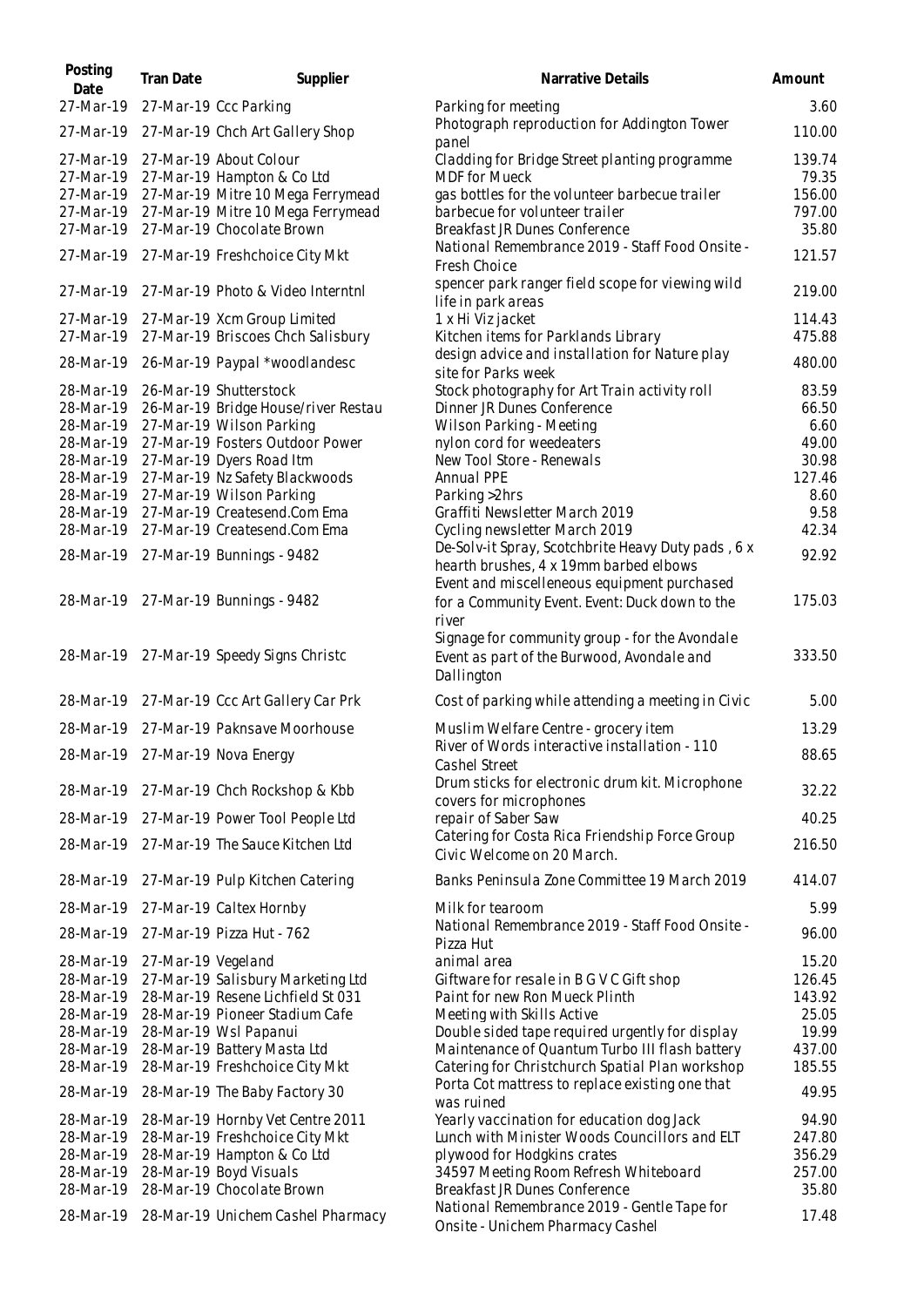| Posting<br>Date        | Tran Date       | Supplier                                                    | Narrative Details                                                                               | Amount          |
|------------------------|-----------------|-------------------------------------------------------------|-------------------------------------------------------------------------------------------------|-----------------|
| 28-Mar-19              |                 | 28-Mar-19 Twl 175 South City                                | National Remembrance 2019 - Dressing Room Fit<br>Out - The Warehouse                            | 42.13           |
| 28-Mar-19              |                 | 28-Mar-19 New World South City                              | National Remembrance 2019 - Dressing Room<br>Snacks - New World                                 | 170.15          |
| 28-Mar-19              |                 | 28-Mar-19 Mitre 10 Beckenham                                | 3m tape for Parklands                                                                           | 41.11           |
| 29-Mar-19              |                 | 26-Mar-19 Paypal *caw                                       | Postage for free analogue photographic sample<br>set from USA                                   | 49.08           |
| 29-Mar-19              |                 | 27-Mar-19 Fulcrumapp.Com                                    | <b>Fulcrum Subscription March</b>                                                               | 171.78          |
| 29-Mar-19              |                 | 27-Mar-19 Paypal *happyhireli                               | chairs for boardgame day                                                                        | 189.00          |
|                        |                 | 29-Mar-19 27-Mar-19 Australasian Housing I                  | Credit Voucher (AUD 136.36) Australasian<br>Housing I - membership registration                 | $-140.53$       |
|                        |                 | 29-Mar-19 27-Mar-19 Australasian Housing I                  | Australian Housing Institute membership<br>registration renewal                                 | 145.74          |
|                        |                 | 29-Mar-19 27-Mar-19 Australasian Housing I                  | Australian Housing Institute membership<br>registration                                         | 145.74          |
|                        |                 | 29-Mar-19 27-Mar-19 Apple New Zealand                       | ITDC Apple Developer Enrolment Programme<br>Annual Fee                                          | 149.00          |
| 29-Mar-19              |                 | 27-Mar-19 Adobe Systems Software                            | Stock photography for Art Train activity roll                                                   | 4.42            |
| 29-Mar-19              |                 | 27-Mar-19 Adobe Systems Software                            | Stock photography for Art Train activity roll                                                   | 4.42            |
| 29-Mar-19              | 28-Mar-19 Solgm |                                                             | Local government staff training at the SOLGM<br><b>Chief Executives Forum</b>                   | 690.00          |
| 29-Mar-19              |                 | 28-Mar-19 Wilson Parking                                    | Wilson Parking - Meeting                                                                        | 6.60            |
| 29-Mar-19              |                 | 28-Mar-19 Wilson Parking                                    | Wilson Parking - Meeting                                                                        | 8.60            |
| 29-Mar-19              |                 | 28-Mar-19 Bunnings - 9476                                   | non return valve for line maker                                                                 | 4.99            |
| 29-Mar-19              |                 | 28-Mar-19 Harvey Norman Moorhouse                           | Ceiling Mounted Projector                                                                       | 793.00          |
| 29-Mar-19              |                 | 28-Mar-19 Ccc Art Gallery Car Prk                           | LGNZ Workshop Parking                                                                           | 13.00           |
| 29-Mar-19<br>29-Mar-19 |                 | 28-Mar-19 Hcd Christchurch<br>28-Mar-19 Bunnings - 9482     | Nipple and Tee for chlorine delivery vehicle<br>Tool bag and cable ties for Chlorine Production | 12.60<br>77.92  |
|                        |                 |                                                             | Specialist                                                                                      |                 |
| 29-Mar-19<br>29-Mar-19 |                 | 28-Mar-19 Nzia Website<br>28-Mar-19 Ccc Art Gallery Car Prk | Annual subs for Institute of Architects<br>Parking - LGNZ Training                              | 491.32<br>12.00 |
| 29-Mar-19              |                 | 28-Mar-19 Createsend.Com Ema                                | Our Own Ron - \$10k - Ron is still on update                                                    | 7.14            |
| 29-Mar-19              |                 | 28-Mar-19 Createsend.Com Ema                                | Our Own Ron - \$1000 - update                                                                   | 7.41            |
| 29-Mar-19              |                 | 28-Mar-19 Createsend.Com Ema                                | Our Own Ron - \$500 - Update                                                                    | 7.47            |
|                        |                 | 29-Mar-19 28-Mar-19 Createsend.Com Ema                      | Cathedral Square Improvements Update 28 March                                                   | 8.15            |
|                        |                 | 29-Mar-19 28-Mar-19 Createsend.Com Ema                      | Our Own Ron - TOGETHER - update                                                                 | 9.24            |
|                        |                 | 29-Mar-19 28-Mar-19 Stk*shutterstock                        | Shutterstock music download                                                                     | 73.83           |
| 29-Mar-19              |                 | 28-Mar-19 Stk*shutterstock                                  | Shutterstock music download.                                                                    | 73.83           |
| 29-Mar-19              |                 | 28-Mar-19 Createsend.Com Ema                                | National Remembrance Service                                                                    | 174.85          |
| 29-Mar-19              |                 | 28-Mar-19 Paknsave Moorhouse                                | Muslim Welfare Centre - Groceries - 28 March<br>2019                                            | 458.40          |
| 29-Mar-19              |                 | 28-Mar-19 Craft Station                                     | Brochure & Web site listing at Little Rover Craft<br>Station                                    | 75.00           |
| 29-Mar-19              |                 | 28-Mar-19 Omc Power Equipment                               | Recoil repair on stihl bull bar scrubbar                                                        | 57.67           |
|                        |                 | 29-Mar-19 28-Mar-19 Omc Power Equipment                     | Recoil spring -new starter cord repair stihl bull<br>bar scrubcutter                            | 119.42          |
|                        |                 |                                                             | popping corn for Gamezone at Linwood Library -                                                  |                 |
| 29-Mar-19              |                 | 28-Mar-19 Countdown                                         | activities planned around getting away from the                                                 | 3.00            |
|                        |                 | 29-Mar-19 28-Mar-19 Theassociationspecia                    | screen<br>Credit Voucher (AUD 972.00) for cancelled                                             | $-1001.73$      |
| 29-Mar-19              |                 | 28-Mar-19 Caltex Redwood                                    | attendance at the Filex convention<br>Mill for Redwood staffroom                                | 7.98            |
|                        |                 |                                                             | Annual Practice Subscription for TSD Architects                                                 |                 |
|                        |                 | 29-Mar-19 28-Mar-19 Nzia Website                            | with NZIA.                                                                                      | 1552.88         |
| 29-Mar-19              |                 | 28-Mar-19 Pizza Hut - 762                                   | National Remembrance 2019 - Staff Dinner Onsite<br>- Pizza Hut                                  | 197.00          |
| 29-Mar-19              |                 | 28-Mar-19 Spagalimis Pizza                                  | National Remembrance 2019 - Staff Onsite Dinner                                                 | 216.50          |
| 29-Mar-19              |                 | 28-Mar-19 Freshchoice Barrington                            | Spreydon Library Milk Card + Coffee for tea room                                                | 35.98           |
| 29-Mar-19              |                 | 28-Mar-19 Wilson Parking                                    | GSO Training                                                                                    | 24.60           |
| 29-Mar-19              |                 | 28-Mar-19 Bunnings - 9482                                   | QEII Park Tools / Hex sets and cutting blades                                                   | 132.99          |
| 29-Mar-19              |                 | 29-Mar-19 Mitre 10 Mega Ferrymead                           | Workshop Consumables - WO                                                                       | 31.68           |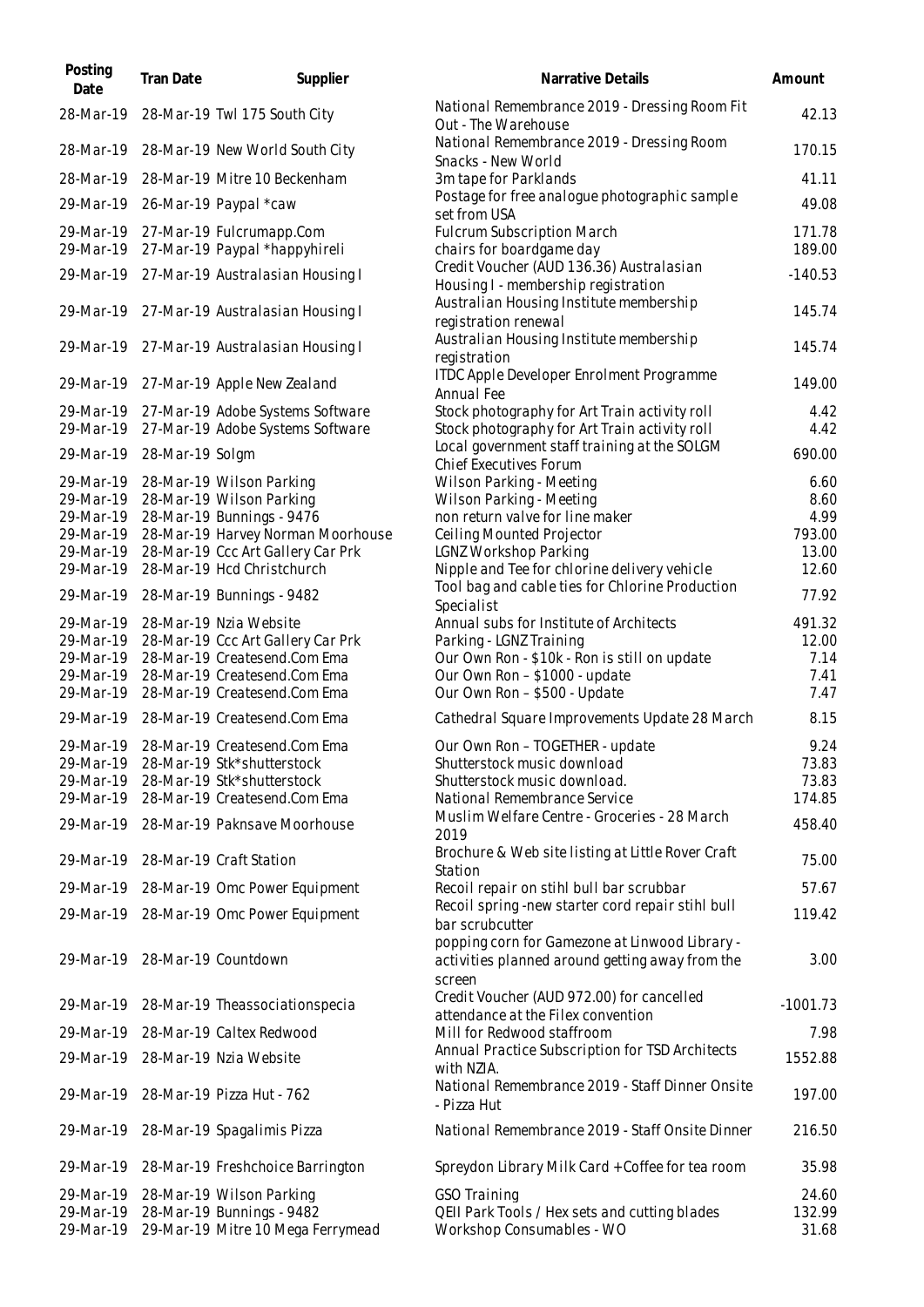| Posting<br>Date          | Tran Date                        | Supplier                                                       | Narrative Details                                                                                        | Amount           |
|--------------------------|----------------------------------|----------------------------------------------------------------|----------------------------------------------------------------------------------------------------------|------------------|
| 29-Mar-19                |                                  | 29-Mar-19 Twl 123 Eastgate                                     | bubbles for Preschool Programming                                                                        | 70.00            |
| 29-Mar-19                |                                  | 29-Mar-19 James Bull & Co                                      | 2 copied keys for chain padlock. To be used in the<br>event of a lockdown                                | 24.00            |
| 29-Mar-19                |                                  | 29-Mar-19 Countdown                                            | Volunteer Expenses at Community Event. Event:<br>Duck down to the river, Saturday 30th March<br>2019     | 157.30           |
| 29-Mar-19                |                                  | 29-Mar-19 Canterbury Museum                                    | photo reproduction for addington panel                                                                   | 20.00            |
| 29-Mar-19                |                                  | 29-Mar-19 Twl 123 Eastgate                                     | Meths for micro lab                                                                                      | 15.00            |
| 29-Mar-19                |                                  | 29-Mar-19 Freshchoice City Mkt                                 | Catering for Farewell Function                                                                           | 468.90           |
| 29-Mar-19                |                                  | 29-Mar-19 Chocolate Brown                                      | Breakfast JR Dunes conference                                                                            | 36.90            |
| 29-Mar-19                |                                  | 29-Mar-19 New World South City                                 | Supplies for Sumner Road Opening with key<br>stakeholders                                                | 40.12            |
| 29-Mar-19                |                                  | 29-Mar-19 Mitre 10 Beckenham                                   | Decent high ladder with platform to do projectors<br>and AV screens safely                               | 350.00           |
| 29-Mar-19                |                                  | 29-Mar-19 Rubber Monkey Sales                                  | For TU: Camera cases for large camera.                                                                   | 604.03           |
| 29-Mar-19                |                                  | 29-Mar-19 Ccc Parking                                          | Parking for marketing meeting at RDU.                                                                    | 3.60             |
| 29-Mar-19                |                                  | 29-Mar-19 Dexters NZ Limited                                   | Dexters - Give Gear Get Great Equipment.                                                                 | 1357.00          |
| $1-Apr-19$               |                                  | 27-Mar-19 Paypal *mezcraftsuk                                  | Library subscription5 Rowan magazine                                                                     | 91.64            |
| $1-Apr-19$               | 27-Mar-19 liba<br>27-Mar-19 liba |                                                                | <b>ITCC IIBA Exam Fee</b>                                                                                | 166.04           |
| 1-Apr-19                 |                                  |                                                                | <b>ITCC IIBA Membership</b><br>Chch airport charge - Trafinz Workshop                                    | 279.27           |
| 1-Apr-19                 |                                  | 27-Mar-19 Christchurch Airport                                 | Wellington                                                                                               | 30.00            |
| $1-Apr-19$<br>1-Apr-19   |                                  | 28-Mar-19 Hoo*hootsuite Inc<br>28-Mar-19 Poll-App.Com          | Monthly software licence - Libraries<br>Annual subscription for Polls for Pages -                        | 114.56<br>326.05 |
|                          |                                  |                                                                | Facebook                                                                                                 |                  |
| $1-Apr-19$               |                                  | 28-Mar-19 Paypal *mezcraftsuk                                  | Library subscription3 Rowan magazine                                                                     | 91.64            |
| $1-Apr-19$               |                                  | 28-Mar-19 Paypal *mezcraftsuk                                  | Library subscription4 Rowan magazine                                                                     | 91.64            |
| $1-Apr-19$<br>$1-Apr-19$ |                                  | 28-Mar-19 Paypal *mezcraftsuk<br>28-Mar-19 Paypal *mezcraftsuk | Library subscription2 Rowan magazine<br>Library subscription1 Rowan magazine                             | 91.64<br>91.64   |
| $1-Apr-19$               | 28-Mar-19 Officevibe             |                                                                | ITDC Officevibe mthly sub 2019-04                                                                        | 1153.28          |
| $1-Apr-19$               |                                  | 29-Mar-19 Paypal *ewbnz                                        | Engineers without Borders NZ membership                                                                  | 20.00            |
| 1-Apr-19                 |                                  | 29-Mar-19 Badge King                                           | New FOH badges printed for Wegman exhibition<br>duration                                                 | 86.82            |
| 1-Apr-19                 |                                  | 29-Mar-19 Look Sharp Store                                     | clicker counters for use in bird surveys                                                                 | 24.00            |
| 1-Apr-19                 |                                  | 29-Mar-19 Dhl Express                                          | Freight and GST on goods for resale                                                                      | 345.39           |
|                          |                                  |                                                                | Tripod required to support scope for bird                                                                |                  |
|                          |                                  | 1-Apr-19 29-Mar-19 Kens Cameras & Video                        | monitoring purposes                                                                                      | 290.00           |
|                          |                                  | 1-Apr-19 29-Mar-19 Super Cheap Auto                            | New Tools Store                                                                                          | 106.00           |
| $1-Apr-19$               |                                  | 29-Mar-19 Workplace Safety Sup                                 | Workshop Consumables - WO                                                                                | 445.63           |
| 1-Apr-19                 |                                  | 29-Mar-19 Createsend.Com Ema                                   | Hornby Library, Customer Services and Recreation<br>and Sport Centre update - 29 March 2019              | 12.31            |
| $1-Apr-19$               |                                  | 29-Mar-19 Createsend.Com Ema                                   | Sumner Road re-opens this evening                                                                        | 13.47            |
| 1-Apr-19                 |                                  | 29-Mar-19 Surveymonkey                                         | Survey Monkey monthly subscription                                                                       | 46.80            |
| 1-Apr-19                 |                                  | 29-Mar-19 Createsend.Com Ema                                   | Newsline 29/03/2019                                                                                      | 51.15            |
| $1-Apr-19$               | 29-Mar-19 Q Store                |                                                                | Table Cover purchased for Community Event.<br>Event: Duck down to the river, Saturday 30th<br>March 2019 | 7.98             |
| 1-Apr-19                 |                                  | 29-Mar-19 The Palms Shopping Centre                            | Volunteer Expenses.- \$300 towards the volunteers<br>at a Community event. Event: Duck down to the       | 360.50           |
|                          |                                  |                                                                | river                                                                                                    |                  |
| $1-Apr-19$               |                                  | 29-Mar-19 Republic Of Acumen                                   | Early bird registration                                                                                  | 747.50           |
| $1-Apr-19$               |                                  | 29-Mar-19 Pet Doctors Marshall                                 | yearly vaccination for education dog Luca                                                                | 62.25            |
| $1-Apr-19$<br>$1-Apr-19$ |                                  | 29-Mar-19 Wilson Parking<br>29-Mar-19 Ilex Events              | Staff parking time at Wilson car park<br>Employee expenses - national remembrance day                    | 12.60<br>71.00   |
|                          |                                  |                                                                | Pipes, equipment for Nga Puna Wai Athletics                                                              |                  |
| $1-Apr-19$<br>$1-Apr-19$ |                                  | 29-Mar-19 Hcd Christchurch<br>29-Mar-19 Safari Bks Online-Flow | track maintenance<br>ITII Safari Online Books mthly sub 2019-04                                          | 2438.00<br>58.88 |
| $1-Apr-19$               |                                  | 29-Mar-19 Ccc Art Gallery Car Prk                              | Parking for meetings at Civic                                                                            | 16.00            |
|                          |                                  |                                                                | Parking fee outside Govett Brewster Gallery, New                                                         |                  |
| $1-Apr-19$               |                                  | 29-Mar-19 Npdc Civic Centre Parking                            | Plymouth while there researching                                                                         | 6.50             |
| $1-Apr-19$<br>$1-Apr-19$ |                                  | 29-Mar-19 Freshchoice City Mkt<br>29-Mar-19 Post Office Pub    | Summit Road Protection Authority<br>Dinner JR dunes conference                                           | 211.08<br>29.50  |
|                          |                                  |                                                                |                                                                                                          |                  |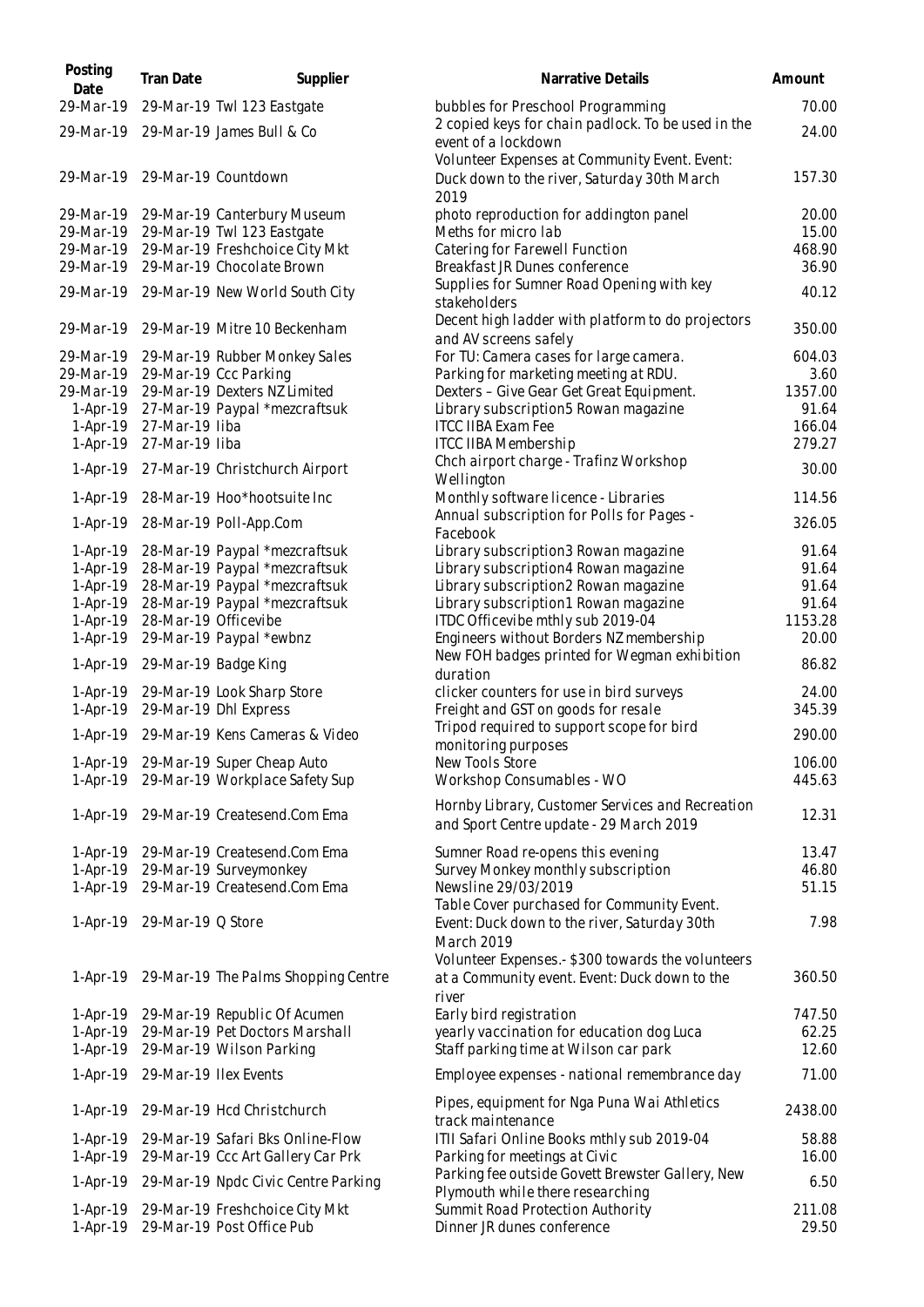| Posting<br>Date          | Tran Date            | Supplier                                                                | Narrative Details                                                                                | Amount         |
|--------------------------|----------------------|-------------------------------------------------------------------------|--------------------------------------------------------------------------------------------------|----------------|
| $1-Apr-19$               |                      | 29-Mar-19 Gold Band Taxis<br>1-Apr-19 29-Mar-19 Bunnings - 9476         | JR airport taxi<br>Various tapes and acetone                                                     | 70.80<br>60.90 |
|                          |                      | 1-Apr-19 29-Mar-19 Pb Tech Online 09 5269200                            | Web Team camera - spare battery and USB<br>charging cable                                        | 87.36          |
|                          |                      | 1-Apr-19 29-Mar-19 Rubber Monkey Sales                                  | Two small camera bags for AV Team                                                                | 178.03         |
|                          |                      | 1-Apr-19 29-Mar-19 Pb Tech Online 09 5269200                            | UE Boom speaker unit: replacement for old /<br>damaged unit at HO                                | 193.73         |
| 1-Apr-19                 |                      | 29-Mar-19 The Service Company Ltd C                                     | <b>Bio-Zyme Cleaning Products</b>                                                                | 327.45         |
| 1-Apr-19                 | 29-Mar-19 Briscoes   |                                                                         | Suitcases for carrying of IT equipment<br>(programming)                                          | 164.98         |
| 1-Apr-19                 |                      | 29-Mar-19 Christchurch Airport                                          | Parking for NDF training                                                                         | 40.00          |
| $1-Apr-19$               |                      | 29-Mar-19 Museum Of New Zealand<br>1-Apr-19 29-Mar-19 Hellers Shop Chch | Library book<br>Hellers - Catering - Capacity Building                                           | 50.00<br>39.98 |
|                          |                      | 1-Apr-19 30-Mar-19 Paknsave Moorhouse                                   | supplies for volunteers for board game day at<br>Gallery                                         | 25.40          |
|                          |                      | 1-Apr-19 30-Mar-19 New World Halswell                                   | Supplies for U3A volunteer group for 4/04/19<br>working bee                                      | 12.92          |
| 1-Apr-19                 |                      | 30-Mar-19 New Zealand Institute Of                                      | Architectural Practice Series for architect                                                      | 120.00         |
| 1-Apr-19                 |                      | 30-Mar-19 Bp Connect Dallington                                         | Petrol purchased for the generator at a<br>Community Event. Event: Duck Down to the River,       | 16.79          |
|                          |                      | 30-Mar-19 Rs Components Limite                                          | Saturday 30th March                                                                              | 98.37          |
| $1-Apr-19$<br>$1-Apr-19$ |                      | 30-Mar-19 Countdown                                                     | 2 Light bulbs for on the street holiday park sign<br>CUps for bridge st community planting       | 11.98          |
| 1-Apr-19                 |                      | 30-Mar-19 Runscope.Com                                                  | ITII Runscope mthly sub 2019-04                                                                  | 119.27         |
| $1-Apr-19$               |                      | 30-Mar-19 Countdown                                                     | Countdown - Catering - Capacity Building                                                         | 8.00           |
| 1-Apr-19                 |                      | 30-Mar-19 Hellers Shop Chch                                             | Hellers - Catering - Youth Recreation                                                            | 124.89         |
| 1-Apr-19                 |                      | 31-Mar-19 Edgeware Supervalue                                           | <b>BBQ Supplies</b>                                                                              | 23.15          |
| 1-Apr-19                 |                      | 31-Mar-19 Pak N Save Northlands                                         | <b>BBQ</b> supplies                                                                              | 65.75          |
| 1-Apr-19                 | 31-Mar-19 Event Hire |                                                                         | Bouncy castle hire for Celebrate St Albans Park<br>Misc magnification glasses for CAG library    | 230.00         |
|                          |                      | 1-Apr-19 31-Mar-19 Briscoes Rangiora                                    | visitors to use.Salt & Pepper shakers for CAG staff<br>room                                      | 74.45          |
| $1-Apr-19$               |                      | 31-Mar-19 Ecodrop Metro                                                 | Dump fees                                                                                        | 20.27          |
| 1-Apr-19                 |                      | 31-Mar-19 Mitre 10 Mega Ferrymead                                       | Cleaning equipment purchased for shelter                                                         | 48.06          |
|                          |                      | 1-Apr-19 31-Mar-19 Countdown                                            | Biscuits for Sister City Committee meetings and<br>other International Relations meetings.       | 11.30          |
| $1-Apr-19$               |                      | 31-Mar-19 New World Prestons                                            | Milk for resale in the shop                                                                      | 16.74          |
| 1-Apr-19                 |                      | 1-Apr-19 New World Fendalton                                            | Milk for FWH staff and Community Board                                                           | 2.35           |
| 1-Apr-19                 |                      | 1-Apr-19 Just Desserts                                                  | Response to Terrorist Mosque Attacks - morning<br>tea for Incident Management Group last meeting | 58.00          |
| 1-Apr-19                 |                      | 1-Apr-19 Aarque Group Limited                                           | Maintenance Cartridge for HP7200ps large<br>format printer                                       | 147.09         |
| $1-Apr-19$               |                      | 1-Apr-19 Mitre 10 Beckenham                                             | Secateur pouch x 1                                                                               | 18.86          |
| 1-Apr-19                 |                      | 1-Apr-19 The Photo Warehouse                                            | Camera case for Web team digital camera                                                          | 28.90          |
| 1-Apr-19                 |                      | 1-Apr-19 Countdown                                                      | Milk for Carlyle St plus water filter twin-pack                                                  | 34.26          |
| 1-Apr-19                 |                      | 1-Apr-19 Wsl South City                                                 | 3 USB sticks for bus lane video footage and body<br>worn camera footage                          | 24.97          |
| 1-Apr-19                 |                      | 1-Apr-19 Spotlight Nz                                                   | Hama Beads for programming.                                                                      | 38.99          |
| 1-Apr-19                 |                      | 1-Apr-19 Supervalue Sumner                                              | Milk for March                                                                                   | 30.65          |
| 1-Apr-19                 |                      | 1-Apr-19 Countdown                                                      | LCH Community Board Meeting                                                                      | 70.60          |
| 1-Apr-19                 |                      | 1-Apr-19 Mitre 10 Mega Hornby                                           | QEII Park H/S No2 grounds                                                                        | 151.74         |
| 2-Apr-19                 |                      | 31-Mar-19 Facebk *2x2kqke3y2                                            | facebook boosting and ads for up coming gallery<br>events                                        | 118.58         |
| $2-Apr-19$               |                      | 31-Mar-19 Facebk *gx2q7kst62                                            | Facebook charges for March 2018 - Parklands<br>Library cafe, Walk & Wheel, Akaroa Heath Hub      | 505.30         |
| $2-Apr-19$               |                      | 31-Mar-19 Pmi - Membership                                              | PMI membership                                                                                   | 285.34         |
| 2-Apr-19                 |                      | 31-Mar-19 Facebk *lcyyxkjzs2                                            | Facebook promotion - Annual Booksale                                                             | 250.00         |
| $2-Apr-19$               |                      | 31-Mar-19 Facebk *8ecwpkjtp2                                            | Messaging travel information out on Facebook                                                     | 70.00          |
| 2-Apr-19                 |                      | 31-Mar-19 Bunnings - 9482                                               | Insect spray                                                                                     | 7.99           |
| 2-Apr-19                 |                      | 1-Apr-19 Bunnings - 9476                                                | wall plugs for signage on the buildings                                                          | 10.94          |
| 2-Apr-19                 |                      | 1-Apr-19 Kevin Daly Mowers Ltd                                          | small plant repairs to echo weedeater $(2124) + 2$<br>stroke oil x 4lts                          | 95.00          |
| 2-Apr-19                 |                      | 1-Apr-19 Mbie Standards Nz                                              | Standards NZ                                                                                     | 304.98         |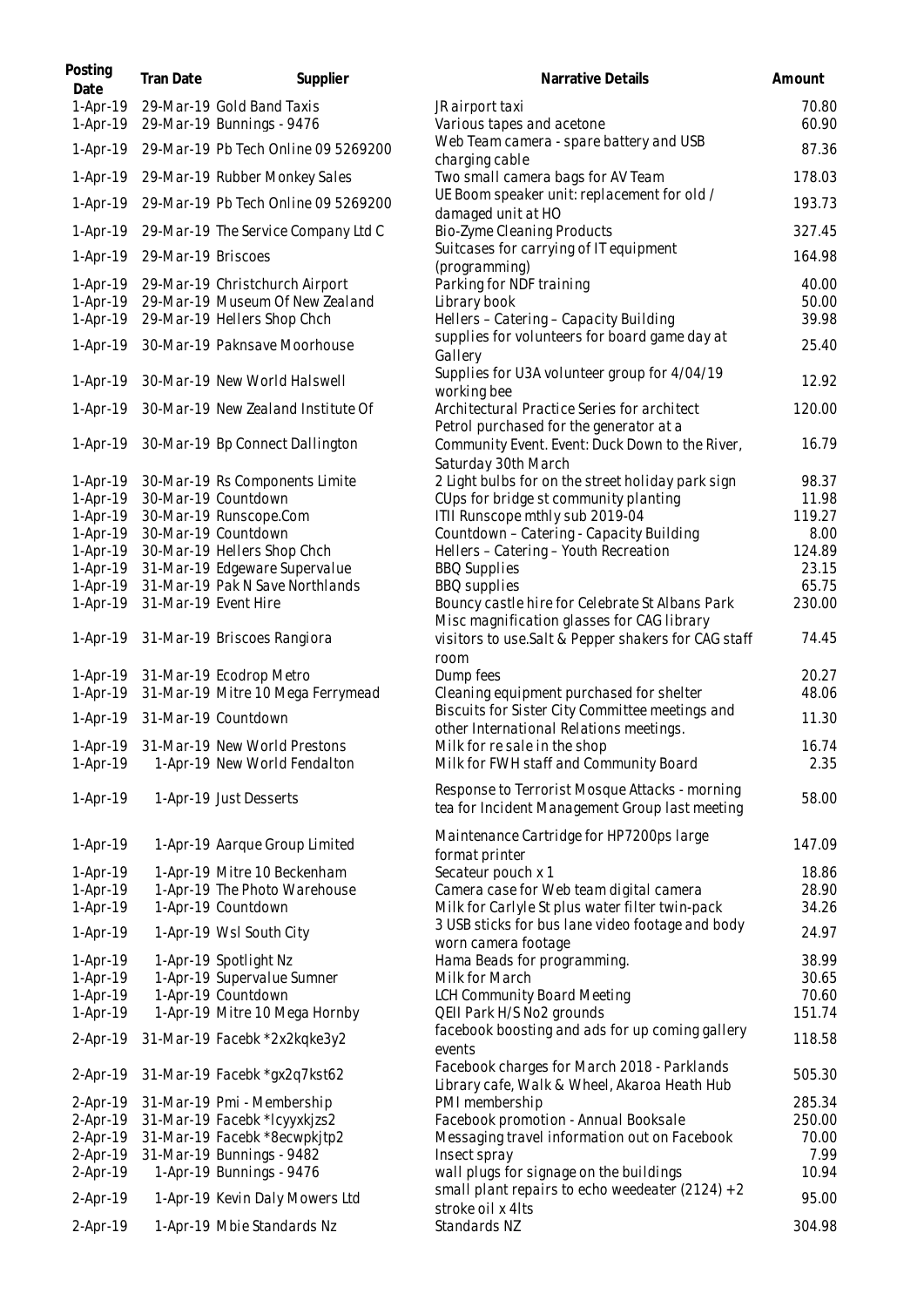| Posting<br>Date          | Tran Date         | Supplier                                             | Narrative Details                                                                          | Amount           |
|--------------------------|-------------------|------------------------------------------------------|--------------------------------------------------------------------------------------------|------------------|
| $2-Apr-19$               |                   | 1-Apr-19 Addressfinder By Ablet                      | Monthly software licence - Libraries                                                       | 149.50           |
| 2-Apr-19                 |                   | 1-Apr-19 Mindkits Ltd                                | Monthly software licence - Libraries                                                       | 657.62           |
| 2-Apr-19                 |                   | 1-Apr-19 Createsend.Com Ema                          | Riccarton Road update - 1 April 2019                                                       | 9.99             |
| 2-Apr-19                 |                   | 1-Apr-19 Createsend.Com Ema                          | Community Board Newsletters Halswell-Hornby-<br>Riccarton - April 2019                     | 10.41            |
| 2-Apr-19                 |                   | 1-Apr-19 Createsend.Com Ema                          | Friends Exhibition Preview Saturday 6 April                                                | 15.93            |
| 2-Apr-19                 |                   | 1-Apr-19 Createsend.Com Ema                          | RSU - Pioneer Group Fitness Studio Repairs                                                 | 28.53            |
| $2-Apr-19$               |                   | 1-Apr-19 Hirepool Port A Loo                         | Portaloo Hire for Community Events                                                         | 54.00            |
| 2-Apr-19                 |                   | 1-Apr-19 Hirepool Port A Loo                         | Portaloo Hire for Community Events                                                         | 239.25           |
| 2-Apr-19                 |                   | 1-Apr-19 Jaycar Pty Ltd                              | Jaycar Wegman hdmi to component                                                            | 79.90            |
|                          |                   |                                                      |                                                                                            |                  |
| 2-Apr-19                 |                   | 1-Apr-19 Ccc Parking                                 | Car Parking for STEAM Pasifika sessions at<br>Tūranga                                      | 3.50             |
| 2-Apr-19                 |                   | 1-Apr-19 Core Pilates Limited                        | Workshop Total Barre Instructor Course                                                     | 772.50           |
| 2-Apr-19                 |                   | 1-Apr-19 Paknsave Moorhouse                          | Catering for farewell                                                                      | 143.33           |
| 2-Apr-19                 |                   | 1-Apr-19 Taxi Fare Tfl                               | Auckland - taxi airport/hotel - Institute of                                               | 82.00            |
|                          |                   |                                                      | Directors conference                                                                       |                  |
| $2-Apr-19$               |                   | 1-Apr-19 George Henry & Co Ltd                       | small steel ruler                                                                          | 10.45            |
| 2-Apr-19                 |                   | 1-Apr-19 Nightlife Music                             | Pioneer Nightlife monthly fees                                                             | 338.08           |
| $2-Apr-19$               |                   | 1-Apr-19 Nightlife Music                             | Jellie Park nightlife fees                                                                 | 338.08           |
| $2-Apr-19$               |                   | 1-Apr-19 Nightlife Music                             | QE2 nightlife monthly fees.                                                                | 430.29           |
| 2-Apr-19                 | 1-Apr-19 Repco    |                                                      | Trailer lights                                                                             | 55.98            |
| 2-Apr-19                 |                   | 1-Apr-19 Bunnings - 9476                             | Secateur pouch x 3 brush and pan set                                                       | 77.98            |
| 2-Apr-19                 |                   | 1-Apr-19 Caltex Hornby                               | Milk for tearoom                                                                           | 6.10             |
| 2-Apr-19                 |                   | 1-Apr-19 Ross Galt Lock & Key                        | Ross Galt - Carlyle St key for JT                                                          | 10.00            |
| 2-Apr-19                 |                   | 1-Apr-19 Pb Tech Online 09 5269200                   | 2 x new HDMI cables for URLC / School                                                      | 30.41            |
|                          |                   |                                                      |                                                                                            |                  |
| 2-Apr-19                 |                   | 1-Apr-19 Ricoh New Zealand Ltd                       | <b>TU Filament</b>                                                                         | 917.70           |
| $2-Apr-19$<br>2-Apr-19   |                   | 1-Apr-19 Smiths Hire<br>1-Apr-19 Plumbers Gasfitters | animal area job digger for pig<br>Plumbers, Gasfitters & Drainlayers - Exemption           | 167.20<br>180.00 |
|                          |                   |                                                      | under Supervision                                                                          |                  |
| 2-Apr-19                 |                   | 2-Apr-19 Twl 123 Eastgate                            | HELL Reading Challenge Clickers for network                                                | 11.08            |
| 2-Apr-19                 |                   | 2-Apr-19 New World Stanmore                          | Community Event Organisers meeting                                                         | 16.30            |
| 2-Apr-19                 |                   | 2-Apr-19 Happyhire                                   | Stage hire for event                                                                       | 179.37           |
| 2-Apr-19                 |                   | 2-Apr-19 Happyhire                                   | Equipment hire for Council run event. Event: I Love<br>New Brighton 2019. 6 February 2019. | 358.75           |
| $2-Apr-19$               |                   | 2-Apr-19 The Kitchen Cafe                            | Catering - 15 March 2019 Response Meeting                                                  | 40.70            |
| 2-Apr-19                 |                   | 2-Apr-19 Nz Red Cross                                | New Defibrillation Pads                                                                    | 149.50           |
| 2-Apr-19                 |                   | 2-Apr-19 Wsl Riccarton                               | Posters for Southern Centre and tumbletimes to<br>put in sleeves at Pioneer                | 54.00            |
| $2-Apr-19$               |                   | 2-Apr-19 New World South City                        | Morning tea supplies                                                                       | 69.81            |
| $2-Apr-19$               | 2-Apr-19 Nzigs    |                                                      | Membership to NZIQS                                                                        | 530.00           |
| 2-Apr-19                 |                   | 2-Apr-19 Mitre 10 Beckenham                          | General work tools                                                                         | 574.38           |
| 2-Apr-19                 |                   | 2-Apr-19 Central Innovation                          | ITCC ArchiCAD mthly sub 2019-04                                                            | 339.25           |
| 2-Apr-19                 |                   | 2-Apr-19 Wsl Eastgate                                | new printer                                                                                | 229.00           |
| $2-Apr-19$               |                   | 2-Apr-19 Irrigation Warehouse                        | irrigation requirements for central rose garden                                            | 73.32            |
| 2-Apr-19                 |                   | 2-Apr-19 Mitre 10 Mega Hornby                        | Garden tools for section D                                                                 | 552.28           |
| $2-Apr-19$               |                   | 2-Apr-19 Placemakers Cranford                        | staple gun / paint brush                                                                   | 65.05            |
| 2-Apr-19                 |                   | 2-Apr-19 Mighty Ape Limited                          | Replacement / upgrade PS4 gaming station LI                                                | 520.00           |
| 2-Apr-19                 |                   | 2-Apr-19 Plumbers Gasfitters                         |                                                                                            | 465.00           |
|                          |                   |                                                      | Plumbers Gasfitters & Drainlayer's registration                                            |                  |
| $3-Apr-19$<br>$3-Apr-19$ | 30-Mar-19 Goformz | 31-Mar-19 Paypal *ecworldinte                        | ITCC GoFormz mthly sub 2019-04<br>Hama beads and accessories for library                   | 113.75<br>85.38  |
|                          |                   |                                                      | programming.                                                                               |                  |
| 3-Apr-19                 |                   | 1-Apr-19 Australasian Housing I                      | Australian Housing Institute membership<br>registration                                    | 145.77           |
| 3-Apr-19                 |                   | 1-Apr-19 Australasian Housing I                      | Australian Housing Institute membership<br>registration                                    | 145.77           |
| 3-Apr-19                 |                   | 1-Apr-19 Australasian Housing I                      | Australian Housing Institute membership<br>registration                                    | 145.77           |
| 3-Apr-19                 |                   | 1-Apr-19 Fulcrumapp.Com                              | Supply of data capture tool CWW assets                                                     | 1029.17          |
| 3-Apr-19                 |                   | 1-Apr-19 Fulcrumapp.Com                              | Data collection software monthly account for<br>District Planning                          | 57.18            |
| 3-Apr-19                 |                   | 1-Apr-19 Nordic Fusion                               | Giftware for resale in B G V C Gift shop                                                   | 291.83           |
| 3-Apr-19                 |                   | 2-Apr-19 Wilson Parking                              | Wilson Parking - Meeting                                                                   | 12.60            |
| 3-Apr-19                 |                   | 2-Apr-19 NZIOB                                       | New Zealand Institute of Building membership                                               | 414.00           |
| 3-Apr-19                 |                   | 2-Apr-19 Epson New Zealand                           | Ceiling Mount -Projector - Rewals                                                          | 268.78           |
| 3-Apr-19                 |                   | 2-Apr-19 Smc Pneumatics (NZ)                         | Dig #4 In House Maintenance - WO                                                           | 51.23            |
|                          |                   |                                                      |                                                                                            |                  |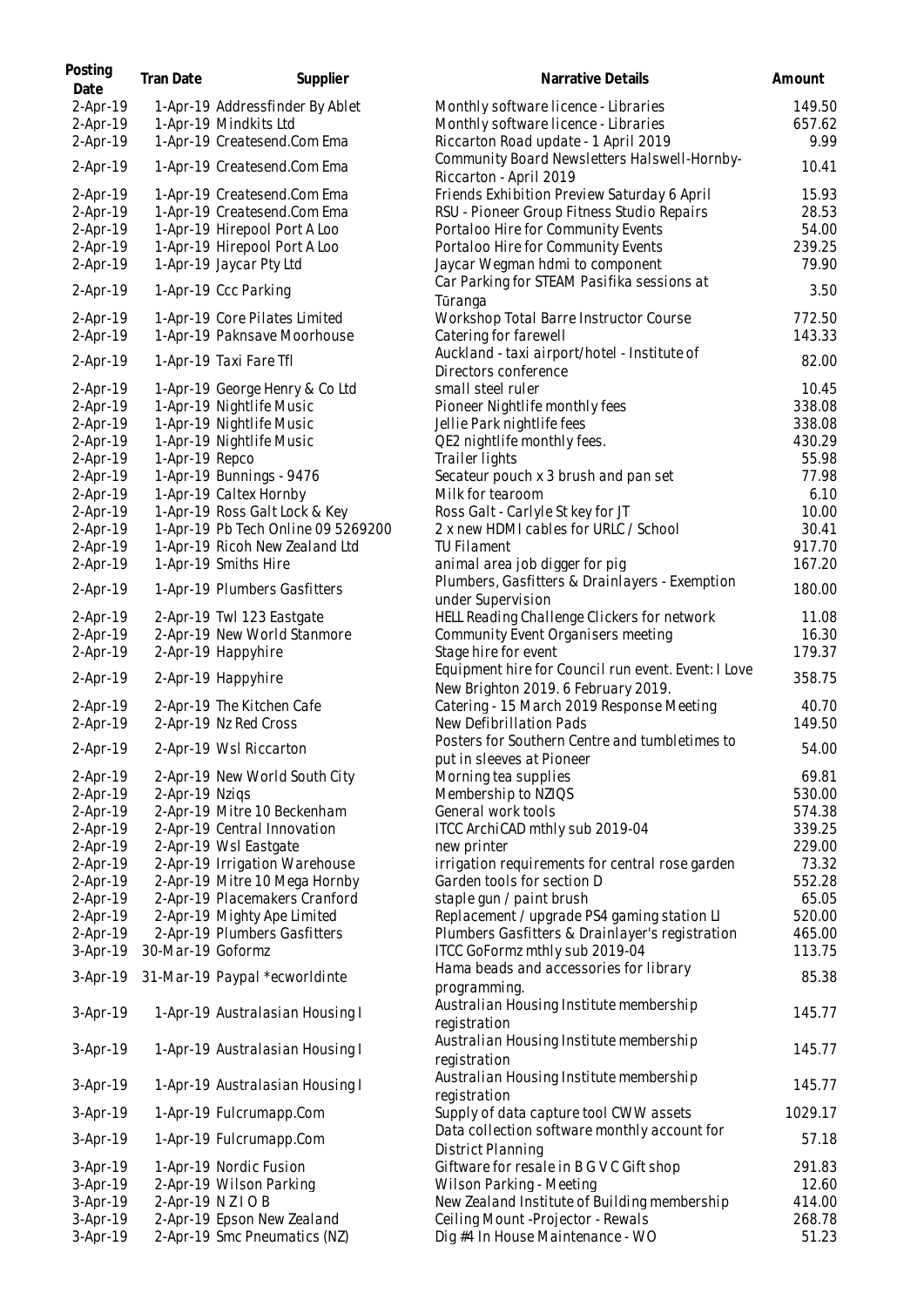| Posting<br>Date      | Tran Date        | Supplier                                                         | Narrative Details                                                                             | Amount           |
|----------------------|------------------|------------------------------------------------------------------|-----------------------------------------------------------------------------------------------|------------------|
| 3-Apr-19             |                  | 2-Apr-19 Saecowilson - Christch                                  | In House Maintenance - WO                                                                     | 232.54           |
| 3-Apr-19             |                  | 2-Apr-19 Twl 123 Eastgate                                        | Network Holiday Activities Resources                                                          | 36.10            |
| 3-Apr-19<br>3-Apr-19 |                  | 2-Apr-19 Chch Rockshop & Kbb<br>2-Apr-19 Bakermans               | Events Gear Replacement - Sound System                                                        | 128.99<br>84.80  |
|                      |                  |                                                                  | Catering for PIP Unit<br>Professional registration to NZ Occupational                         |                  |
| 3-Apr-19             |                  | 2-Apr-19 Www.Nzohna.Org.Nz                                       | Health Nurses Association                                                                     | 206.40           |
| 3-Apr-19             |                  | 2-Apr-19 Createsend.Com Ema                                      | Community Board Newsletters Spreydon-<br>Cashmere - April 2019                                | 7.69             |
| 3-Apr-19             |                  | 2-Apr-19 Createsend.Com Ema                                      | Community Board Newsletters Papanui-Innes -<br>April 2019                                     | 7.93             |
| 3-Apr-19             |                  | 2-Apr-19 Createsend.Com Ema                                      | Community Board Newsletters Banks Peninsula -<br>April 2019                                   | 9.27             |
| 3-Apr-19             |                  | 2-Apr-19 Createsend.Com Ema                                      | Our Own Ron - public announcement for<br>Foundation supporters (TOGETHER)                     | 9.61             |
| 3-Apr-19             |                  | 2-Apr-19 Createsend.Com Ema                                      | Community Board Newsletters Fendalton-<br>Waimairi-Harewood April 2019                        | 9.70             |
| 3-Apr-19             |                  | 2-Apr-19 Createsend.Com Ema                                      | Community Board Newsletters Coastal-Burwood -<br>April 2019                                   | 10.57            |
| 3-Apr-19             |                  | 2-Apr-19 Createsend.Com Ema                                      | Our Own Ron - public announcement for<br>Foundation supporters (RON)                          | 12.78            |
| 3-Apr-19             |                  | 2-Apr-19 Createsend.Com Ema                                      | Our Own Ron - public announcement (CAG)                                                       | 136.03           |
| 3-Apr-19             |                  | 2-Apr-19 Sign Network Ltd                                        | Signs for Celebrate St Albans park reopening<br>bus transport for volunteers and Kapa Haka    | 98.50            |
| 3-Apr-19             |                  | 2-Apr-19 Go-Bus Transport                                        | groups                                                                                        | 370.25           |
| 3-Apr-19             |                  | 2-Apr-19 Kmart - Riccarton                                       | Chalk for on court teaching sessions                                                          | 12.00            |
| 3-Apr-19             |                  | 2-Apr-19 Hirepool Port A Loo                                     | Portaloo Hire for Community Event. Event: Duck<br>down to the river, Saturday 30th March 2019 | 97.75            |
| 3-Apr-19             |                  | 2-Apr-19 Happyhire                                               | Stage hire for a community event. Event: Duck                                                 | 179.37           |
| 3-Apr-19             |                  | 2-Apr-19 Wilson Parking                                          | down to the river, Saturday 30th March 2019<br>Parking at Civic car park for meetings         | 12.60            |
|                      |                  |                                                                  | Certificate of Fitness for GLZ142 Mercedes                                                    |                  |
| 3-Apr-19             |                  | 2-Apr-19 Vtnz Lichfield St                                       | Sprinter Van.                                                                                 | 144.00           |
| 3-Apr-19             |                  | 2-Apr-19 Smiths Hire                                             | Loader hire mulch shift to planting area.                                                     | 100.00           |
| 3-Apr-19             |                  | 2-Apr-19 Mr Boats                                                | annual service of ranger boat and motor                                                       | 738.47           |
| 3-Apr-19             |                  | 2-Apr-19 Kolorful Kanvas Ltd                                     | vacuum hose sleeve                                                                            | 50.00            |
| 3-Apr-19             |                  | 2-Apr-19 Dominos Pizza                                           | Farewell catering.                                                                            | 298.84           |
| 3-Apr-19             |                  | 2-Apr-19 Fulton Hogan Sign Shop<br>2-Apr-19 Nz Safety Blackwoods | New signs for road safety                                                                     | 113.85<br>999.75 |
| 3-Apr-19<br>3-Apr-19 |                  | 2-Apr-19 Noel Leeming 12                                         | General tools<br>printer cable                                                                | 9.99             |
| 3-Apr-19             |                  | 2-Apr-19 Bp Connect Marshlands                                   | Milk for BLFP                                                                                 | 8.38             |
| 3-Apr-19             |                  | 2-Apr-19 Fosters Outdoor Power                                   | Gomboy hand saw for central rose garden curator                                               | 62.46            |
| 3-Apr-19             | 2-Apr-19 Ecrotek |                                                                  | Safety bee suit for wasp/bee control                                                          | 168.64           |
| 3-Apr-19             |                  | 2-Apr-19 Westfield Gift Voucher                                  | National Remembrance 2019 - VOLUNTEER<br><b>STAFFING</b>                                      | 260.00           |
| $3-Apr-19$           |                  | 2-Apr-19 Barrington Mall Post Shop                               | Returning wrong sized bolts for gym equipment                                                 | 4.50             |
| 3-Apr-19             |                  | 2-Apr-19 Vegeland                                                | animal food veges<br>coffee and white tac for exhibition in Lyttelton                         | 13.80            |
| 3-Apr-19             |                  | 3-Apr-19 Lyttelton Supervalue                                    | library                                                                                       | 16.97            |
| 3-Apr-19             |                  | 3-Apr-19 Wsl South City                                          | Condolence Books for March 15th rememberance                                                  | 49.98            |
| 3-Apr-19             |                  | 3-Apr-19 Mitre 10 Mega Ferrymead                                 | General Cleaning - WO                                                                         | 224.64           |
| 3-Apr-19             |                  | 3-Apr-19 Resene Tower Junction34                                 | Polyurethane for shoe rack in Mind Body Room                                                  | 39.98            |
| 3-Apr-19             |                  | 3-Apr-19 Hampton & Co Ltd                                        | Hardware and consumables for Mind Body room<br>Re - fit                                       | 75.24            |
| 3-Apr-19             |                  | 3-Apr-19 Ccc Parking                                             | Meeting at Civic & Tūranga                                                                    | 3.50             |
| 3-Apr-19             |                  | 3-Apr-19 Mitre 10 Mega Hornby                                    | brackets for shelving at UR<br>Credit Voucher Mitre 10 Mega Hornbybrackets for                | 12.16            |
| 3-Apr-19             |                  | 3-Apr-19 Mitre 10 Mega Hornby                                    | shelving at UR                                                                                | $-12.16$         |
| 3-Apr-19             |                  | 3-Apr-19 Mitre 10 Mega Hornby                                    | brackets for shelving at UR                                                                   | 12.16            |
| 3-Apr-19             |                  | 3-Apr-19 Paper Plus New Brighton                                 | Heavy weight paper to make certificates for                                                   | 6.49             |
| 3-Apr-19             |                  | 3-Apr-19 C Junction Convenience                                  | inhouse competition 'I love New Brighton'.<br>Milk for staff room                             | 5.50             |
|                      |                  |                                                                  |                                                                                               |                  |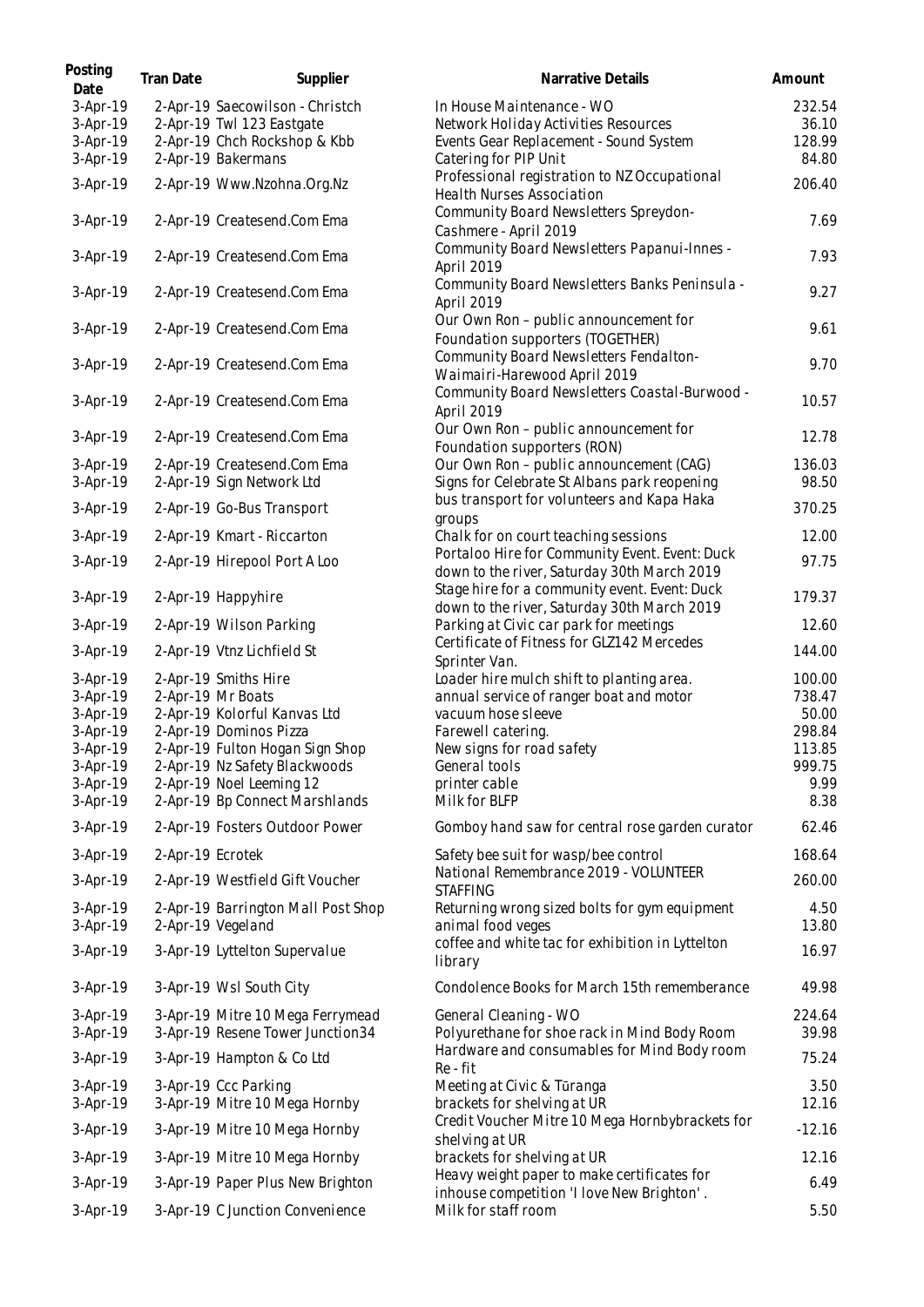| Posting<br>Date      | Tran Date      | Supplier                                                             | Narrative Details                                                                  | Amount         |
|----------------------|----------------|----------------------------------------------------------------------|------------------------------------------------------------------------------------|----------------|
| 3-Apr-19             |                | 3-Apr-19 Mitre 10 Beckenham                                          | Costs for Community Connection event for<br>residents living around Al Noor Mosque | 29.98          |
| 3-Apr-19             |                | 3-Apr-19 Mitre 10 Beckenham                                          | Light bulbs                                                                        | 19.90          |
| 3-Apr-19             |                | 3-Apr-19 Battery Masta Ltd                                           | People counter batteries for RC                                                    | 439.88         |
| 3-Apr-19             |                | 3-Apr-19 Hoyts Store Nz                                              | Hoyts voucher incentive for CCTP survey - Pacific<br>Radiology                     | 55.00          |
| 3-Apr-19             |                | 3-Apr-19 Timely Limited                                              | Monthly Calendar for booking smartphone setup                                      | 23.00          |
| 3-Apr-19             |                | 3-Apr-19 Burwood Produce                                             | animal area greens for rabbits                                                     | 58.50          |
| 3-Apr-19             |                | 3-Apr-19 Twinneedle Outdoor                                          | park ranger pouch/belt for radio and other items                                   | 210.00         |
| 3-Apr-19             |                | 3-Apr-19 Countdown                                                   | water jugs and cling wrap                                                          | 21.99          |
| 3-Apr-19             |                | 3-Apr-19 Victoria Food Service                                       | Caterimg for thr Community Garden Pride Award                                      | 597.56         |
| 3-Apr-19             |                | 3-Apr-19 Victoria Food Service                                       | Caterimg for thr Community Garden Pride Award                                      | 1000.00        |
| 3-Apr-19             |                | 3-Apr-19 Victoria Food Service                                       | Caterimg for thr Community Garden Pride Award                                      | 1000.00        |
| 3-Apr-19             |                | 3-Apr-19 Sydenham Bakery                                             | Sydenham Bakery - Catering for Hoon Hay network<br>meeting 3 April 2019.           | 97.20          |
| 4-Apr-19             |                | 1-Apr-19 Aliexpress                                                  | 200 cycle bells as part of CCTP Cycle safety<br>promotions                         | 456.47         |
| 4-Apr-19             |                | 2-Apr-19 Australasian Housing I                                      | Australian Housing Institute membership<br>registration                            | 146.37         |
| 4-Apr-19             |                | 2-Apr-19 Justins Active Managem                                      | New Zealand Fitness Industry Leaders Roundtable                                    | 208.77         |
| 4-Apr-19             |                | 2-Apr-19 Glo.Com                                                     | Online staff yoga training tool.                                                   | 27.32          |
| 4-Apr-19             |                | 2-Apr-19 Nz Transport Agency                                         | RUC for Library van                                                                | 213.80         |
| 4-Apr-19             |                | 2-Apr-19 Amzn Mktp Us*mw4k09b72                                      | books                                                                              | 583.40         |
| 4-Apr-19             | 3-Apr-19 Alga  |                                                                      | ALGA course for staff                                                              | 57.50          |
| 4-Apr-19             |                | 3-Apr-19 Leilah Homewears                                            | Goods for resale                                                                   | 386.42         |
| 4-Apr-19             | 3-Apr-19 Repco |                                                                      | bulb for trailer tail lights                                                       | 5.99           |
| 4-Apr-19             |                | 3-Apr-19 Wilson Parking                                              | <b>Wilson Parking</b>                                                              | 12.60          |
| 4-Apr-19             |                | 3-Apr-19 Ecodrop Parkhouse                                           | broken furniture dumping fee                                                       | 10.14          |
| 4-Apr-19<br>4-Apr-19 |                | 3-Apr-19 Nz Safety Blackwoods                                        | PPE - Acid Clean SCT 3<br>In House maintenance                                     | 52.36<br>57.50 |
| 4-Apr-19             |                | 3-Apr-19 Marshire Investments (Nz<br>3-Apr-19 Saecowilson - Christch |                                                                                    | 120.85         |
| 4-Apr-19             |                | 3-Apr-19 Bunnings - 9482                                             | Workshop Consumables - WO<br>RCD electrical safety device for Chlorine             | 46.30          |
|                      |                |                                                                      | Production Specialist                                                              |                |
| 4-Apr-19             |                | 3-Apr-19 Bunnings - 9482                                             | Restock of general cleaning equipment and<br>products                              | 331.58         |
| 4-Apr-19             |                | 3-Apr-19 Akaroa Motor Garage                                         | x3 keys for new door lock, outside toilet door,<br>Akaroa Croquet/Netball building | 21.00          |
| 4-Apr-19             |                | 3-Apr-19 Stk*shutterstock                                            | Shutterstock music download for butterflies video                                  | 74.37          |
| 4-Apr-19             |                | 3-Apr-19 Nz Safety Blackwoods                                        | Safety equipment for team<br>Catering for the Coastal-Burwood Community            | 281.78         |
| 4-Apr-19             |                | 3-Apr-19 Relish Catering                                             | Board meeting held on Monday 1 April 2019                                          | 101.89         |
| 4-Apr-19             |                | 3-Apr-19 Wilson Parking                                              | Parking at Civic car park for meetings                                             | 8.60           |
| 4-Apr-19             |                | 3-Apr-19 Hart Sport Pty Ltd                                          | Tumbletimes gear                                                                   | 381.30         |
| 4-Apr-19             |                | 3-Apr-19 Bunnings - 9482                                             | Credit Voucher Bunnings - 9482                                                     | $-77.16$       |
| 4-Apr-19             |                | 3-Apr-19 Bunnings - 9482                                             | timber and fastenings for travis cottage deck                                      | 502.72         |
| 4-Apr-19             |                | 3-Apr-19 Mitre 10 Mega Rangiora                                      | Light bulbs and sanding papers for electric<br>sander                              | 54.47          |
| 4-Apr-19             |                | 3-Apr-19 George Henry & Co Ltd                                       | In House Maintenance - WO                                                          | 359.92         |
| 4-Apr-19             |                | 3-Apr-19 Auckland Co Op Taxis                                        | Taxi - Auckland - airport/hotel - Institute of<br>Directors conference             | 83.10          |
| 4-Apr-19             |                | 3-Apr-19 Pearsons 2018 Limited                                       | Gravel for water tank base at Te Oka Reserve                                       | 49.50          |
| 4-Apr-19             |                | 3-Apr-19 Bunnings - 9476                                             | single burner for volunteer barbecue trailer                                       | 89.99          |
| 4-Apr-19             |                | 3-Apr-19 Sai Global Limited                                          | chemistry lab                                                                      | 81.70          |
| 4-Apr-19             |                | 3-Apr-19 Ministry Of Justice                                         | Vehicle pool unit - Driver unidentifiable                                          | 60.00          |
| 4-Apr-19             |                | 3-Apr-19 Ministry Of Justice                                         | Infringement for unit trailer                                                      | 110.00         |
| 4-Apr-19             |                | 3-Apr-19 Ministry Of Justice                                         | Infringement for Unit vehicle                                                      | 110.00         |
| 4-Apr-19             |                | 3-Apr-19 Ministry Of Justice                                         | Infringement for unit vehicle                                                      | 150.00         |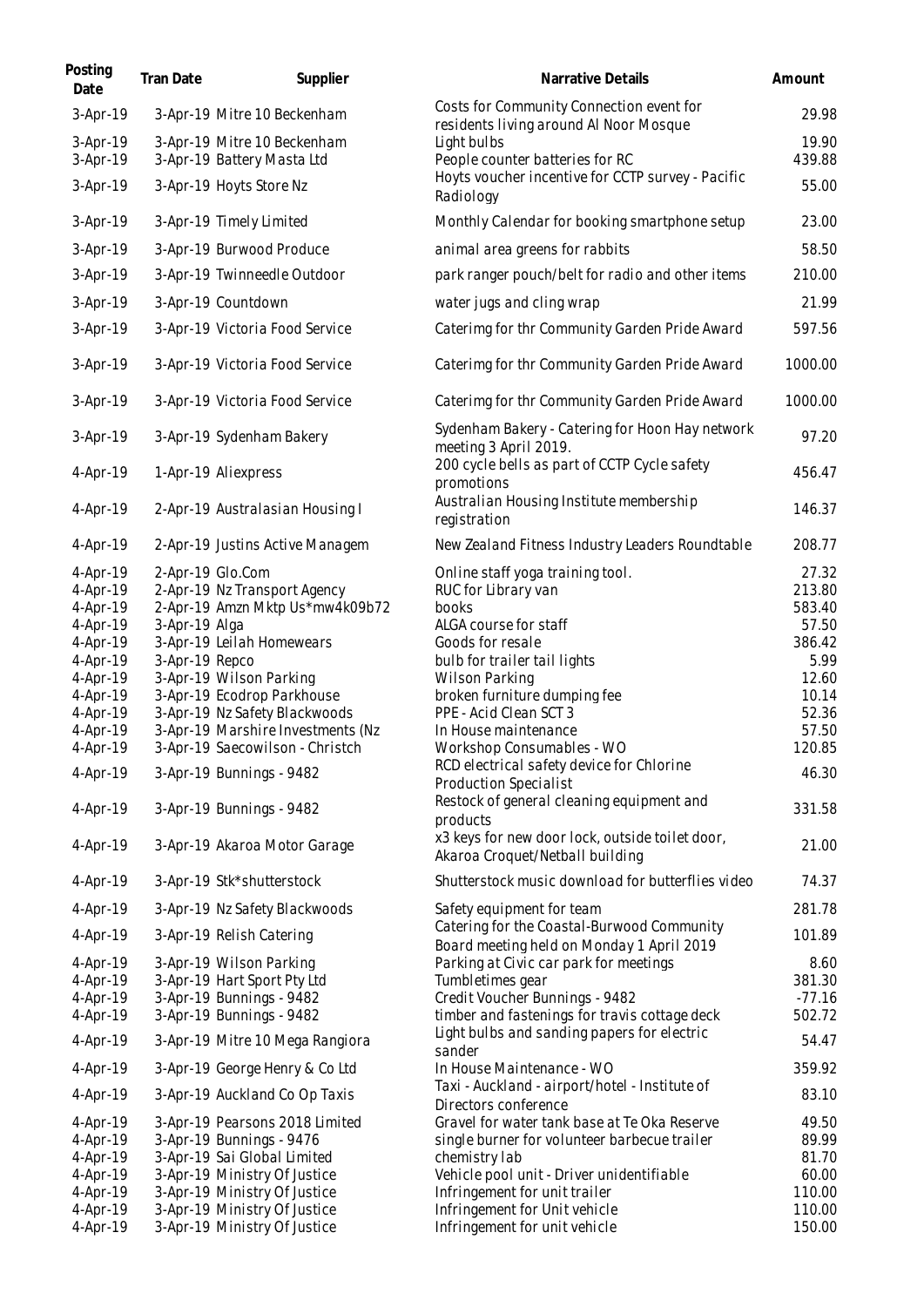| Posting<br>Date      | Tran Date      | Supplier                                                            | Narrative Details                                                                                  | Amount           |
|----------------------|----------------|---------------------------------------------------------------------|----------------------------------------------------------------------------------------------------|------------------|
| 4-Apr-19<br>4-Apr-19 |                | 3-Apr-19 Ministry Of Justice<br>3-Apr-19 Ministry Of Justice        | Infringement for unit vehicle<br>Pool Ute - Infringement for RUC                                   | 150.00<br>230.00 |
| 4-Apr-19             |                | 3-Apr-19 Universal Rental Car                                       | Transport required to return items to Marae as<br>part of closing down Welfare Centre              | 109.00           |
| 4-Apr-19<br>4-Apr-19 |                | 3-Apr-19 Liquor King Carlton<br>3-Apr-19 Laerdalmedical             | National Remembrance 2019 - Chiller Trailer<br>Pocket Masks for CPR                                | 20.00<br>179.45  |
| 4-Apr-19<br>4-Apr-19 |                | 3-Apr-19 Amazon Web Services<br>3-Apr-19 Wilson Parking             | CBD 3D model hosting fee<br>Parking - Hazardous goods meeting                                      | 47.70<br>6.60    |
| 4-Apr-19             |                | 4-Apr-19 Fishpond Co NZ                                             | Tron legacy dvd for screening of film 24th of April                                                | 24.97            |
| 4-Apr-19             |                | 4-Apr-19 Cial Online Parking                                        | Airport parking - attended infoRM (TRIM)<br>conference 2019 in Wellington                          | 44.20            |
| 4-Apr-19             |                | 4-Apr-19 Challenge Halswell                                         | Fix flat Tyre on scissor lift trailer<br>Plaster for making blanks for Pasifika chocolate          | 30.00            |
| 4-Apr-19             |                | 4-Apr-19 Mitre 10 Mega Ferrymead                                    | moulds.                                                                                            | 9.83             |
| 4-Apr-19             |                | 4-Apr-19 Rubber Monkey Sales                                        | Lowepro Flipside 400 AW II Camera Backpack                                                         | 233.09           |
| 4-Apr-19             |                | 4-Apr-19 Nz Red Cross                                               | AED (defib) storage rack for the 1st aid room<br>Catering for retirement function X2 staff - split | 180.72           |
| 4-Apr-19             |                | 4-Apr-19 New World South City                                       | between HR and Facilities                                                                          | 618.00           |
| 4-Apr-19<br>4-Apr-19 |                | 4-Apr-19 Mitre 10 Mega Papanui<br>4-Apr-19 Pak N Save Riccarton     | glue and spanners for workshop<br>Kitchen supplies mona vale                                       | 86.93<br>22.44   |
| 5-Apr-19             |                | 3-Apr-19 Paypal *solproducts                                        | Goods for resale                                                                                   | 529.58           |
| 5-Apr-19             |                | 4-Apr-19 Spotify P0a3ca098f                                         | Gallery monthly spotify account fee                                                                | 14.99            |
| 5-Apr-19             |                | 4-Apr-19 Steel & Tube Processing C                                  | P&ID's Plant Updates - WO                                                                          | 586.51           |
| 5-Apr-19             |                | 4-Apr-19 Coffee Vice                                                | Coffees for U3A group                                                                              | 18.00            |
| 5-Apr-19             |                | 4-Apr-19 Ferrymead Post Shop                                        | Postage and Packaging for Membership Discount<br>Stickers to Eagar for Leisure.                    | 4.50             |
| 5-Apr-19             |                | 4-Apr-19 De Spa Chocolaterie                                        | Initial test chocolate fill for Pasifika STEAM<br>programme                                        | 2.00             |
| 5-Apr-19             |                | 4-Apr-19 Createsend.Com Ema                                         | Community Board Newsletters Linwood-Central-<br>Heathcote - April 2019                             | 17.50            |
| 5-Apr-19             | 4-Apr-19 Repco |                                                                     | Degreaser for bike chains                                                                          | 14.49            |
| 5-Apr-19             |                | 4-Apr-19 Placemakers Cranford                                       | Padlock for van                                                                                    | 21.85<br>39.98   |
| 5-Apr-19<br>5-Apr-19 |                | 4-Apr-19 Bike Barn Homebase<br>4-Apr-19 Bunnings - 9482             | Two tubes of bike lube for cycle maintenance<br>Materials to paint trailer ramp in order to        | 99.37            |
| 5-Apr-19             |                | 4-Apr-19 Wilson Parking                                             | prevent it being slippery in wet weather<br>Parking at Civic car park for meetings                 | 12.60            |
| 5-Apr-19             |                | 4-Apr-19 Bunnings - 9476                                            | spray paint for park                                                                               | 109.00           |
| 5-Apr-19             |                | 4-Apr-19 Ross Galt Lock & Key                                       | 5 parks master locks with chains plus 5 series<br>900 locks                                        | 729.50           |
| 5-Apr-19             |                | 4-Apr-19 Bunnings - 9482                                            | Glue                                                                                               | 5.40             |
| 5-Apr-19             |                | 4-Apr-19 Bunnings - 9482                                            | screws and sand paper disk for Travis                                                              | 63.18            |
| 5-Apr-19             |                | 4-Apr-19 Nz Planning                                                | NZPI - Membership fees                                                                             | 450.00           |
| 5-Apr-19             |                | 4-Apr-19 Kmart - Shirley                                            | Smelly pens for Southern Centre participants to<br>use                                             | 25.00            |
| 5-Apr-19             |                | 4-Apr-19 Wilson Parking                                             | Parking for meeting at Civic                                                                       | 4.60             |
| 5-Apr-19             |                | 4-Apr-19 Mitre 10 Mega Hornby                                       | Garden tools and hose connectors                                                                   | 303.78           |
| 5-Apr-19<br>5-Apr-19 |                | 4-Apr-19 Rs Components Limite<br>4-Apr-19 Welding Engineers (NZ) Lt | chem lab<br>chem lab                                                                               | 11.10<br>73.60   |
| 5-Apr-19             |                | 4-Apr-19 Pulp Kitchen Catering                                      | BP Zone Committee 19 March meeting                                                                 | 307.59           |
| 5-Apr-19             |                | 4-Apr-19 Mico Montreal Street 7080                                  | 2 No. 15mm ball cocks & floats for balance tanks<br>at Pioneer Pool                                | 109.78           |
| 5-Apr-19             |                | 4-Apr-19 Caltex Redwood                                             | Milk for Redwood staffroom                                                                         | 3.99             |
| 5-Apr-19             |                | 4-Apr-19 Bp 2go Sockburn                                            | Fuel purchased for rental van that was used by<br>CDEM team to transport loaned items              | 13.24            |
| 5-Apr-19             |                | 4-Apr-19 Universal Rental Car                                       | Associated with hire truck usage for transferring<br>items between Welfare Centre to Maraes.       | 23.01            |
| 5-Apr-19             |                | 4-Apr-19 Hachpacific.Co.Nz                                          | Solution 12.88 to test TDS sensors                                                                 | 158.70           |
| 5-Apr-19             |                | 4-Apr-19 Nzim Southern Inc                                          | Women Leading Women Seminar X2                                                                     | 820.00           |
| 5-Apr-19             |                | 4-Apr-19 Nzim Southern Inc                                          | Women Leading Women Seminar X2                                                                     | 820.00           |
| 5-Apr-19<br>5-Apr-19 |                | 4-Apr-19 Smiths Hire<br>5-Apr-19 Ccc Parking                        | QEII Park Tractor hire No2 ground<br>Parking - Civic Visit                                         | 235.00<br>3.60   |
| 5-Apr-19             |                | 5-Apr-19 Mrc Global (NZ) Ltd                                        | Workshop Consumables - WO                                                                          | 745.09           |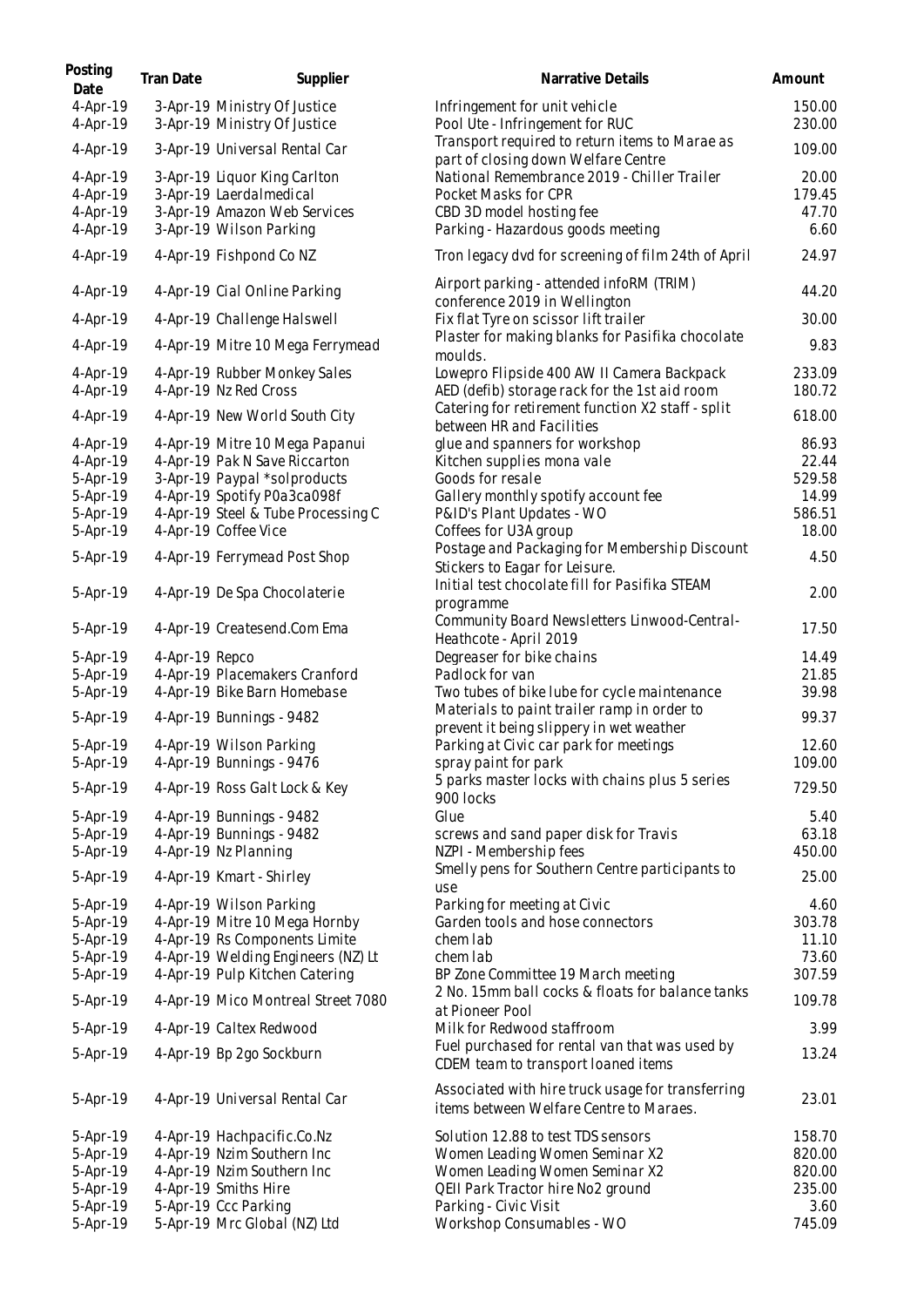| 5-Apr-19 Mitre 10 Beckenham<br>Port a Loo hire for Community Events - Duck<br>5-Apr-19<br>294.68<br>5-Apr-19 Happyhire<br>down to the river, Riverside Festival<br>Catering for Association with ZC workshops on<br>313.61<br>5-Apr-19<br>5-Apr-19 Relish Catering<br><b>IWS</b><br>5-Apr-19<br>5-Apr-19 Countdown<br>Snacks for monthly YA Magic the Gathering event<br>9.18<br>Photo reproduction for Addington Tower<br>5-Apr-19 Canterbury Museum<br>20.00<br>5-Apr-19<br>interpretation<br>5-Apr-19 Nature Discoveries<br>126.88<br>5-Apr-19<br>Equipment for nature play workshop<br>Paid by P-card by mistake and has been<br>10.00<br>5-Apr-19<br>5-Apr-19 Ccc Lichfield Carpark<br>reimbursed on 9 April<br>2 No. rivet packs, drills, hasp & staple and screws<br>5-Apr-19<br>5-Apr-19 Mitre 10 Mega Ferrymead<br>36.55<br>for repairs to cabinet at Whale pool Brighton<br>5-Apr-19<br>5-Apr-19 Mitre 10 Mega Papanui<br>2 No. hose reels for summer pool hoses.<br>119.96<br>5-Apr-19<br>Pea Straw Bales x 10 for Curators Garden<br>5-Apr-19 Gardenmakers<br>100.00<br>Taxi from Wellington Airport to meeting venue.<br>5-Apr-19<br>5-Apr-19 Hutt & City Taxis<br>44.20<br>Meeting was a workshop on a centralised<br>database<br>5-Apr-19<br>5-Apr-19 Countdown<br>Milk for resale in the sho<br>17.34<br>Mayors For Peace annual membership fee for<br>8-Apr-19<br>2-Apr-19 Mayors For Peace<br>27.30<br>2019<br>Photo Mechanic 6 - License upgrade from Version<br>134.89<br>8-Apr-19<br>4-Apr-19 Camerabits - Photomech<br>5<br>Coffee for visiting international curator and<br>17.00<br>8-Apr-19<br>4-Apr-19 Universo<br>organizer of William Wegman exhibition<br>22.66<br>8-Apr-19<br>4-Apr-19 Html Email Check<br>ITDC htmlemailcheck mthly sub 2019-04<br>8-Apr-19<br>4-Apr-19 Formassembly.Com<br>ITDC FormAssembly mthly sub 2019-04<br>395.56<br>8-Apr-19<br>4-Apr-19 Amzn Mktp Us*mw8v039r1<br>69.80<br>books<br>8-Apr-19<br>5-Apr-19 Kolorful Kanvas<br>repairs to water slide<br>360.18<br>8-Apr-19<br>5-Apr-19 Wilson Parking<br>Wilson Parking - Meeting<br>12.60<br>set up trail of bird spikes to deter ducks onto<br>5-Apr-19 Bunnings - 9476<br>57.92<br>8-Apr-19<br>"Diminish & Ascend" in kiosk lake<br>8-Apr-19<br>5-Apr-19 Burnsco Marine<br>Trailer wheel lock for scissor lift trailer<br>Additional TV coaxial cables to be used by<br>48.98<br>8-Apr-19<br>5-Apr-19 Noel Leeming 12<br>tenants in temporary accommodation while<br>planned works are done<br>5kg Chocolate for use in Pasifika STEAM<br>8-Apr-19<br>5-Apr-19 De Spa Chocolaterie<br>125.00<br>programme.<br>8-Apr-19<br>5-Apr-19 Wilson Parking<br>12.60<br>Parking > 2 hours<br>Replacement play balls for the toddlers pool and<br>48.00<br>8-Apr-19<br>5-Apr-19 Kmart - Shirley<br>Lean to swim preschool classes.<br>Coffee for staff and nurses in the function room<br>5-Apr-19 Everyday Dose<br>8-Apr-19<br>for the Flu jab morning - x3 staff<br>9.93<br>8-Apr-19<br>5-Apr-19 Createsend.Com Ema<br>London save the date<br>8-Apr-19<br>5-Apr-19 Createsend.Com Ema<br>15.94<br>Friends Newsletter April 2019<br>8-Apr-19<br>5-Apr-19 Createsend.Com Ema<br>Newsline 05/04/2019<br>51.19<br>William Wegman - Christchurch Art Gallery Te<br>138.93<br>8-Apr-19<br>5-Apr-19 Createsend.Com Ema<br>Puna o Waiwhetū<br>8-Apr-19<br>545.37<br>5-Apr-19 Ecoglo International Ltd<br>ecoglo exit signage<br>8-Apr-19<br>5-Apr-19 Nz Planning<br>NZPI - Planning for Maori Values<br>650.00<br>8-Apr-19<br>5-Apr-19 Paknsave Moorhouse<br>Long life milk for staff room<br>8.25<br>Meeting Aquatic Sensory Experience Civic -<br>8-Apr-19<br>6.70<br>5-Apr-19 Ccc Parking<br>receipt did not come out of the machine<br>143.52<br>5-Apr-19 Bunnings - 9476<br>Material for nature play workshops<br>8-Apr-19<br>5-Apr-19 Whitcoulls Riccarton 50<br>151.91<br>8-Apr-19<br>Books for use in nature play workshops<br>8-Apr-19<br>5-Apr-19 Fulcrumapp.Com<br>Fee for fulcrom users for data collection<br>231.39<br>8-Apr-19<br>Parking for meetings at Civic<br>5.00<br>5-Apr-19 Ccc Art Gallery Car Prk<br>8-Apr-19<br>5-Apr-19 Wilson Parking<br>10.60<br>Parking for meetings at Civic<br>8-Apr-19<br>5-Apr-19 Mitre 10 Beckenham<br>Plastic boxes for use in education programme<br>47.60<br>8-Apr-19<br>5-Apr-19 Oderings Nurseries<br>13.36<br>Sweet Pea seeds x 2 packets<br>8-Apr-19<br>5-Apr-19 Wsl South City<br>83.46<br>Training requirements for trainees<br>5-Apr-19 Caltex Hornby | Posting<br>Date | Tran Date | Supplier | Narrative Details       | Amount |
|--------------------------------------------------------------------------------------------------------------------------------------------------------------------------------------------------------------------------------------------------------------------------------------------------------------------------------------------------------------------------------------------------------------------------------------------------------------------------------------------------------------------------------------------------------------------------------------------------------------------------------------------------------------------------------------------------------------------------------------------------------------------------------------------------------------------------------------------------------------------------------------------------------------------------------------------------------------------------------------------------------------------------------------------------------------------------------------------------------------------------------------------------------------------------------------------------------------------------------------------------------------------------------------------------------------------------------------------------------------------------------------------------------------------------------------------------------------------------------------------------------------------------------------------------------------------------------------------------------------------------------------------------------------------------------------------------------------------------------------------------------------------------------------------------------------------------------------------------------------------------------------------------------------------------------------------------------------------------------------------------------------------------------------------------------------------------------------------------------------------------------------------------------------------------------------------------------------------------------------------------------------------------------------------------------------------------------------------------------------------------------------------------------------------------------------------------------------------------------------------------------------------------------------------------------------------------------------------------------------------------------------------------------------------------------------------------------------------------------------------------------------------------------------------------------------------------------------------------------------------------------------------------------------------------------------------------------------------------------------------------------------------------------------------------------------------------------------------------------------------------------------------------------------------------------------------------------------------------------------------------------------------------------------------------------------------------------------------------------------------------------------------------------------------------------------------------------------------------------------------------------------------------------------------------------------------------------------------------------------------------------------------------------------------------------------------------------------------------------------------------------------------------------------------------------------------------------------------------------------------------------------------------------------------------------------------------------------------------------------------------------------------------------------------------------------------------------------------------------------------------------------------------------------------------------------------------------------------------------------------------------------------------------------------------------------------------------------------------------------------------------------------------------------------------------------------------------------------------------------------------------------|-----------------|-----------|----------|-------------------------|--------|
|                                                                                                                                                                                                                                                                                                                                                                                                                                                                                                                                                                                                                                                                                                                                                                                                                                                                                                                                                                                                                                                                                                                                                                                                                                                                                                                                                                                                                                                                                                                                                                                                                                                                                                                                                                                                                                                                                                                                                                                                                                                                                                                                                                                                                                                                                                                                                                                                                                                                                                                                                                                                                                                                                                                                                                                                                                                                                                                                                                                                                                                                                                                                                                                                                                                                                                                                                                                                                                                                                                                                                                                                                                                                                                                                                                                                                                                                                                                                                                                                                                                                                                                                                                                                                                                                                                                                                                                                                                                                                                              | 5-Apr-19        |           |          | Paint for revege stakes | 47.00  |
|                                                                                                                                                                                                                                                                                                                                                                                                                                                                                                                                                                                                                                                                                                                                                                                                                                                                                                                                                                                                                                                                                                                                                                                                                                                                                                                                                                                                                                                                                                                                                                                                                                                                                                                                                                                                                                                                                                                                                                                                                                                                                                                                                                                                                                                                                                                                                                                                                                                                                                                                                                                                                                                                                                                                                                                                                                                                                                                                                                                                                                                                                                                                                                                                                                                                                                                                                                                                                                                                                                                                                                                                                                                                                                                                                                                                                                                                                                                                                                                                                                                                                                                                                                                                                                                                                                                                                                                                                                                                                                              |                 |           |          |                         |        |
|                                                                                                                                                                                                                                                                                                                                                                                                                                                                                                                                                                                                                                                                                                                                                                                                                                                                                                                                                                                                                                                                                                                                                                                                                                                                                                                                                                                                                                                                                                                                                                                                                                                                                                                                                                                                                                                                                                                                                                                                                                                                                                                                                                                                                                                                                                                                                                                                                                                                                                                                                                                                                                                                                                                                                                                                                                                                                                                                                                                                                                                                                                                                                                                                                                                                                                                                                                                                                                                                                                                                                                                                                                                                                                                                                                                                                                                                                                                                                                                                                                                                                                                                                                                                                                                                                                                                                                                                                                                                                                              |                 |           |          |                         |        |
|                                                                                                                                                                                                                                                                                                                                                                                                                                                                                                                                                                                                                                                                                                                                                                                                                                                                                                                                                                                                                                                                                                                                                                                                                                                                                                                                                                                                                                                                                                                                                                                                                                                                                                                                                                                                                                                                                                                                                                                                                                                                                                                                                                                                                                                                                                                                                                                                                                                                                                                                                                                                                                                                                                                                                                                                                                                                                                                                                                                                                                                                                                                                                                                                                                                                                                                                                                                                                                                                                                                                                                                                                                                                                                                                                                                                                                                                                                                                                                                                                                                                                                                                                                                                                                                                                                                                                                                                                                                                                                              |                 |           |          |                         |        |
|                                                                                                                                                                                                                                                                                                                                                                                                                                                                                                                                                                                                                                                                                                                                                                                                                                                                                                                                                                                                                                                                                                                                                                                                                                                                                                                                                                                                                                                                                                                                                                                                                                                                                                                                                                                                                                                                                                                                                                                                                                                                                                                                                                                                                                                                                                                                                                                                                                                                                                                                                                                                                                                                                                                                                                                                                                                                                                                                                                                                                                                                                                                                                                                                                                                                                                                                                                                                                                                                                                                                                                                                                                                                                                                                                                                                                                                                                                                                                                                                                                                                                                                                                                                                                                                                                                                                                                                                                                                                                                              |                 |           |          |                         |        |
|                                                                                                                                                                                                                                                                                                                                                                                                                                                                                                                                                                                                                                                                                                                                                                                                                                                                                                                                                                                                                                                                                                                                                                                                                                                                                                                                                                                                                                                                                                                                                                                                                                                                                                                                                                                                                                                                                                                                                                                                                                                                                                                                                                                                                                                                                                                                                                                                                                                                                                                                                                                                                                                                                                                                                                                                                                                                                                                                                                                                                                                                                                                                                                                                                                                                                                                                                                                                                                                                                                                                                                                                                                                                                                                                                                                                                                                                                                                                                                                                                                                                                                                                                                                                                                                                                                                                                                                                                                                                                                              |                 |           |          |                         |        |
|                                                                                                                                                                                                                                                                                                                                                                                                                                                                                                                                                                                                                                                                                                                                                                                                                                                                                                                                                                                                                                                                                                                                                                                                                                                                                                                                                                                                                                                                                                                                                                                                                                                                                                                                                                                                                                                                                                                                                                                                                                                                                                                                                                                                                                                                                                                                                                                                                                                                                                                                                                                                                                                                                                                                                                                                                                                                                                                                                                                                                                                                                                                                                                                                                                                                                                                                                                                                                                                                                                                                                                                                                                                                                                                                                                                                                                                                                                                                                                                                                                                                                                                                                                                                                                                                                                                                                                                                                                                                                                              |                 |           |          |                         |        |
|                                                                                                                                                                                                                                                                                                                                                                                                                                                                                                                                                                                                                                                                                                                                                                                                                                                                                                                                                                                                                                                                                                                                                                                                                                                                                                                                                                                                                                                                                                                                                                                                                                                                                                                                                                                                                                                                                                                                                                                                                                                                                                                                                                                                                                                                                                                                                                                                                                                                                                                                                                                                                                                                                                                                                                                                                                                                                                                                                                                                                                                                                                                                                                                                                                                                                                                                                                                                                                                                                                                                                                                                                                                                                                                                                                                                                                                                                                                                                                                                                                                                                                                                                                                                                                                                                                                                                                                                                                                                                                              |                 |           |          |                         |        |
|                                                                                                                                                                                                                                                                                                                                                                                                                                                                                                                                                                                                                                                                                                                                                                                                                                                                                                                                                                                                                                                                                                                                                                                                                                                                                                                                                                                                                                                                                                                                                                                                                                                                                                                                                                                                                                                                                                                                                                                                                                                                                                                                                                                                                                                                                                                                                                                                                                                                                                                                                                                                                                                                                                                                                                                                                                                                                                                                                                                                                                                                                                                                                                                                                                                                                                                                                                                                                                                                                                                                                                                                                                                                                                                                                                                                                                                                                                                                                                                                                                                                                                                                                                                                                                                                                                                                                                                                                                                                                                              |                 |           |          |                         |        |
|                                                                                                                                                                                                                                                                                                                                                                                                                                                                                                                                                                                                                                                                                                                                                                                                                                                                                                                                                                                                                                                                                                                                                                                                                                                                                                                                                                                                                                                                                                                                                                                                                                                                                                                                                                                                                                                                                                                                                                                                                                                                                                                                                                                                                                                                                                                                                                                                                                                                                                                                                                                                                                                                                                                                                                                                                                                                                                                                                                                                                                                                                                                                                                                                                                                                                                                                                                                                                                                                                                                                                                                                                                                                                                                                                                                                                                                                                                                                                                                                                                                                                                                                                                                                                                                                                                                                                                                                                                                                                                              |                 |           |          |                         |        |
|                                                                                                                                                                                                                                                                                                                                                                                                                                                                                                                                                                                                                                                                                                                                                                                                                                                                                                                                                                                                                                                                                                                                                                                                                                                                                                                                                                                                                                                                                                                                                                                                                                                                                                                                                                                                                                                                                                                                                                                                                                                                                                                                                                                                                                                                                                                                                                                                                                                                                                                                                                                                                                                                                                                                                                                                                                                                                                                                                                                                                                                                                                                                                                                                                                                                                                                                                                                                                                                                                                                                                                                                                                                                                                                                                                                                                                                                                                                                                                                                                                                                                                                                                                                                                                                                                                                                                                                                                                                                                                              |                 |           |          |                         |        |
|                                                                                                                                                                                                                                                                                                                                                                                                                                                                                                                                                                                                                                                                                                                                                                                                                                                                                                                                                                                                                                                                                                                                                                                                                                                                                                                                                                                                                                                                                                                                                                                                                                                                                                                                                                                                                                                                                                                                                                                                                                                                                                                                                                                                                                                                                                                                                                                                                                                                                                                                                                                                                                                                                                                                                                                                                                                                                                                                                                                                                                                                                                                                                                                                                                                                                                                                                                                                                                                                                                                                                                                                                                                                                                                                                                                                                                                                                                                                                                                                                                                                                                                                                                                                                                                                                                                                                                                                                                                                                                              |                 |           |          |                         |        |
|                                                                                                                                                                                                                                                                                                                                                                                                                                                                                                                                                                                                                                                                                                                                                                                                                                                                                                                                                                                                                                                                                                                                                                                                                                                                                                                                                                                                                                                                                                                                                                                                                                                                                                                                                                                                                                                                                                                                                                                                                                                                                                                                                                                                                                                                                                                                                                                                                                                                                                                                                                                                                                                                                                                                                                                                                                                                                                                                                                                                                                                                                                                                                                                                                                                                                                                                                                                                                                                                                                                                                                                                                                                                                                                                                                                                                                                                                                                                                                                                                                                                                                                                                                                                                                                                                                                                                                                                                                                                                                              |                 |           |          |                         |        |
|                                                                                                                                                                                                                                                                                                                                                                                                                                                                                                                                                                                                                                                                                                                                                                                                                                                                                                                                                                                                                                                                                                                                                                                                                                                                                                                                                                                                                                                                                                                                                                                                                                                                                                                                                                                                                                                                                                                                                                                                                                                                                                                                                                                                                                                                                                                                                                                                                                                                                                                                                                                                                                                                                                                                                                                                                                                                                                                                                                                                                                                                                                                                                                                                                                                                                                                                                                                                                                                                                                                                                                                                                                                                                                                                                                                                                                                                                                                                                                                                                                                                                                                                                                                                                                                                                                                                                                                                                                                                                                              |                 |           |          |                         |        |
|                                                                                                                                                                                                                                                                                                                                                                                                                                                                                                                                                                                                                                                                                                                                                                                                                                                                                                                                                                                                                                                                                                                                                                                                                                                                                                                                                                                                                                                                                                                                                                                                                                                                                                                                                                                                                                                                                                                                                                                                                                                                                                                                                                                                                                                                                                                                                                                                                                                                                                                                                                                                                                                                                                                                                                                                                                                                                                                                                                                                                                                                                                                                                                                                                                                                                                                                                                                                                                                                                                                                                                                                                                                                                                                                                                                                                                                                                                                                                                                                                                                                                                                                                                                                                                                                                                                                                                                                                                                                                                              |                 |           |          |                         |        |
|                                                                                                                                                                                                                                                                                                                                                                                                                                                                                                                                                                                                                                                                                                                                                                                                                                                                                                                                                                                                                                                                                                                                                                                                                                                                                                                                                                                                                                                                                                                                                                                                                                                                                                                                                                                                                                                                                                                                                                                                                                                                                                                                                                                                                                                                                                                                                                                                                                                                                                                                                                                                                                                                                                                                                                                                                                                                                                                                                                                                                                                                                                                                                                                                                                                                                                                                                                                                                                                                                                                                                                                                                                                                                                                                                                                                                                                                                                                                                                                                                                                                                                                                                                                                                                                                                                                                                                                                                                                                                                              |                 |           |          |                         |        |
|                                                                                                                                                                                                                                                                                                                                                                                                                                                                                                                                                                                                                                                                                                                                                                                                                                                                                                                                                                                                                                                                                                                                                                                                                                                                                                                                                                                                                                                                                                                                                                                                                                                                                                                                                                                                                                                                                                                                                                                                                                                                                                                                                                                                                                                                                                                                                                                                                                                                                                                                                                                                                                                                                                                                                                                                                                                                                                                                                                                                                                                                                                                                                                                                                                                                                                                                                                                                                                                                                                                                                                                                                                                                                                                                                                                                                                                                                                                                                                                                                                                                                                                                                                                                                                                                                                                                                                                                                                                                                                              |                 |           |          |                         |        |
|                                                                                                                                                                                                                                                                                                                                                                                                                                                                                                                                                                                                                                                                                                                                                                                                                                                                                                                                                                                                                                                                                                                                                                                                                                                                                                                                                                                                                                                                                                                                                                                                                                                                                                                                                                                                                                                                                                                                                                                                                                                                                                                                                                                                                                                                                                                                                                                                                                                                                                                                                                                                                                                                                                                                                                                                                                                                                                                                                                                                                                                                                                                                                                                                                                                                                                                                                                                                                                                                                                                                                                                                                                                                                                                                                                                                                                                                                                                                                                                                                                                                                                                                                                                                                                                                                                                                                                                                                                                                                                              |                 |           |          |                         |        |
|                                                                                                                                                                                                                                                                                                                                                                                                                                                                                                                                                                                                                                                                                                                                                                                                                                                                                                                                                                                                                                                                                                                                                                                                                                                                                                                                                                                                                                                                                                                                                                                                                                                                                                                                                                                                                                                                                                                                                                                                                                                                                                                                                                                                                                                                                                                                                                                                                                                                                                                                                                                                                                                                                                                                                                                                                                                                                                                                                                                                                                                                                                                                                                                                                                                                                                                                                                                                                                                                                                                                                                                                                                                                                                                                                                                                                                                                                                                                                                                                                                                                                                                                                                                                                                                                                                                                                                                                                                                                                                              |                 |           |          |                         |        |
|                                                                                                                                                                                                                                                                                                                                                                                                                                                                                                                                                                                                                                                                                                                                                                                                                                                                                                                                                                                                                                                                                                                                                                                                                                                                                                                                                                                                                                                                                                                                                                                                                                                                                                                                                                                                                                                                                                                                                                                                                                                                                                                                                                                                                                                                                                                                                                                                                                                                                                                                                                                                                                                                                                                                                                                                                                                                                                                                                                                                                                                                                                                                                                                                                                                                                                                                                                                                                                                                                                                                                                                                                                                                                                                                                                                                                                                                                                                                                                                                                                                                                                                                                                                                                                                                                                                                                                                                                                                                                                              |                 |           |          |                         |        |
|                                                                                                                                                                                                                                                                                                                                                                                                                                                                                                                                                                                                                                                                                                                                                                                                                                                                                                                                                                                                                                                                                                                                                                                                                                                                                                                                                                                                                                                                                                                                                                                                                                                                                                                                                                                                                                                                                                                                                                                                                                                                                                                                                                                                                                                                                                                                                                                                                                                                                                                                                                                                                                                                                                                                                                                                                                                                                                                                                                                                                                                                                                                                                                                                                                                                                                                                                                                                                                                                                                                                                                                                                                                                                                                                                                                                                                                                                                                                                                                                                                                                                                                                                                                                                                                                                                                                                                                                                                                                                                              |                 |           |          |                         | 69.99  |
|                                                                                                                                                                                                                                                                                                                                                                                                                                                                                                                                                                                                                                                                                                                                                                                                                                                                                                                                                                                                                                                                                                                                                                                                                                                                                                                                                                                                                                                                                                                                                                                                                                                                                                                                                                                                                                                                                                                                                                                                                                                                                                                                                                                                                                                                                                                                                                                                                                                                                                                                                                                                                                                                                                                                                                                                                                                                                                                                                                                                                                                                                                                                                                                                                                                                                                                                                                                                                                                                                                                                                                                                                                                                                                                                                                                                                                                                                                                                                                                                                                                                                                                                                                                                                                                                                                                                                                                                                                                                                                              |                 |           |          |                         |        |
|                                                                                                                                                                                                                                                                                                                                                                                                                                                                                                                                                                                                                                                                                                                                                                                                                                                                                                                                                                                                                                                                                                                                                                                                                                                                                                                                                                                                                                                                                                                                                                                                                                                                                                                                                                                                                                                                                                                                                                                                                                                                                                                                                                                                                                                                                                                                                                                                                                                                                                                                                                                                                                                                                                                                                                                                                                                                                                                                                                                                                                                                                                                                                                                                                                                                                                                                                                                                                                                                                                                                                                                                                                                                                                                                                                                                                                                                                                                                                                                                                                                                                                                                                                                                                                                                                                                                                                                                                                                                                                              |                 |           |          |                         |        |
|                                                                                                                                                                                                                                                                                                                                                                                                                                                                                                                                                                                                                                                                                                                                                                                                                                                                                                                                                                                                                                                                                                                                                                                                                                                                                                                                                                                                                                                                                                                                                                                                                                                                                                                                                                                                                                                                                                                                                                                                                                                                                                                                                                                                                                                                                                                                                                                                                                                                                                                                                                                                                                                                                                                                                                                                                                                                                                                                                                                                                                                                                                                                                                                                                                                                                                                                                                                                                                                                                                                                                                                                                                                                                                                                                                                                                                                                                                                                                                                                                                                                                                                                                                                                                                                                                                                                                                                                                                                                                                              |                 |           |          |                         |        |
|                                                                                                                                                                                                                                                                                                                                                                                                                                                                                                                                                                                                                                                                                                                                                                                                                                                                                                                                                                                                                                                                                                                                                                                                                                                                                                                                                                                                                                                                                                                                                                                                                                                                                                                                                                                                                                                                                                                                                                                                                                                                                                                                                                                                                                                                                                                                                                                                                                                                                                                                                                                                                                                                                                                                                                                                                                                                                                                                                                                                                                                                                                                                                                                                                                                                                                                                                                                                                                                                                                                                                                                                                                                                                                                                                                                                                                                                                                                                                                                                                                                                                                                                                                                                                                                                                                                                                                                                                                                                                                              |                 |           |          |                         |        |
|                                                                                                                                                                                                                                                                                                                                                                                                                                                                                                                                                                                                                                                                                                                                                                                                                                                                                                                                                                                                                                                                                                                                                                                                                                                                                                                                                                                                                                                                                                                                                                                                                                                                                                                                                                                                                                                                                                                                                                                                                                                                                                                                                                                                                                                                                                                                                                                                                                                                                                                                                                                                                                                                                                                                                                                                                                                                                                                                                                                                                                                                                                                                                                                                                                                                                                                                                                                                                                                                                                                                                                                                                                                                                                                                                                                                                                                                                                                                                                                                                                                                                                                                                                                                                                                                                                                                                                                                                                                                                                              |                 |           |          |                         |        |
|                                                                                                                                                                                                                                                                                                                                                                                                                                                                                                                                                                                                                                                                                                                                                                                                                                                                                                                                                                                                                                                                                                                                                                                                                                                                                                                                                                                                                                                                                                                                                                                                                                                                                                                                                                                                                                                                                                                                                                                                                                                                                                                                                                                                                                                                                                                                                                                                                                                                                                                                                                                                                                                                                                                                                                                                                                                                                                                                                                                                                                                                                                                                                                                                                                                                                                                                                                                                                                                                                                                                                                                                                                                                                                                                                                                                                                                                                                                                                                                                                                                                                                                                                                                                                                                                                                                                                                                                                                                                                                              |                 |           |          |                         | 40.60  |
|                                                                                                                                                                                                                                                                                                                                                                                                                                                                                                                                                                                                                                                                                                                                                                                                                                                                                                                                                                                                                                                                                                                                                                                                                                                                                                                                                                                                                                                                                                                                                                                                                                                                                                                                                                                                                                                                                                                                                                                                                                                                                                                                                                                                                                                                                                                                                                                                                                                                                                                                                                                                                                                                                                                                                                                                                                                                                                                                                                                                                                                                                                                                                                                                                                                                                                                                                                                                                                                                                                                                                                                                                                                                                                                                                                                                                                                                                                                                                                                                                                                                                                                                                                                                                                                                                                                                                                                                                                                                                                              |                 |           |          |                         |        |
|                                                                                                                                                                                                                                                                                                                                                                                                                                                                                                                                                                                                                                                                                                                                                                                                                                                                                                                                                                                                                                                                                                                                                                                                                                                                                                                                                                                                                                                                                                                                                                                                                                                                                                                                                                                                                                                                                                                                                                                                                                                                                                                                                                                                                                                                                                                                                                                                                                                                                                                                                                                                                                                                                                                                                                                                                                                                                                                                                                                                                                                                                                                                                                                                                                                                                                                                                                                                                                                                                                                                                                                                                                                                                                                                                                                                                                                                                                                                                                                                                                                                                                                                                                                                                                                                                                                                                                                                                                                                                                              |                 |           |          |                         |        |
|                                                                                                                                                                                                                                                                                                                                                                                                                                                                                                                                                                                                                                                                                                                                                                                                                                                                                                                                                                                                                                                                                                                                                                                                                                                                                                                                                                                                                                                                                                                                                                                                                                                                                                                                                                                                                                                                                                                                                                                                                                                                                                                                                                                                                                                                                                                                                                                                                                                                                                                                                                                                                                                                                                                                                                                                                                                                                                                                                                                                                                                                                                                                                                                                                                                                                                                                                                                                                                                                                                                                                                                                                                                                                                                                                                                                                                                                                                                                                                                                                                                                                                                                                                                                                                                                                                                                                                                                                                                                                                              |                 |           |          |                         |        |
|                                                                                                                                                                                                                                                                                                                                                                                                                                                                                                                                                                                                                                                                                                                                                                                                                                                                                                                                                                                                                                                                                                                                                                                                                                                                                                                                                                                                                                                                                                                                                                                                                                                                                                                                                                                                                                                                                                                                                                                                                                                                                                                                                                                                                                                                                                                                                                                                                                                                                                                                                                                                                                                                                                                                                                                                                                                                                                                                                                                                                                                                                                                                                                                                                                                                                                                                                                                                                                                                                                                                                                                                                                                                                                                                                                                                                                                                                                                                                                                                                                                                                                                                                                                                                                                                                                                                                                                                                                                                                                              |                 |           |          |                         |        |
|                                                                                                                                                                                                                                                                                                                                                                                                                                                                                                                                                                                                                                                                                                                                                                                                                                                                                                                                                                                                                                                                                                                                                                                                                                                                                                                                                                                                                                                                                                                                                                                                                                                                                                                                                                                                                                                                                                                                                                                                                                                                                                                                                                                                                                                                                                                                                                                                                                                                                                                                                                                                                                                                                                                                                                                                                                                                                                                                                                                                                                                                                                                                                                                                                                                                                                                                                                                                                                                                                                                                                                                                                                                                                                                                                                                                                                                                                                                                                                                                                                                                                                                                                                                                                                                                                                                                                                                                                                                                                                              |                 |           |          |                         |        |
|                                                                                                                                                                                                                                                                                                                                                                                                                                                                                                                                                                                                                                                                                                                                                                                                                                                                                                                                                                                                                                                                                                                                                                                                                                                                                                                                                                                                                                                                                                                                                                                                                                                                                                                                                                                                                                                                                                                                                                                                                                                                                                                                                                                                                                                                                                                                                                                                                                                                                                                                                                                                                                                                                                                                                                                                                                                                                                                                                                                                                                                                                                                                                                                                                                                                                                                                                                                                                                                                                                                                                                                                                                                                                                                                                                                                                                                                                                                                                                                                                                                                                                                                                                                                                                                                                                                                                                                                                                                                                                              |                 |           |          |                         |        |
|                                                                                                                                                                                                                                                                                                                                                                                                                                                                                                                                                                                                                                                                                                                                                                                                                                                                                                                                                                                                                                                                                                                                                                                                                                                                                                                                                                                                                                                                                                                                                                                                                                                                                                                                                                                                                                                                                                                                                                                                                                                                                                                                                                                                                                                                                                                                                                                                                                                                                                                                                                                                                                                                                                                                                                                                                                                                                                                                                                                                                                                                                                                                                                                                                                                                                                                                                                                                                                                                                                                                                                                                                                                                                                                                                                                                                                                                                                                                                                                                                                                                                                                                                                                                                                                                                                                                                                                                                                                                                                              |                 |           |          |                         |        |
|                                                                                                                                                                                                                                                                                                                                                                                                                                                                                                                                                                                                                                                                                                                                                                                                                                                                                                                                                                                                                                                                                                                                                                                                                                                                                                                                                                                                                                                                                                                                                                                                                                                                                                                                                                                                                                                                                                                                                                                                                                                                                                                                                                                                                                                                                                                                                                                                                                                                                                                                                                                                                                                                                                                                                                                                                                                                                                                                                                                                                                                                                                                                                                                                                                                                                                                                                                                                                                                                                                                                                                                                                                                                                                                                                                                                                                                                                                                                                                                                                                                                                                                                                                                                                                                                                                                                                                                                                                                                                                              |                 |           |          |                         |        |
|                                                                                                                                                                                                                                                                                                                                                                                                                                                                                                                                                                                                                                                                                                                                                                                                                                                                                                                                                                                                                                                                                                                                                                                                                                                                                                                                                                                                                                                                                                                                                                                                                                                                                                                                                                                                                                                                                                                                                                                                                                                                                                                                                                                                                                                                                                                                                                                                                                                                                                                                                                                                                                                                                                                                                                                                                                                                                                                                                                                                                                                                                                                                                                                                                                                                                                                                                                                                                                                                                                                                                                                                                                                                                                                                                                                                                                                                                                                                                                                                                                                                                                                                                                                                                                                                                                                                                                                                                                                                                                              |                 |           |          |                         |        |
|                                                                                                                                                                                                                                                                                                                                                                                                                                                                                                                                                                                                                                                                                                                                                                                                                                                                                                                                                                                                                                                                                                                                                                                                                                                                                                                                                                                                                                                                                                                                                                                                                                                                                                                                                                                                                                                                                                                                                                                                                                                                                                                                                                                                                                                                                                                                                                                                                                                                                                                                                                                                                                                                                                                                                                                                                                                                                                                                                                                                                                                                                                                                                                                                                                                                                                                                                                                                                                                                                                                                                                                                                                                                                                                                                                                                                                                                                                                                                                                                                                                                                                                                                                                                                                                                                                                                                                                                                                                                                                              |                 |           |          |                         |        |
|                                                                                                                                                                                                                                                                                                                                                                                                                                                                                                                                                                                                                                                                                                                                                                                                                                                                                                                                                                                                                                                                                                                                                                                                                                                                                                                                                                                                                                                                                                                                                                                                                                                                                                                                                                                                                                                                                                                                                                                                                                                                                                                                                                                                                                                                                                                                                                                                                                                                                                                                                                                                                                                                                                                                                                                                                                                                                                                                                                                                                                                                                                                                                                                                                                                                                                                                                                                                                                                                                                                                                                                                                                                                                                                                                                                                                                                                                                                                                                                                                                                                                                                                                                                                                                                                                                                                                                                                                                                                                                              |                 |           |          |                         |        |
|                                                                                                                                                                                                                                                                                                                                                                                                                                                                                                                                                                                                                                                                                                                                                                                                                                                                                                                                                                                                                                                                                                                                                                                                                                                                                                                                                                                                                                                                                                                                                                                                                                                                                                                                                                                                                                                                                                                                                                                                                                                                                                                                                                                                                                                                                                                                                                                                                                                                                                                                                                                                                                                                                                                                                                                                                                                                                                                                                                                                                                                                                                                                                                                                                                                                                                                                                                                                                                                                                                                                                                                                                                                                                                                                                                                                                                                                                                                                                                                                                                                                                                                                                                                                                                                                                                                                                                                                                                                                                                              |                 |           |          |                         |        |
|                                                                                                                                                                                                                                                                                                                                                                                                                                                                                                                                                                                                                                                                                                                                                                                                                                                                                                                                                                                                                                                                                                                                                                                                                                                                                                                                                                                                                                                                                                                                                                                                                                                                                                                                                                                                                                                                                                                                                                                                                                                                                                                                                                                                                                                                                                                                                                                                                                                                                                                                                                                                                                                                                                                                                                                                                                                                                                                                                                                                                                                                                                                                                                                                                                                                                                                                                                                                                                                                                                                                                                                                                                                                                                                                                                                                                                                                                                                                                                                                                                                                                                                                                                                                                                                                                                                                                                                                                                                                                                              |                 |           |          |                         |        |
|                                                                                                                                                                                                                                                                                                                                                                                                                                                                                                                                                                                                                                                                                                                                                                                                                                                                                                                                                                                                                                                                                                                                                                                                                                                                                                                                                                                                                                                                                                                                                                                                                                                                                                                                                                                                                                                                                                                                                                                                                                                                                                                                                                                                                                                                                                                                                                                                                                                                                                                                                                                                                                                                                                                                                                                                                                                                                                                                                                                                                                                                                                                                                                                                                                                                                                                                                                                                                                                                                                                                                                                                                                                                                                                                                                                                                                                                                                                                                                                                                                                                                                                                                                                                                                                                                                                                                                                                                                                                                                              |                 |           |          |                         |        |
|                                                                                                                                                                                                                                                                                                                                                                                                                                                                                                                                                                                                                                                                                                                                                                                                                                                                                                                                                                                                                                                                                                                                                                                                                                                                                                                                                                                                                                                                                                                                                                                                                                                                                                                                                                                                                                                                                                                                                                                                                                                                                                                                                                                                                                                                                                                                                                                                                                                                                                                                                                                                                                                                                                                                                                                                                                                                                                                                                                                                                                                                                                                                                                                                                                                                                                                                                                                                                                                                                                                                                                                                                                                                                                                                                                                                                                                                                                                                                                                                                                                                                                                                                                                                                                                                                                                                                                                                                                                                                                              | 8-Apr-19        |           |          | Milk for tearoom        | 6.10   |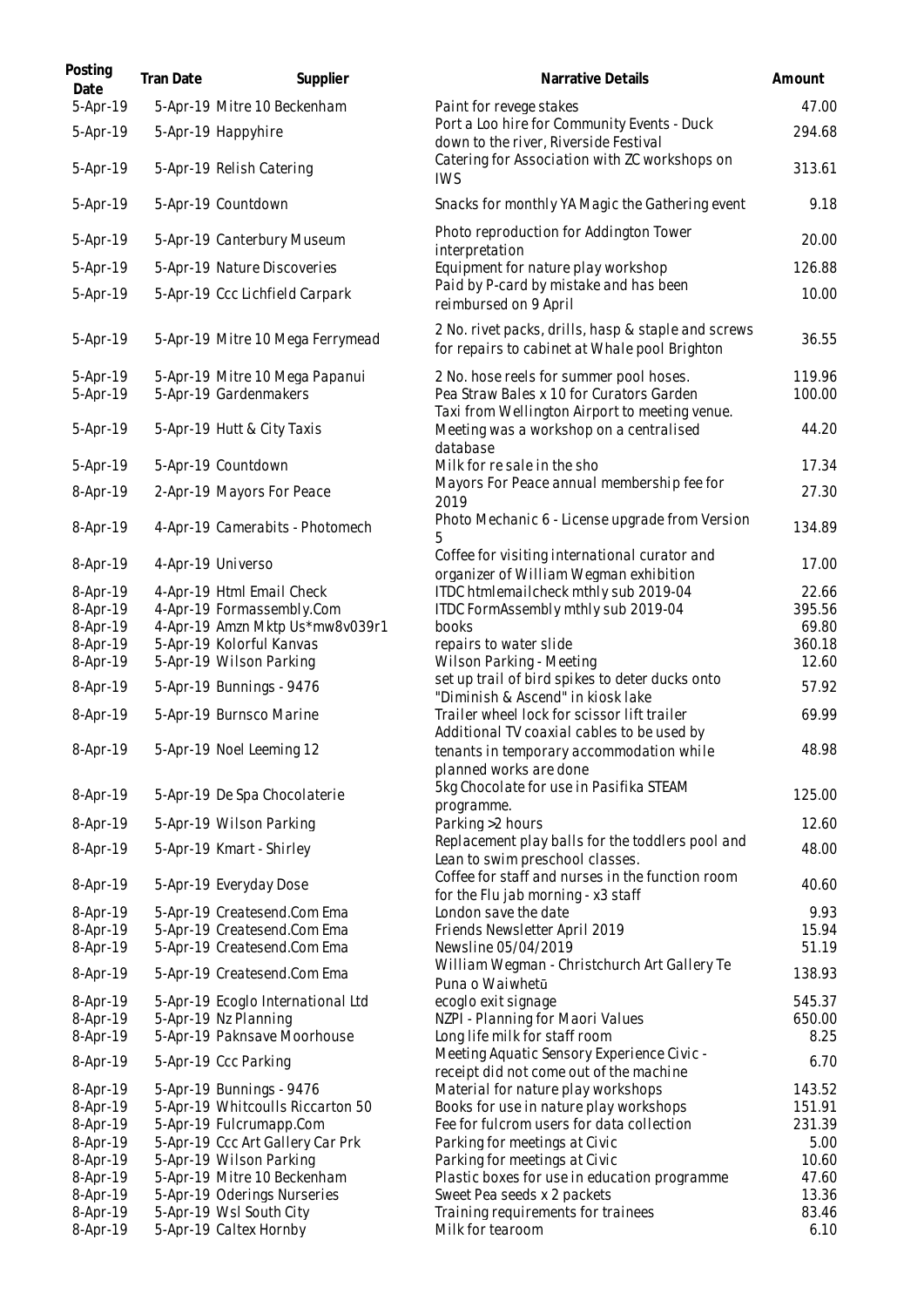| Posting<br>Date      | Tran Date     | Supplier                                                  | Narrative Details                                                                                            | Amount         |
|----------------------|---------------|-----------------------------------------------------------|--------------------------------------------------------------------------------------------------------------|----------------|
| 8-Apr-19             |               | 5-Apr-19 Blacks Fasteners Ltd                             | nuts and bolts for seeder                                                                                    | 32.26          |
| 8-Apr-19             |               | 5-Apr-19 Ullrich Alumnm Co Ltd                            | Aluminium pole for un-stretched canvas<br>transportation TDL tour DPAG                                       | 99.10          |
| 8-Apr-19             |               | 5-Apr-19 Ecodrop Styx                                     | Large sized general refuse.                                                                                  | 10.14          |
| 8-Apr-19             |               | 5-Apr-19 Aromaunga Baxter Flowers                         | Two Anzac Day Wreaths - for Papanui-Innes<br>Community Board.                                                | 215.00         |
| 8-Apr-19             |               | 5-Apr-19 Bunnings - 9476                                  | Cabin hook for door and brackets for spinal<br>board pool side<br>2 x Scoreboard Boxes. Dismantled, replaced | 50.40          |
| 8-Apr-19             |               | 5-Apr-19 Spectrum Lighting & Sound                        | microprocessors, reassembled - 12 sec shot clock<br>for 3on3                                                 | 92.00          |
| 8-Apr-19             |               | 5-Apr-19 Www.Chelseamagazines.C                           | books                                                                                                        | 108.09         |
| 8-Apr-19             |               | 5-Apr-19 Bunnings - 9482                                  | numbers for gate changing time                                                                               | 35.40          |
| 8-Apr-19             |               | 6-Apr-19 Countdown                                        | Washing up liquid for smoko room<br>Spare parks keys for Halswell Service Centre,                            | 2.99           |
| 8-Apr-19             |               | 6-Apr-19 Mitre 10 Beckenham                               | Beckenham Service centre. Chux cloths for HQP<br>break room                                                  | 47.00          |
| 8-Apr-19             |               | 6-Apr-19 Countdown                                        | Nature Play workshop fruit and biscuits                                                                      | 16.60          |
| 8-Apr-19             |               | 6-Apr-19 Stk*shutterstock                                 | Shutterstock music download for Dogs in Pool<br>video.                                                       | 74.59          |
| 8-Apr-19             |               | 6-Apr-19 Victorian Woodworks                              | Giftware for resale in the B G V C Gift shop                                                                 | 210.05         |
| 8-Apr-19             |               | 7-Apr-19 Countdown                                        | bird seed and wheat for bird catching and bird<br>banding training                                           | 23.89          |
| 8-Apr-19             |               | 7-Apr-19 Bunnings - 9482                                  | bolts for travis seat                                                                                        | 37.26          |
| 8-Apr-19             |               | 7-Apr-19 Ecodrop Metro                                    | Dump fees<br>TV coaxial cables and adaptors to used by                                                       | 10.14          |
| 8-Apr-19             |               | 8-Apr-19 Mitre 10 Mega Papanui                            | tenants in temporary accommodation while<br>planned works are done                                           | 71.88          |
| 8-Apr-19             |               | 8-Apr-19 Little River Cafe & Sto                          | Catering - milk Little River Service Centre                                                                  | 9.60           |
| 8-Apr-19             |               | 8-Apr-19 Ccc Parking                                      | car parking                                                                                                  | 3.60           |
| 8-Apr-19             |               | 8-Apr-19 Countdown                                        | Tissues for office                                                                                           | 30.30          |
| 8-Apr-19             |               | 8-Apr-19 Pak N Save Wainoni                               | Items for the Pasifika STEAM Workshops at<br>Tūranga                                                         | 107.07         |
| 8-Apr-19             |               | 8-Apr-19 New World South City                             | Volunteer Training                                                                                           | 33.82          |
| 8-Apr-19             |               | 8-Apr-19 Pgg Wrightson Chch                               | x 2 moleskins                                                                                                | 204.99         |
| 8-Apr-19             |               | 8-Apr-19 Eb *ux Crash Course A                            | Course Training x3                                                                                           | 900.00         |
| 8-Apr-19             |               | 8-Apr-19 Eb *ux Crash Course A                            | Course Training x3                                                                                           | 900.00         |
| 8-Apr-19             |               | 8-Apr-19 The Bakehouse Cashmere                           | Milk for staff tearoom                                                                                       | 10.00          |
| 8-Apr-19             |               | 8-Apr-19 Eb *connect 2019-Auckl                           | Attendance at Promapp Solutions training                                                                     | 299.00         |
| 8-Apr-19             |               | 8-Apr-19 Mitre 10 Mega Papanui                            | Toilet seat                                                                                                  | 44.00          |
| 8-Apr-19             |               | 8-Apr-19 James Bull & Co                                  | Keys for entry turnstile                                                                                     | 151.23         |
| 8-Apr-19             |               | 8-Apr-19 James Bull & Co                                  | Keyed lock for front entry door                                                                              | 521.30         |
| 9-Apr-19             |               | 7-Apr-19 Highcharts Cloud                                 | Electronic monthly subscription to Chart Building<br>Software for Greater Christchurch                       | 13.70          |
| 9-Apr-19             |               | 7-Apr-19 Spot Usa                                         | License renewal Spot location tracker                                                                        | 332.60         |
| 9-Apr-19             |               | 7-Apr-19 Spot Usa                                         | Tracking device for field staff                                                                              | 74.35          |
| 9-Apr-19             |               | 8-Apr-19 Mitre 10 Beckenham                               | Cleaner for umbrellas. Hook n tape.                                                                          | 44.44          |
| 9-Apr-19             |               | 8-Apr-19 Mainland Fasterners                              | Workshop Consumables - WO                                                                                    | 194.81         |
| 9-Apr-19             |               | 8-Apr-19 Photogear                                        | Equipment for TBA lab                                                                                        | 371.00         |
| 9-Apr-19             |               | 8-Apr-19 Createsend.Com Ema                               | Lyttelton Harbour Wastewater Project                                                                         | 10.99<br>20.13 |
| 9-Apr-19             |               | 8-Apr-19 Createsend.Com Ema                               | Water Supply Update 8 April                                                                                  |                |
| 9-Apr-19<br>9-Apr-19 |               | 8-Apr-19 Createsend.Com Ema                               | RSU - Swimsmart Membership Expiring                                                                          | 30.52<br>17.50 |
| 9-Apr-19             |               | 8-Apr-19 Ross Galt Lock & Key<br>8-Apr-19 Bunnings - 9482 | Repair 5 parks master padlocks<br>material for concrete pad and seat                                         | 304.90         |
| 9-Apr-19             |               | 8-Apr-19 Ipwea Nz                                         | <b>Construction Claims Course</b>                                                                            | 684.25         |
| 9-Apr-19             |               | 8-Apr-19 Ipwea Nz                                         | <b>Construction Claims Course</b>                                                                            | 684.25         |
| 9-Apr-19             |               | 8-Apr-19 Ipwea Nz                                         | <b>Construction Claims Course</b>                                                                            | 684.25         |
| 9-Apr-19             |               | 8-Apr-19 Ipwea Nz                                         | <b>Construction Claims Course</b>                                                                            | 684.25         |
| 9-Apr-19             |               | 8-Apr-19 Ipwea Nz                                         | <b>Construction Claims Course</b>                                                                            | 684.25         |
| 9-Apr-19             |               | 8-Apr-19 Cyclone Cycles & Mowers L                        | Smoke chaser pump maintenance                                                                                | 184.00         |
| 9-Apr-19             |               | 8-Apr-19 New World St Martins                             | Morning tea supplies for SRS Eastenders working<br>bee                                                       | 23.00          |
| 9-Apr-19             | 8-Apr-19 Nzra |                                                           | Innovation in aquatics webinar through NZRA                                                                  | 57.50          |
| 9-Apr-19             |               | 8-Apr-19 Bunnings - 9482                                  | Gas                                                                                                          | 159.50         |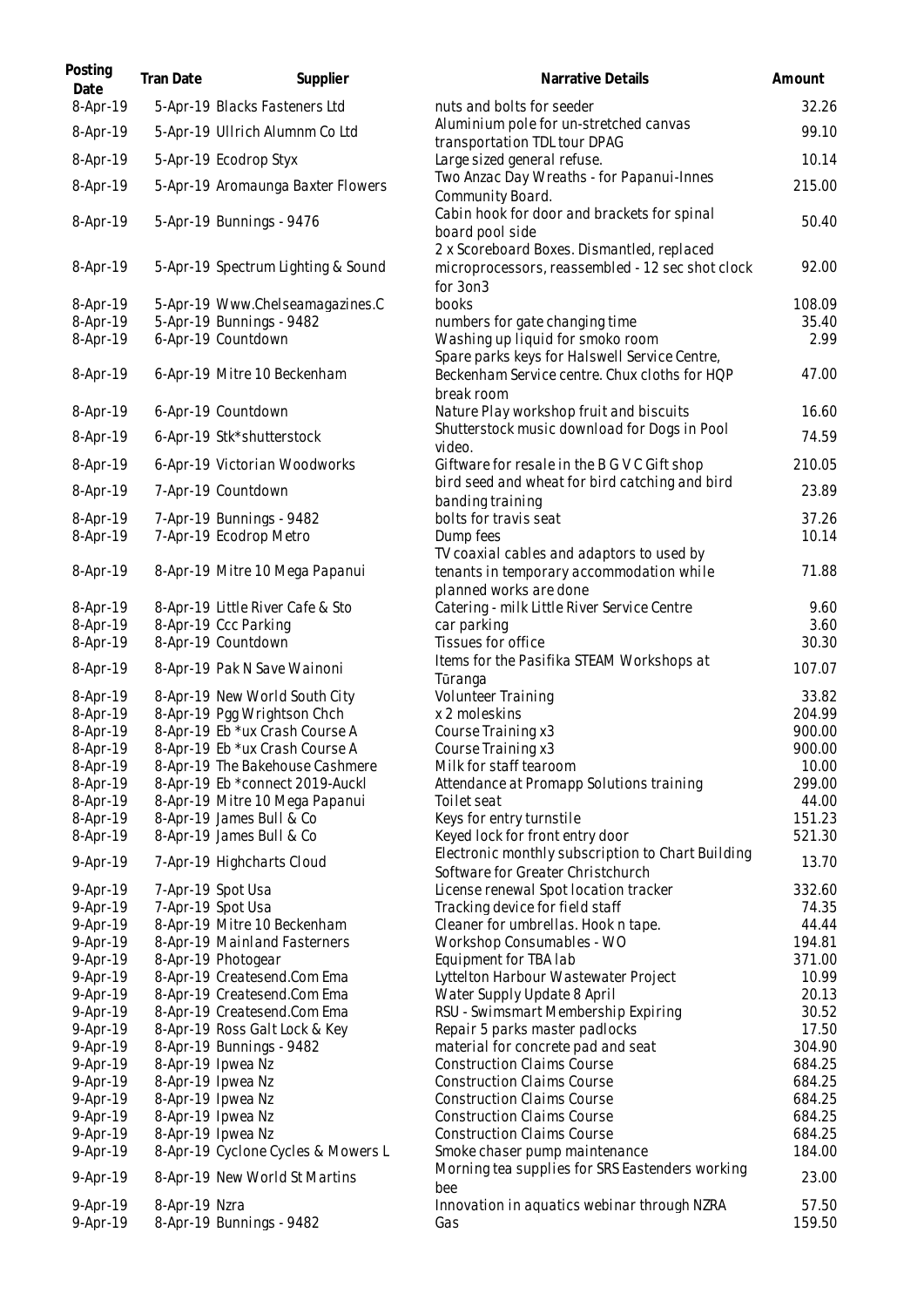| Posting<br>Date        | Tran Date | Supplier                                              | Narrative Details                                                                                       | Amount           |
|------------------------|-----------|-------------------------------------------------------|---------------------------------------------------------------------------------------------------------|------------------|
| 9-Apr-19               |           | 8-Apr-19 Relish Catering                              | Catering 1 April Banks Peninsula Community<br>Board meeting                                             | 309.70           |
| 9-Apr-19               |           | 8-Apr-19 Bunnings - 9476                              | Trowels x 8                                                                                             | 75.84            |
| 9-Apr-19               |           | 8-Apr-19 Ricoh New Zealand Ltd                        | Filament Order for TU                                                                                   | 545.61           |
| 9-Apr-19               |           | 8-Apr-19 Hi-Q Electronics Ltd                         | Bolts for gym hanging bar                                                                               | 25.23            |
| 9-Apr-19               |           | 8-Apr-19 Bunnings - 9476                              | Carts to carry equipment                                                                                | 294.00           |
| 9-Apr-19               |           | 8-Apr-19 Blue Pacific Evnt Mgmt                       | SESOC Seminar Series 2019<br>x2                                                                         | 828.00           |
| 9-Apr-19               |           | 8-Apr-19 Mighty Ape Limited                           | Two polaroid cameras and film to be used in the<br>William Wegman related education programme           | 275.00           |
| 9-Apr-19               |           | 8-Apr-19 Nationwide Books                             | Library book                                                                                            | 29.95            |
| 9-Apr-19               |           | 8-Apr-19 Waterforce Christchurch                      | QEII Park No2 Ground Irrigation repair                                                                  | 152.25           |
| 9-Apr-19               |           | 9-Apr-19 James Bull & Co                              | locks & cut extra keys                                                                                  | 50.93            |
| 9-Apr-19               |           | 9-Apr-19 Placemakers Riccarton                        | coldpatch for path pot hole repairs                                                                     | 224.35           |
| 9-Apr-19               |           | 9-Apr-19 Ccc Parking                                  | Parking fees for team meeting at TU.                                                                    | 8.50             |
| 9-Apr-19               |           | 9-Apr-19 Resene Lichfield St 031                      | magnetic paint crazy train                                                                              | 47.68            |
|                        |           |                                                       | 6 x Skate Trolleys for crates and equipment                                                             |                  |
| 9-Apr-19               |           | 9-Apr-19 Mitre 10 Mega Ferrymead                      | required for Outreach Rest Homes and                                                                    | 146.88           |
|                        |           |                                                       | Programming                                                                                             |                  |
| 9-Apr-19               |           | 9-Apr-19 Battery Masta Ltd                            | Replacement charging unit for Quantum Turbo III<br>flash battery                                        | 59.90            |
| 9-Apr-19               |           | 9-Apr-19 Ace Training                                 | Project Task Management training                                                                        | 958.24           |
| 9-Apr-19               |           | 9-Apr-19 Nz Red Cross Cwc                             | G5 Lithium Battery for Upper Riccarton Library &<br>Defibrillation pads for Parklands                   | 971.75           |
| 9-Apr-19               |           | 9-Apr-19 Resene Tower Junction34                      | paint for Akaroa Museum display plinths                                                                 | 46.57            |
| 9-Apr-19               |           | 9-Apr-19 Freshchoice City Mkt                         | Catering - ITCC NZ Public Sector User Group<br>meeting                                                  | 468.60           |
| 9-Apr-19               |           | 9-Apr-19 Countdown                                    | Catering                                                                                                | 9.79             |
| 10-Apr-19              |           | 5-Apr-19 Christchurch Airport                         | Car parking at Christchurch Airport while<br>attending a workshop in Wellington                         | 30.00            |
| 10-Apr-19<br>10-Apr-19 |           | 7-Apr-19 Surveymonkey.Com<br>7-Apr-19 Dnh*godaddy.Com | Annual subscription for Survey Monkey<br>ITCB GoDaddy SAP Std SSL cert 2 yrs                            | 360.00<br>223.96 |
|                        |           |                                                       |                                                                                                         |                  |
| 10-Apr-19              |           | 8-Apr-19 Pizza Hut - 769                              | 10 x Pizzas for Pasifika STEAM Workshop catering<br>for 50 children, their parents, and other attendees | 68.00            |
| 10-Apr-19              |           | 9-Apr-19 Wilson Parking                               | Wilson Parking - Meeting                                                                                | 10.60            |
| 10-Apr-19              |           | 9-Apr-19 The Service Company Ltd C                    | Chemicals for cleaning                                                                                  | 521.10           |
| 10-Apr-19              |           | 9-Apr-19 Wilson Parking                               | Parking for staff including me to attend meeting                                                        | 10.60            |
| 10-Apr-19              |           | 9-Apr-19 Bunnings - 9476                              | Bunnings wall hanging strips                                                                            | 13.40            |
| 10-Apr-19              |           | 9-Apr-19 Storage Box-Tower Junctio                    | tray for petrol store storage                                                                           | 69.99            |
| 10-Apr-19              |           | 9-Apr-19 Wilson Parking                               | Wilson Parking                                                                                          | 16.60            |
| 10-Apr-19              |           | 9-Apr-19 Conferences & Events 15                      | Community Housing Aotearoa Conference<br>Registration                                                   | 600.00           |
| 10-Apr-19              |           | 9-Apr-19 Bunnings - 9476                              | Retractable tape measure to be used by Housing<br>staff                                                 | 15.69            |
| 10-Apr-19              |           | 9-Apr-19 Avenues Event Management                     | PW SW site visit conference cost                                                                        | 30.75            |
| 10-Apr-19              |           | 9-Apr-19 Wilson Parking                               | Parking at Civic car park for meetings                                                                  | 12.60            |
| 10-Apr-19              |           | 9-Apr-19 George Henry & Co Ltd                        | <b>Workshop Tools</b>                                                                                   | 511.75           |
| 10-Apr-19              |           | 9-Apr-19 Chch City Council Civic                      | Parking Vouchers for Community Board Elected<br>Members attending Meetings in Civic as required         | 93.00            |
| 10-Apr-19              |           | 9-Apr-19 Kens Cameras & Video                         | Scope Tripod (for camera or scope)                                                                      | 219.90           |
| 10-Apr-19              |           | 9-Apr-19 Ccc Lichfield Carpark                        | Parking for meetings at Civic                                                                           | 10.00            |
| 10-Apr-19              |           | 9-Apr-19 Hcd Christchurch                             | 20mm hose nozzle and fittings for wash down                                                             | 98.90            |
|                        |           |                                                       | hose pool side at Pioneer                                                                               |                  |
| 10-Apr-19              |           | 9-Apr-19 Bp Connect Marshlands                        | Milk for Travis                                                                                         | 5.29             |
| 10-Apr-19              |           | 9-Apr-19 Outsider Mountain Sprt                       | <b>Boots</b>                                                                                            | 745.20           |
| 10-Apr-19              |           | 9-Apr-19 Bunnings - 9476                              | Gloves, flexi tubs snips, drop covers                                                                   | 196.58           |
| 10-Apr-19              |           | 9-Apr-19 Computer Dynamics Ltd                        | HDMI cables spare                                                                                       | 166.18           |
| 10-Apr-19              |           | 9-Apr-19 Bunnings - 9476                              | Bulbs for Sauna and cable ties                                                                          | 21.78            |
| 10-Apr-19              |           | 9-Apr-19 Gooses Screen Design 2007                    | Volunteer vest printing                                                                                 | 402.50           |
| 10-Apr-19              |           | 9-Apr-19 Product Of Excellence                        | Giftware for resale in the B G V C Gift shop                                                            | 565.61           |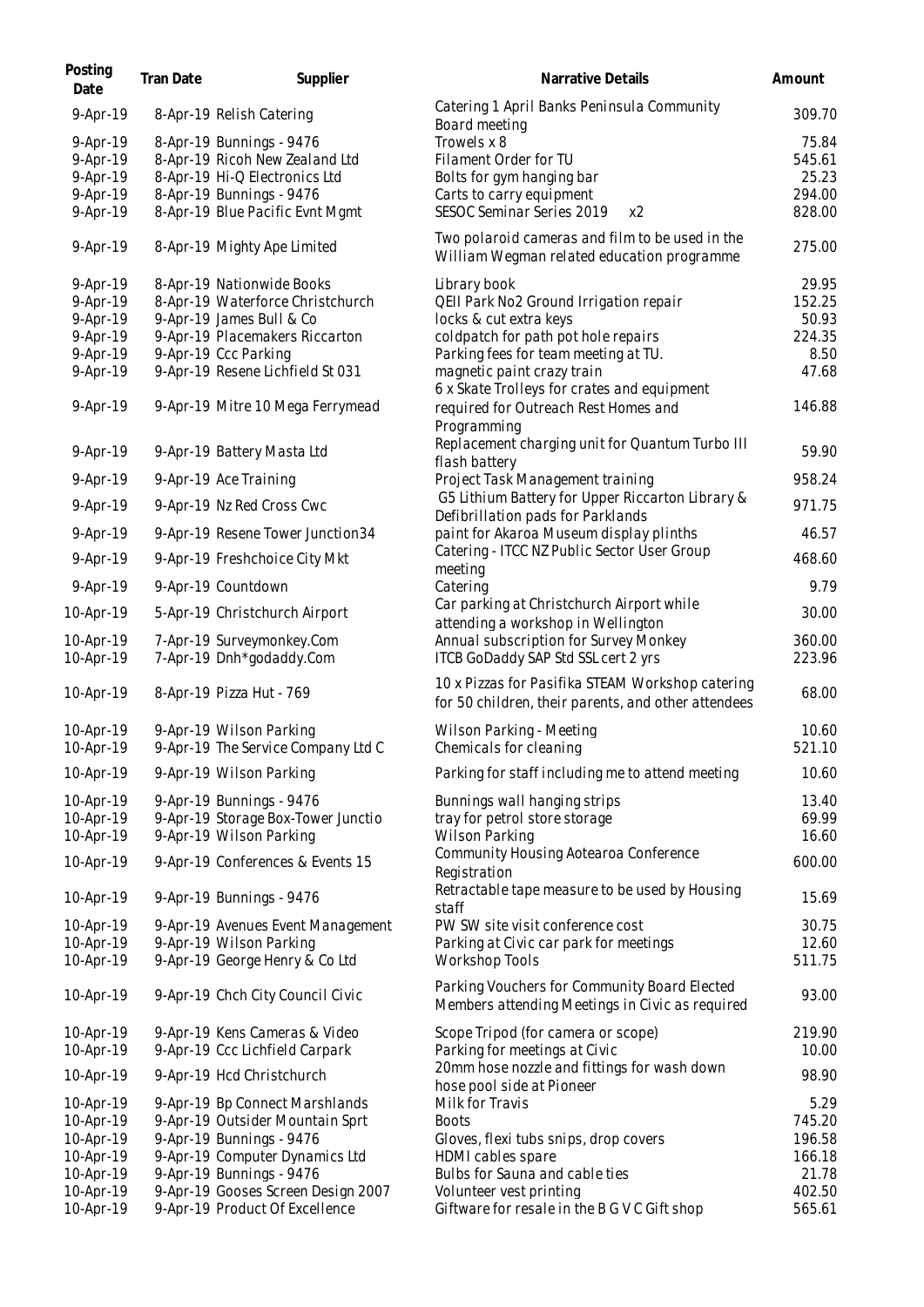| Posting<br>Date        | Tran Date          | Supplier                                                  | Narrative Details                                                                                  | Amount          |
|------------------------|--------------------|-----------------------------------------------------------|----------------------------------------------------------------------------------------------------|-----------------|
| 10-Apr-19              |                    | 9-Apr-19 Cashmere Club                                    | Cashmere Club - Venue hire for 2019 Spreydon-<br>Cashmere Community Pride Garden Award<br>ceremony | 250.00          |
| 10-Apr-19              |                    | 9-Apr-19 Petticoat Lane                                   | Costume for Anzac display                                                                          | 20.00           |
| 10-Apr-19              |                    | 10-Apr-19 Dragon Pc                                       | Touchscreen monitor for exhibition use                                                             | 602.53          |
| 10-Apr-19              |                    | 10-Apr-19 Dragon Pc                                       | Touchscreen Monitor for exhibition use                                                             | 602.53          |
| 10-Apr-19              |                    | 10-Apr-19 Parsley And Sage                                | Catering for Community Board Meeting                                                               | 99.13           |
| 10-Apr-19              |                    | 10-Apr-19 New World Northwood                             | Groynes milk 5 x 1lt long life                                                                     | 9.45            |
| 10-Apr-19              |                    | 10-Apr-19 Burwood Produce                                 | Hay purchased for impounded stock                                                                  | 60.00           |
| 10-Apr-19              |                    | 10-Apr-19 Mitre 10 Mega Ferrymead                         | Tie down to strap bird houses down - St James<br>school project                                    | 17.99           |
| 10-Apr-19              |                    | 10-Apr-19 Mitre 10 Mega Ferrymead                         | Tie downs to strap bird houses to trees st james<br>school project                                 | 17.99           |
| 10-Apr-19              |                    | 10-Apr-19 Toms Emporium                                   | exhibition materials                                                                               | 10.00           |
| 10-Apr-19              |                    | 10-Apr-19 Dragon Pc                                       | monitor for van hout 'thing' artwork in now then<br>next exhibition                                | 602.53          |
| 10-Apr-19              |                    | 10-Apr-19 Wsl Papanui                                     | Printing of photos for a 2019 Papanui-Innes<br>Community Pride Garden Awards recipient.            | 6.50            |
| 10-Apr-19              |                    | 10-Apr-19 Countdown                                       | Milk for Carlyle                                                                                   | 7.32            |
| 10-Apr-19              |                    | 10-Apr-19 Countdown                                       | Kai for 10 April CB Joint Seminar with Papanui                                                     | 31.96           |
| 10-Apr-19              |                    | 10-Apr-19 New World Prestons                              | Innes<br>milk for staff                                                                            | 6.78            |
|                        |                    |                                                           | Central City Flowers - 2 Wreaths for ANZAC Day                                                     |                 |
| 10-Apr-19              |                    | 10-Apr-19 Central City Flowers                            | Services 2019                                                                                      | 400.00          |
| 11-Apr-19              |                    | 7-Apr-19 Allprint Marktg Srvces                           | Membership Discount Stickers for Retail<br>Merchandise                                             | 428.95          |
| 11-Apr-19              | 8-Apr-19 liba      |                                                           | Staff training - resources                                                                         | 167.00          |
| 11-Apr-19              |                    | 8-Apr-19 Wilson Parking                                   | Parking                                                                                            | 6.60            |
| 11-Apr-19              |                    | 9-Apr-19 Pmi - Certification                              | Project Management Institute Membership<br>Subscription                                            | 614.90          |
| 11-Apr-19              |                    | 9-Apr-19 Createsend.Com Ema                               | London 2019 event invitation                                                                       | 10.14           |
| 11-Apr-19              |                    | 9-Apr-19 Paypal *conservatio                              | Conservation Supplies account                                                                      | 282.21          |
| 11-Apr-19              |                    | 9-Apr-19 Paypal *touchscreen                              | Trimble TSC2 touchscreen and keypad repair work<br>carried out in USA.                             | 1144.23         |
| 11-Apr-19              |                    | 9-Apr-19 Paypal *foxfallow                                | Giftware for resale in the B G V C Gift shop                                                       | 283.01          |
| 11-Apr-19              |                    | 10-Apr-19 Mbie-Ewrb                                       | Electrical Workers Registration                                                                    | 177.08          |
| 11-Apr-19              |                    | 10-Apr-19 Wilson Parking                                  | parking for mtg TU                                                                                 | 10.60           |
| 11-Apr-19              |                    | 10-Apr-19 Vendhq.Com                                      | Monthly software licence - Libraries                                                               | 1058.20         |
| 11-Apr-19              |                    | 10-Apr-19 Createsend.Com Ema                              | CBG Autumn Newsletter - April 2019                                                                 | 13.71           |
| 11-Apr-19              |                    | 10-Apr-19 Bernina Dress Sundries                          | Threads for use in Auahatanga production studio                                                    | 108.00          |
| 11-Apr-19              |                    | 10-Apr-19 Wilson Parking                                  | Parking at Civic car park for meetings                                                             | 8.60            |
| 11-Apr-19              |                    | 10-Apr-19 Secure Parking Nz                               | Parking for meeting at Turanga                                                                     | 6.00            |
| 11-Apr-19              |                    | 10-Apr-19 Wilson Parking                                  | Parking while attending meeting in Turanga                                                         | 8.60            |
| 11-Apr-19              |                    | 10-Apr-19 Wilson Parking                                  | Parking for meeting                                                                                | 8.10            |
| 11-Apr-19              |                    | 10-Apr-19 James Bull & Co                                 | Keys for 140 Greers Road property                                                                  | 39.10           |
| 11-Apr-19              |                    | 10-Apr-19 Ccc Parking                                     | Parking for meeting in Civic                                                                       | 6.70            |
| 11-Apr-19              |                    | 10-Apr-19 Wilson Parking                                  | Parking for meeting                                                                                | 10.60           |
| 11-Apr-19              |                    | 10-Apr-19 Bunnings - 9476                                 | cleaning materials, leaf rake                                                                      | 43.20           |
| 11-Apr-19<br>11-Apr-19 |                    | 10-Apr-19 Bunnings - 9476<br>10-Apr-19 Sprout Social, Inc | Rubbish Bins for the kitchens & Mouse Traps<br>ITDC Sprout Social mthly sub 2019-04                | 93.81<br>488.88 |
| 11-Apr-19              |                    | 10-Apr-19 Ccc Art Gallery Car Prk                         | Parking for meetings at Civic                                                                      | 14.00           |
| 11-Apr-19              |                    | 10-Apr-19 Bunnings - 9476                                 | Resources used to gather tributes to mosque<br>victims at Botanic Gardens                          | 351.73          |
| 11-Apr-19              |                    | 10-Apr-19 Nz Safety Blackwoods                            | Road Cones                                                                                         | 555.89          |
| 11-Apr-19              |                    | 10-Apr-19 Caltex Hornby                                   | Milk for tearoom                                                                                   | 6.10            |
| 11-Apr-19              |                    | 10-Apr-19 Blacks Fasteners Lt                             | Credit Voucher Blacks Fasteners Lt                                                                 | $-42.83$        |
| 11-Apr-19              |                    | 10-Apr-19 Blacks Fasteners Lt                             | Bolts for Cowles Gym Beam                                                                          | 71.32           |
| 11-Apr-19              | 10-Apr-19 Vegeland |                                                           | animal area veges for rabbits                                                                      | 17.59           |
| 11-Apr-19              |                    | 10-Apr-19 Smiths Hire                                     | mowing long grass in some park area for planting                                                   | 95.00           |
| 11-Apr-19              |                    | 10-Apr-19 Smiths Hire                                     | QEII Park Tractor hire Ascot Field                                                                 | 275.00          |
| 11-Apr-19              |                    | 10-Apr-19 Paknsave Moorhouse                              | Pak'nSave Moorhouse - Catering - Addington<br>School                                               | 295.69          |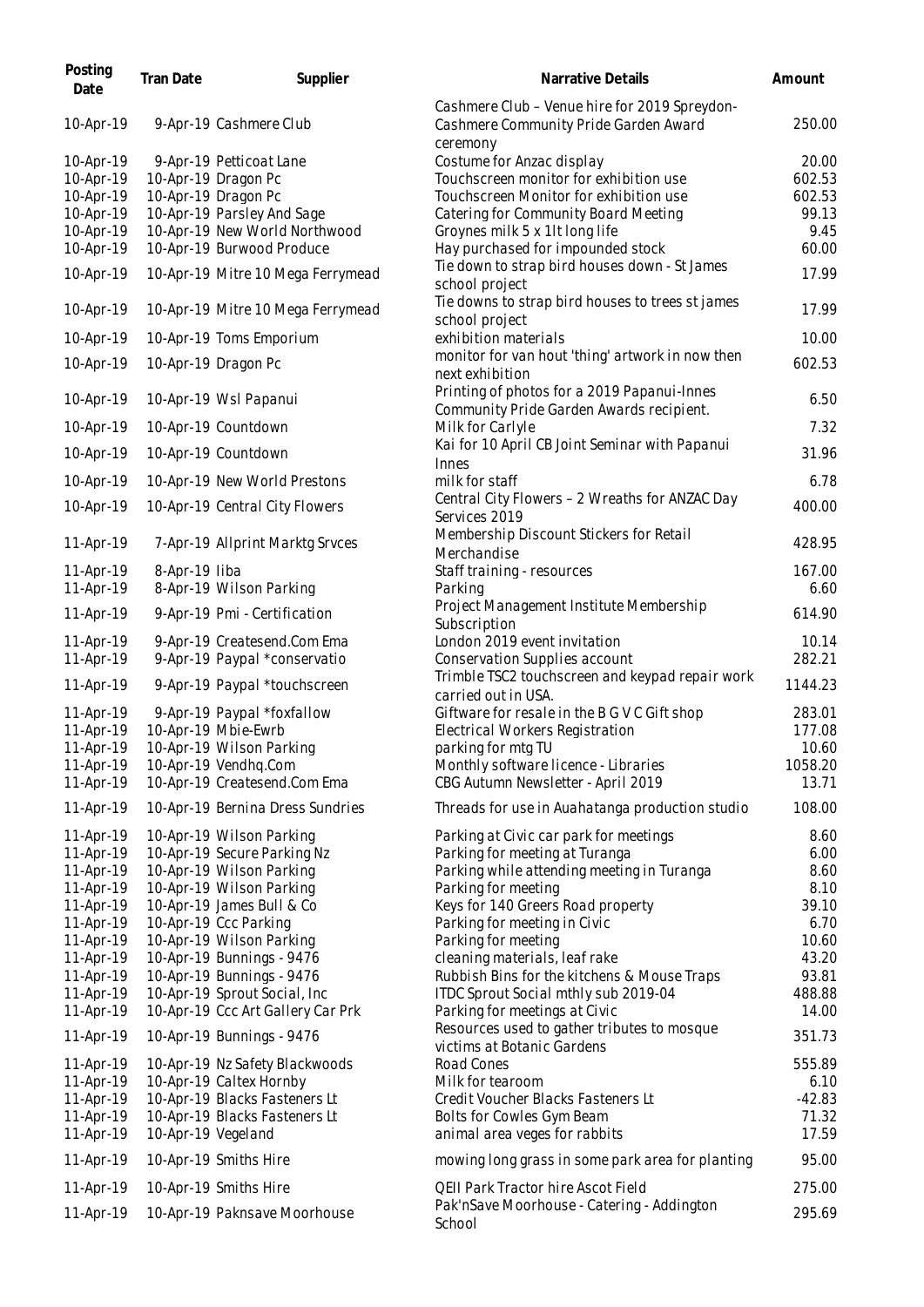| Posting<br>Date        | Tran Date      | Supplier                                                             | Narrative Details                                                                                                    | Amount           |
|------------------------|----------------|----------------------------------------------------------------------|----------------------------------------------------------------------------------------------------------------------|------------------|
| 11-Apr-19              |                | 11-Apr-19 Lyttelton Supervalue                                       | Lyttelton Harbour Network meeting                                                                                    | 25.64            |
| 11-Apr-19              |                | 11-Apr-19 Mighty Ape Limited                                         | bases for board game characters for school<br>holiday programme                                                      | 37.96            |
| 11-Apr-19<br>11-Apr-19 | 11-Apr-19 Hnry | 11-Apr-19 Mitre 10 Mega Ferrymead                                    | Speaker appearance at Chch Art Gallery<br>LFG Compressor                                                             | 297.98<br>33.06  |
| 11-Apr-19              |                | 11-Apr-19 Relish Catering                                            | Catering for Akaroa Treated Wastewater Reuse<br>Options Working Party - 11 April 2019 meeting                        | 285.78           |
| 11-Apr-19              |                | 11-Apr-19 Twl 181 Belfast                                            | Equipment maintenance for the Graham Condon<br>Swim Education Team. Various small pool toys<br>and educational items | 115.33           |
| 11-Apr-19              |                | 11-Apr-19 Jaycar Pty Ltd                                             | Personal alarm for Customer Service<br>Representative at Little River Service Centre                                 | 17.90            |
| 11-Apr-19              |                | 11-Apr-19 Pegs Limited                                               | Stakes for Survey Setout<br>Credit Voucher Specsavers Rangiora. Booked via                                           | 135.01           |
| 11-Apr-19              |                | 11-Apr-19 Specsavers Rangiora                                        | online system so should have been billed via<br>monthly invoice                                                      | $-30.00$         |
| 11-Apr-19              |                | 11-Apr-19 Twl 175 South City                                         | Credit Voucher Twl 175 South City - returned<br>frames from ABC certificates                                         | $-20.00$         |
| 11-Apr-19              |                | 11-Apr-19 Laura Fergusson Trust (Ca                                  | Catering for Papanui-Innes Edible Garden Awards<br>2019 held on 25 March 2019.                                       | 834.21           |
| 11-Apr-19              |                | 11-Apr-19 Laura Fergusson Trust (Ca                                  | Catering for Papanui-Innes Community Pride<br>Garden Awards function held 21 March 2019.                             | 1112.28          |
| 11-Apr-19              |                | 11-Apr-19 New World Prestons                                         | Milk for resale in the shop                                                                                          | 16.74            |
| 11-Apr-19              |                | 11-Apr-19 Sumner Bakery                                              | Afternoon tea to commemorate the hanging of<br>Kees Bruin painting.                                                  | 30.10            |
| 12-Apr-19<br>12-Apr-19 |                | 9-Apr-19 Singaporeai 2427813506<br>10-Apr-19 The Old Vicarage        | Taxes on sponsored airfare to UK.<br>Staff Training                                                                  | 504.98<br>28.50  |
| 12-Apr-19              |                | 10-Apr-19 Smk*wufoo.Com Charge                                       | KidsFest 2018-2019 - Opening Event - Vendor<br>Registration - Wufoo                                                  | 51.61            |
| 12-Apr-19              |                | 10-Apr-19 Fulcrum Management Pty                                     | Writeblocker for TBA lab                                                                                             | 802.70           |
| 12-Apr-19              |                | 10-Apr-19 Amzn Mktp Us*mz7qu4fr1                                     | amazon display monitor Kantaro                                                                                       | 320.79           |
| 12-Apr-19              |                | 10-Apr-19 Wilson Parking                                             | Parking while attending a meeting at TŪ                                                                              | 8.60             |
| 12-Apr-19<br>12-Apr-19 |                | 10-Apr-19 Amzn Mktp Us*mw8r54i62<br>10-Apr-19 Amzn Mktp Us*mw8p70ub2 | <b>Books</b><br><b>Books</b>                                                                                         | 156.17<br>157.33 |
| 12-Apr-19              |                | 10-Apr-19 Amzn Mktp Us*mw3539ic2                                     | <b>Books</b>                                                                                                         | 223.83           |
| 12-Apr-19              |                | 11-Apr-19 The Tyre General Chch                                      | ride on mower tyre repair                                                                                            | 80.71            |
|                        |                | 12-Apr-19   11-Apr-19   Bunnings - 9482                              | toilet seat door seals safety boots lok strips<br>bracing screws                                                     | 449.66           |
| 12-Apr-19              |                | 11-Apr-19 Wilson Parking                                             | Wilson Parking - Meeting                                                                                             | 10.60            |
| 12-Apr-19              |                | 11-Apr-19 Chch City Council Civic                                    | special license for After Dark                                                                                       | 575.00           |
| 12-Apr-19              |                | 11-Apr-19 Independence Studios                                       | Goods for resale                                                                                                     | 576.27           |
| 12-Apr-19              |                | 11-Apr-19 Papertree                                                  | pencils for school holiday trail                                                                                     | 11.99            |
| 12-Apr-19              |                | 11-Apr-19 Road Signs And Traffic                                     | brackets for gate counters                                                                                           | 36.92            |
| 12-Apr-19              |                | 11-Apr-19 Bunnings - 9476                                            | stakes for school holiday trail signage                                                                              | 56.00            |
| 12-Apr-19              |                | 11-Apr-19 Russley Golf Club                                          | Catering and venue hire at Russley Golf Club and<br>Function Centre for FWH 2019                                     | 1902.50          |
| 12-Apr-19              |                | 11-Apr-19 Dollar Store                                               | Display materials                                                                                                    | 12.00            |
| 12-Apr-19              |                | 11-Apr-19 Hydraulic Systems & Co                                     | Avant folks not holding under load. Problem<br>identified. Parts required from Avant stockist.                       | 230.00           |
| 12-Apr-19              |                | 11-Apr-19 New World St Martins                                       | Gift for external PIP lighting panel members                                                                         | 100.00           |
| 12-Apr-19              |                | 11-Apr-19 Freshchoice Barrington                                     | community planting day supplies                                                                                      | 72.03            |
| 12-Apr-19              |                | 11-Apr-19 Createsend.Com Ema                                         | Coastal Pathway update 11 April 2019                                                                                 | 7.41             |
| 12-Apr-19              |                | 11-Apr-19 Google* Ads1835268629                                      | Google ads for Newsline                                                                                              | 221.88           |
| 12-Apr-19              |                | 11-Apr-19 Nz Safety Blackwoods                                       | Sunglasses for staff                                                                                                 | 47.95            |
| 12-Apr-19              |                | 11-Apr-19 Wilson Parking                                             | Parking at Civic car park for meetings                                                                               | 24.60            |
| 12-Apr-19              |                | 11-Apr-19 Eastgate Central Post Cen                                  | Library Content PO Box 3845                                                                                          | 200.00           |
| 12-Apr-19              |                | 11-Apr-19 The Salvation Army                                         | Board game - For use with customers                                                                                  | 6.00             |
| 12-Apr-19              |                | 11-Apr-19 Storage Box - Papanui                                      | Organiser rack requested for Tūranga Archives                                                                        | 12.99            |
| 12-Apr-19              |                | 11-Apr-19 Briscoes Papanui                                           | Small pouring cup and spoon for cleaners and<br>staff when topping up the coffee machine.                            | 14.98            |
| 12-Apr-19              |                | 11-Apr-19 Wilson Parking                                             | Wilson Parking - Meeting                                                                                             | 8.60             |
| 12-Apr-19              |                | 11-Apr-19 Twl 123 Eastgate                                           | Clock purchased for Office tearoom                                                                                   | 4.00             |
| 12-Apr-19              |                | 11-Apr-19 Event Dynamics Ltd                                         | Conference registration - T-Tech19                                                                                   | 1056.85          |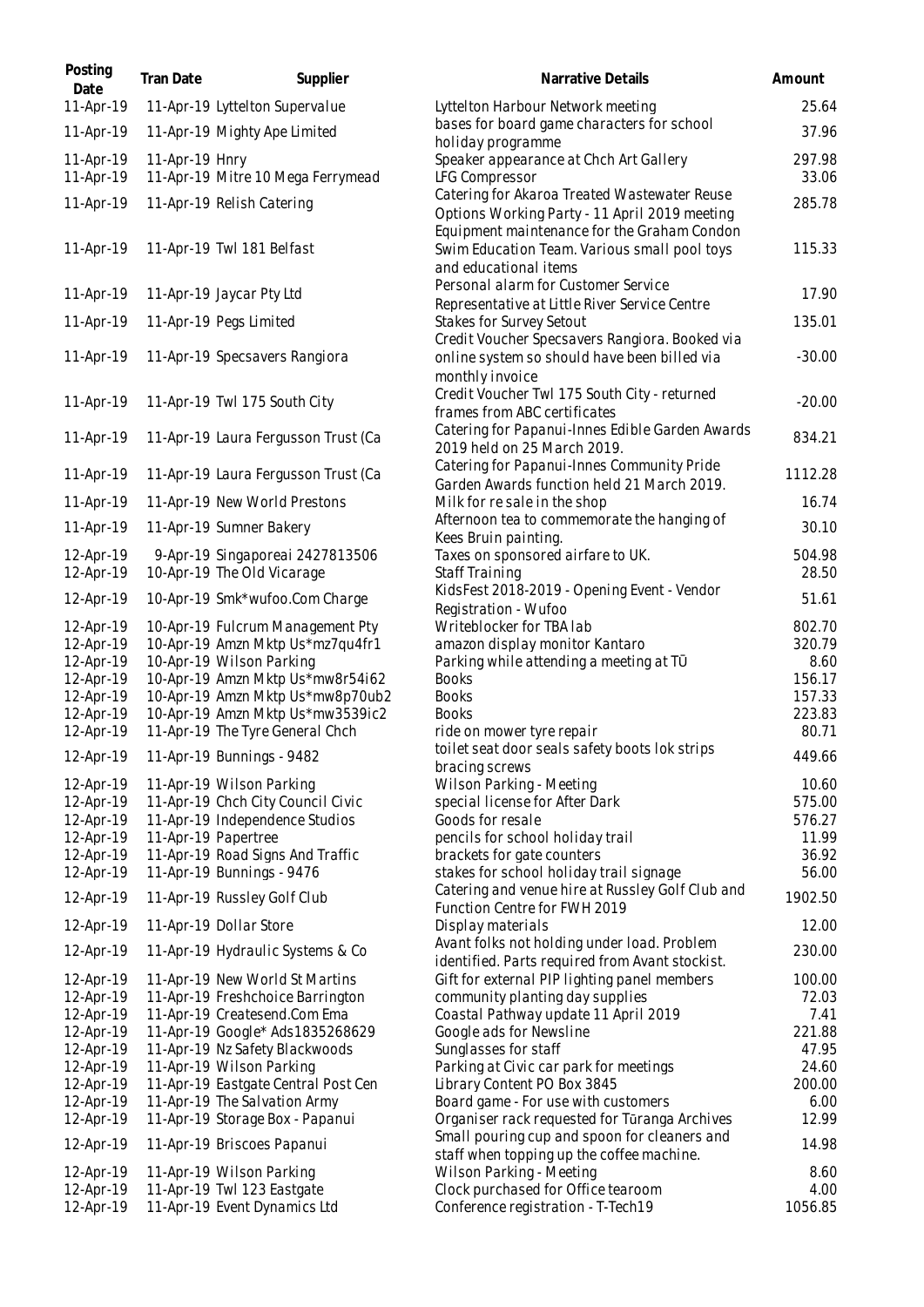| Posting<br>Date | Tran Date          | Supplier                                                | Narrative Details                                                                              | Amount   |
|-----------------|--------------------|---------------------------------------------------------|------------------------------------------------------------------------------------------------|----------|
| 12-Apr-19       |                    | 11-Apr-19 Call A Cab                                    | Taxi from New Plymouth Airport to Devon Hotel<br>for Elected members attending LGNZ Conference | 45.00    |
| 12-Apr-19       |                    | 11-Apr-19 Avenues Event Management                      | 2019 Stormwater Conference & Expo Site Visit                                                   | 30.75    |
| 12-Apr-19       |                    | 11-Apr-19 Avenues Event Management                      | 2019 Stormwater Conference & Expo Site Visit                                                   | 30.75    |
| 12-Apr-19       |                    | 11-Apr-19 Avenues Event Management                      | 2019 Stormwater Conference & Expo Site Visit                                                   | 30.75    |
| 12-Apr-19       |                    | 11-Apr-19 Avenues Event Management                      | 2019 Stormwater Conference & Expo Site Visit                                                   | 30.75    |
|                 |                    |                                                         |                                                                                                |          |
| 12-Apr-19       |                    | 11-Apr-19 Bunnings - 9476                               | Washers for signs and CRC for general use                                                      | 37.10    |
| 12-Apr-19       |                    | 11-Apr-19 Omc Power Equipment                           | Chain adjusting screw and tensioning guide                                                     | 90.84    |
| 12-Apr-19       |                    | 11-Apr-19 Mitre 10 Mega Ferrymead                       | A24 trap stands                                                                                | 89.94    |
| 12-Apr-19       |                    | 11-Apr-19 Whitcoulls Riccarton 50                       | Card for Farewell                                                                              | 11.99    |
| 12-Apr-19       | 11-Apr-19 Logoland |                                                         | screen printing - Tshirt                                                                       | 60.00    |
| 12-Apr-19       | 11-Apr-19 Q Store  |                                                         | Face paint for Easter Fun Day at Shirley                                                       | 10.00    |
| 12-Apr-19       |                    | 11-Apr-19 Paknsave Moorhouse                            | Credit Voucher Paknsave Moorhouse - returned<br>unused chocolate bars from ABC promotions      | $-17.45$ |
| 12-Apr-19       |                    | 11-Apr-19 Smiths Hire                                   | water blasting main toilet blk birds dropping                                                  | 120.00   |
| 12-Apr-19       |                    | 11-Apr-19 Trevor Pierce Yamaha                          | Motorbike boots                                                                                | 225.00   |
| 12-Apr-19       |                    | 11-Apr-19 Nz Safety Blackwoods                          | Motorbike boots                                                                                | 226.02   |
| 12-Apr-19       |                    | 11-Apr-19 4 Seasons Christchurch                        | Baffle bricks for rental rangers fire box                                                      | 149.85   |
| 12-Apr-19       |                    | 12-Apr-19 Stuff Media (Ps)                              | Stuff invoice                                                                                  | 315.59   |
| 12-Apr-19       |                    | 12-Apr-19 Mighty Ape Limited                            | dice for school holiday activity where children<br>make their own boardgames                   | 41.98    |
| 12-Apr-19       |                    | 12-Apr-19 Countdown                                     | <b>Cleaning Products</b>                                                                       | 13.98    |
| 12-Apr-19       |                    | 12-Apr-19 Mitre 10 Mega Ferrymead                       | Rubber shower mats for upstairs showers at<br>Lyttelton Rec Centre                             | 105.38   |
| 12-Apr-19       |                    | 12-Apr-19 New World Fendalton                           | Milk for FWH staff and Community Board,<br>batteries for Community Board meeting               | 8.34     |
| 12-Apr-19       |                    | 12-Apr-19 Fendalton Service Ctr                         | Parking Coupons for FWH staff                                                                  | 108.50   |
| 12-Apr-19       |                    | 12-Apr-19 Twl 123 Eastgate                              | In House Maintenance Polymer Heating Unit                                                      | 34.00    |
| 12-Apr-19       |                    | 12-Apr-19 Mrc Global (NZ) Ltd                           | Gravity Belt Renewals                                                                          | 3450.16  |
| 12-Apr-19       |                    | 12-Apr-19 Armstrong Locksmiths                          | New Locks for Storeroom                                                                        | 37.72    |
| 12-Apr-19       |                    | 12-Apr-19 Freshchoice City Mkt                          | Catering for workshop                                                                          | 1.00     |
| 12-Apr-19       |                    | 12-Apr-19 Four Square Akaroa                            | tea, coffee, cleaning products etc                                                             | 62.36    |
|                 |                    |                                                         | Replacement and spares - black plastic masks for                                               |          |
| 12-Apr-19       |                    | 12-Apr-19 Fab Plastics Limited                          | Bounce pads / iPads                                                                            | 149.50   |
| 12-Apr-19       |                    | 12-Apr-19 Aarque Group Limited                          | Phototex vynil                                                                                 | 942.90   |
|                 |                    | 12-Apr-19 12-Apr-19 Flowers On Cashmere                 | 4 x Wreaths for the LCH Community Board ANZAC<br>day events                                    | 800.00   |
| 12-Apr-19       |                    | 12-Apr-19 Freshchoice Barrington                        | FreshChoice Barrington - Catering - Addington<br>School                                        | 13.78    |
| 15-Apr-19       |                    | 10-Apr-19 Trumba Corporation                            | Monthly software licence - Libraries                                                           | 152.05   |
| 15-Apr-19       |                    | 10-Apr-19 Paypal *littlekiwis                           | Tutor fees for nature play teachers workshop Te<br>Oranga Waikura                              | 930.00   |
| 15-Apr-19       |                    | 11-Apr-19 Amzn Mktp Us*mz10x3cb0                        | Stylus 2 n 1 Pen 14pk, 4 boxes                                                                 | 73.85    |
| 15-Apr-19       |                    | 11-Apr-19 Prik Thai By Yummy                            | 3x staff dinners while attending a conference                                                  | 81.03    |
| 15-Apr-19       |                    | 11-Apr-19 Gm Cabs Pty Ltd                               | Taxi from Sydney airport to accomodation                                                       | 94.57    |
| 15-Apr-19       |                    | 11-Apr-19 Amzn Mktp Us*mz46s64s1                        | Botanic Gardens library books                                                                  | 154.48   |
| 15-Apr-19       |                    | 12-Apr-19 Stihl Shop Northwood                          | waterblaster service                                                                           | 241.63   |
| 15-Apr-19       |                    | 12-Apr-19 Wilson Parking                                | Wilson Parking - Meeting                                                                       | 12.60    |
| 15-Apr-19       |                    | 12-Apr-19 Will & Caro Pty Ltd                           | Stock for resale                                                                               | 1029.71  |
| 15-Apr-19       |                    |                                                         |                                                                                                | 10.60    |
| 15-Apr-19       |                    | 12-Apr-19 Wilson Parking<br>12-Apr-19 Klim Type Foundry | Wilson Parking - Meeting<br>Licence for new Christchurch Art Gallery font                      | 1296.18  |
| 15-Apr-19       |                    | 12-Apr-19 Southern Woods Nursery                        | change for our website upgrade.<br>plants for Council project                                  | 88.56    |
| 15-Apr-19       |                    | 12-Apr-19 Hutt City Council                             | Hire car Parking at Dowse Art Gallery and                                                      | 4.50     |
| 15-Apr-19       |                    | 12-Apr-19 Museum Of NZ Te Papa                          | Musuem<br>Hire Car parking at Te Papa Museum                                                   | 6.00     |
|                 |                    |                                                         | Car Parking during day trip to Dowse Art Gallery                                               |          |
| 15-Apr-19       |                    | 12-Apr-19 Christchurch Airport                          | Lower Hutt for Maori Moving Image exhibition                                                   | 30.00    |
| 15-Apr-19       |                    | 12-Apr-19 Trenches Restaurant Bar                       | Catering for function                                                                          | 69.00    |
| 15-Apr-19       |                    | 12-Apr-19 Createsend.Com Ema                            | Art Do 2019 - Save the date                                                                    | 20.67    |
| 15-Apr-19       |                    | 12-Apr-19 Createsend.Com Ema                            | Ngā Puna Wai Sports Hub Update - April 2019                                                    | 22.26    |
| 15-Apr-19       |                    | 12-Apr-19 Createsend.Com Ema                            | Newsline 12/04/2019                                                                            | 51.31    |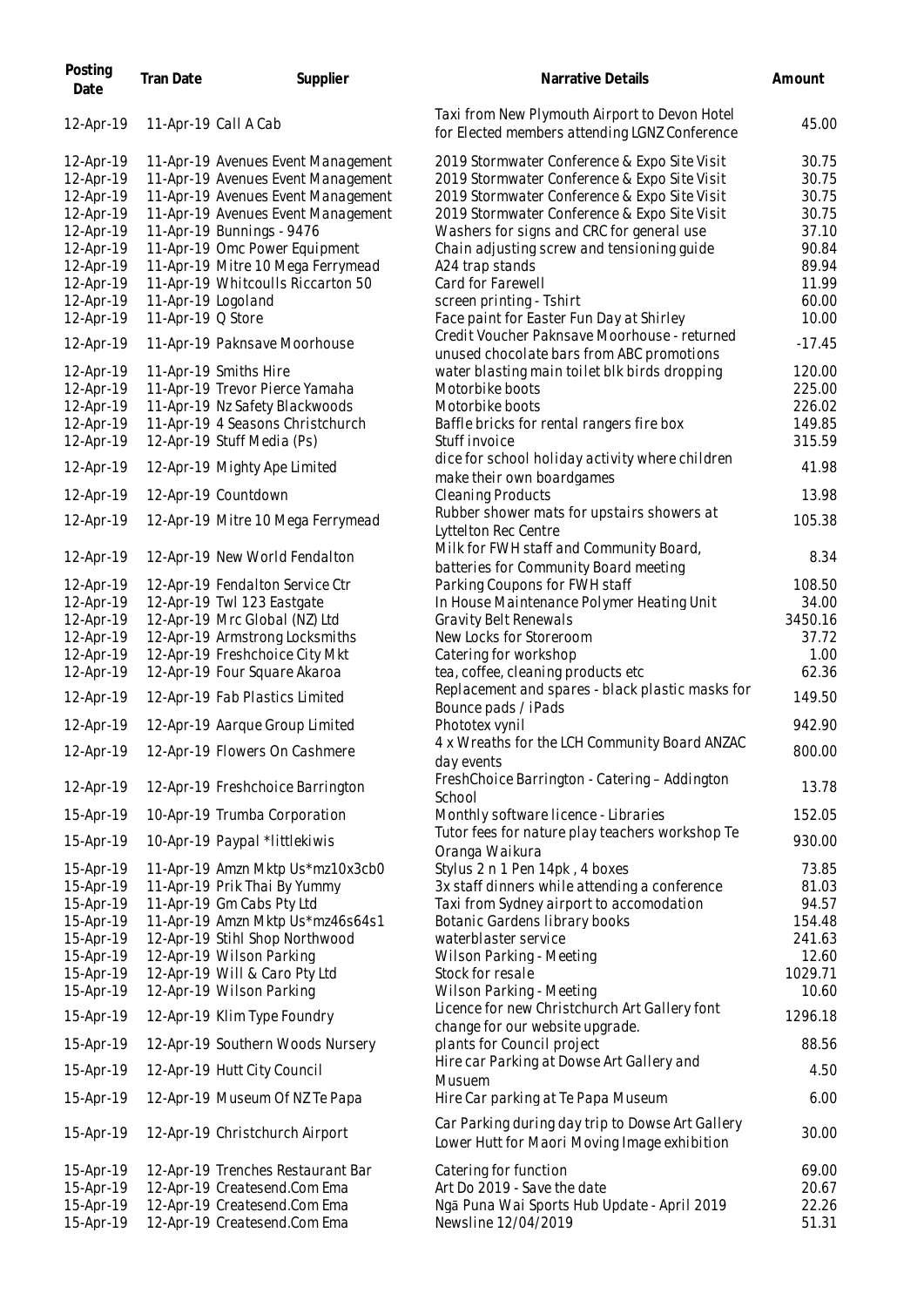| Posting<br>Date        | Tran Date | Supplier                                                     | Narrative Details                                                                            | Amount          |
|------------------------|-----------|--------------------------------------------------------------|----------------------------------------------------------------------------------------------|-----------------|
| 15-Apr-19              |           | 12-Apr-19 Stk*shutterstock                                   | Shutterstock music download for Art Gallery<br>video                                         | 74.54           |
| 15-Apr-19              |           | 12-Apr-19 Createsend.Com Ema                                 | Easter School Holidays - Christchurch Art Gallery<br>Te Puna o Waiwhetū                      | 138.48          |
| 15-Apr-19              |           | 12-Apr-19 Kore Hire, Kore Sailing                            | Equipment hire for Community Event. Event: Duck<br>down to the river, Riverside Festival     | 595.70          |
| 15-Apr-19              |           | 12-Apr-19 Kore Hire, Kore Sailing                            | Equipment hire for Community Event. Event: Duck<br>down to the river, Riverside Festival     | 879.75          |
| 15-Apr-19              |           | 12-Apr-19 Wilson Parking                                     | Parking to attend a meeting at TŪ                                                            | 8.10            |
| 15-Apr-19              |           | 12-Apr-19 Bp Connect Marshlands                              | milk for staff room                                                                          | 3.55            |
| 15-Apr-19              |           | 12-Apr-19 Nz Planning                                        | NZPI - Planning for Maori Values<br>Dettol wipes for cleaning equipment in the               | 150.00          |
| 15-Apr-19              |           | 12-Apr-19 Freshchoice Barrington                             | Southern Centre                                                                              | 11.49           |
| 15-Apr-19              |           | 12-Apr-19 Cq Group Limited                                   | Stickers for Children's University passports in<br>cross city parks                          | 67.85           |
| 15-Apr-19              |           | 12-Apr-19 Cq Group Limited                                   | Stickers for Childrens university passports for<br>cross city parks                          | 90.85           |
| 15-Apr-19              |           | 12-Apr-19 The Devon Hotel                                    | Accommodation in New Plymouth for LGNZ<br>Conference                                         | 252.80          |
| 15-Apr-19              |           | 12-Apr-19 Omc Power Equipment                                | Chain sharpening-two new chains and bar<br>dressing                                          | 108.00          |
| 15-Apr-19              |           | 12-Apr-19 Ross Galt Lock & Key                               | Replacement parks master padlocks for Belfast<br>Pool                                        | 290.00          |
| 15-Apr-19              |           | 12-Apr-19 Nz Safety Blackwoods                               | masks for chem lab                                                                           | 114.88          |
| 15-Apr-19              |           | 12-Apr-19 Ccc Art Gallery Car Prk                            | Parking for meetings at Civic                                                                | 12.00           |
| 15-Apr-19<br>15-Apr-19 |           | 12-Apr-19 Bunnings - 9482<br>12-Apr-19 Bunnings - 9482       | Fastcrete for signs<br>Bitupatch asphalt for NB potholes                                     | 33.72           |
| 15-Apr-19              |           | 12-Apr-19 Bunnings - 9476                                    | Rope and Pegs misc use in BG                                                                 | 66.74<br>101.11 |
| 15-Apr-19              |           | 12-Apr-19 Noel Leeming 1w                                    | Phone Case                                                                                   | 40.99           |
| 15-Apr-19              |           | 12-Apr-19 St Pierres Northlands                              | Catering for Shirley Inter-Agency Community<br>Network meeting held on 18/4/19.              | 22.00           |
| 15-Apr-19              |           | 12-Apr-19 St Pierres Northlands                              | Catering for Papanui Inter-Agency Community<br>Network meeting held 16/4/19.                 | 22.00           |
| 15-Apr-19              |           | 12-Apr-19 Couplands Bakeries                                 | Pies for sale in the shop                                                                    | 28.80           |
| 15-Apr-19              |           | 12-Apr-19 Pullman Akl Reception                              | Pullman Hotel accommodation for one night for<br>SOLGM award night and Marketplace (Expo).   | 904.74          |
| 15-Apr-19              |           | 12-Apr-19 Aa Shirley                                         | Reprint of rego stickers for Ranger vehicles                                                 | 8.33            |
| 15-Apr-19              |           | 12-Apr-19 Ballingers Hunting & Fish                          | Gun safe for CCC rifles                                                                      | 449.99          |
| 15-Apr-19              |           | 12-Apr-19 Bp Connect Hoon Hay                                | BP Hoon Hay - Event Costs - Catering - Hoon Hay<br>Hoops                                     | 77.98           |
| 15-Apr-19              |           | 13-Apr-19 Twl 123 Eastgate                                   | Cradles Chlorination Project                                                                 | 44.00           |
| 15-Apr-19              |           | 13-Apr-19 Countdown                                          | Plunger coffee for meetings                                                                  | 31.98           |
| 15-Apr-19              |           | 13-Apr-19 Mitre 10 Beckenham                                 | Grease gun and cartridge                                                                     | 50.13           |
| 15-Apr-19              |           | 14-Apr-19 Countdown                                          | Wooden skewers for craft activities on Hapori<br>Items to support ongoing display of library | 5.00            |
| 15-Apr-19              |           | 14-Apr-19 Twl 120 Northlands                                 | materials at Turanga                                                                         | 12.00           |
| 15-Apr-19              |           | 14-Apr-19 Wsl Hornby                                         | 4 x ink Cartridges, 3 x printing paper, 2 x labels,<br>Wall clock, paperclips and folder     | 696.89          |
| 15-Apr-19              |           | 14-Apr-19 Ecodrop Metro                                      | Dump fees<br>Accommodation LGNZ Conference New Plymouth                                      | 10.14           |
| 15-Apr-19              |           | 14-Apr-19 Novotel New Plymouth                               | April 2019 - Credited 23/04/19                                                               | 20.40           |
| 15-Apr-19              |           | 14-Apr-19 Novotel New Plymouth                               | Accommodation LGNZ Conference New Plymouth<br>April 2019                                     | 491.64          |
| 15-Apr-19              |           | 14-Apr-19 Countdown                                          | Food for McCormacks Bay volunteer work group                                                 | 22.98           |
| 15-Apr-19              |           | 14-Apr-19 Countdown                                          | water blasting bird dropping in toilet bk                                                    | 25.00           |
| 15-Apr-19<br>15-Apr-19 |           | 14-Apr-19 New World Prestons<br>15-Apr-19 Twl 175 South City | Milk for resale in the shop<br>dice for school holiday board game activity                   | 11.16<br>6.00   |
| 15-Apr-19              |           | 15-Apr-19 Resene Tower Junction34                            | Polyurethane for cabinets in Mind Body Room                                                  | 39.98           |
|                        |           |                                                              | Catering for workshop - Three Water Strategic                                                |                 |
| 15-Apr-19              |           | 15-Apr-19 Freshchoice City Mkt                               | Policy                                                                                       | 44.00           |
| 15-Apr-19              |           | 15-Apr-19 Freshchoice City Mkt                               | Catering for workshop                                                                        | 88.10           |
| 15-Apr-19              |           | 15-Apr-19 Lincraft NZ Limited                                | Black ribbon to secure gown for graduation                                                   | 6.98            |
| 15-Apr-19<br>15-Apr-19 |           | 15-Apr-19 Muswums Aotearoa<br>15-Apr-19 Mitre 10 Beckenham   | Museums Aotearoa conference<br>timber for wharf repairs                                      | 450.00<br>6.03  |
|                        |           |                                                              |                                                                                              |                 |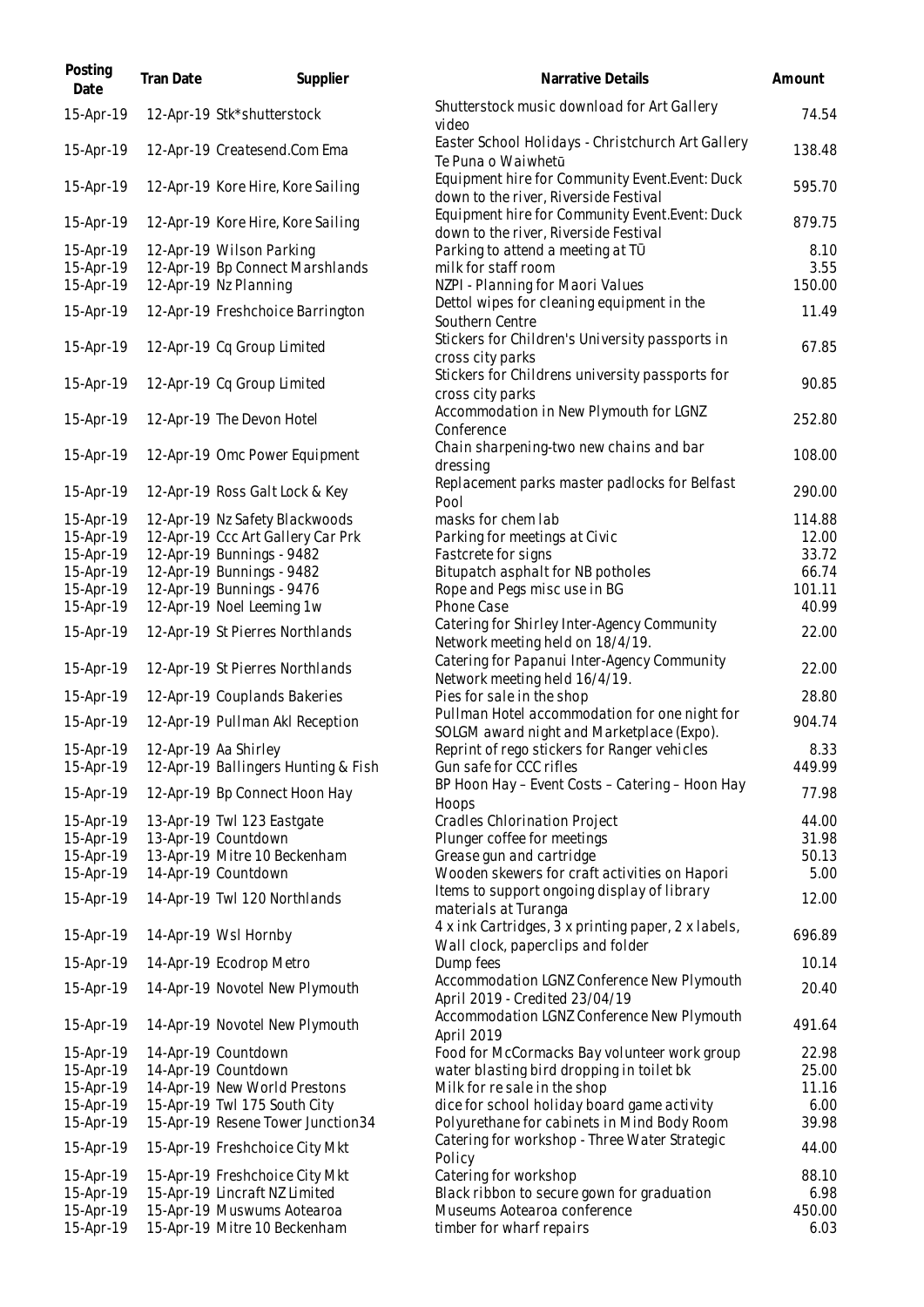| Posting<br>Date        | Tran Date        | Supplier                                                         | Narrative Details                                                                            | Amount          |
|------------------------|------------------|------------------------------------------------------------------|----------------------------------------------------------------------------------------------|-----------------|
| 15-Apr-19              |                  | 15-Apr-19 Mitre 10 Beckenham                                     | Drymix concrete for signs install                                                            | 32.31           |
| 15-Apr-19              |                  | 15-Apr-19 Mitre 10 Mega Papanui                                  | Gloves, masks and batteries for torch for<br>confined space in retention tank at Jellie Park | 103.61          |
| 15-Apr-19              |                  | 15-Apr-19 Christchurch Art Galler                                | Purchase of Eileen Mayo products from Design<br>Store                                        | 15.00           |
| 15-Apr-19              |                  | 15-Apr-19 Ccc Parking                                            | H&S meeting                                                                                  | 5.15            |
| 15-Apr-19              |                  | 15-Apr-19 Mitre 10 Mega Papanui                                  | <b>QEII Park Hand Cleaner</b>                                                                | 117.91          |
| 16-Apr-19              |                  | 12-Apr-19 Hero Sushi Harboursi                                   | 2x staff lunch at conference                                                                 | 21.95           |
| 16-Apr-19              |                  | 13-Apr-19 Vmlakshmi Pty Ltd                                      | 1x staff lunch while at conference                                                           | 14.02           |
| 16-Apr-19              |                  | 14-Apr-19 Mbie-Ewrb                                              | Electrical Workers Registration                                                              | 250.00          |
| 16-Apr-19              |                  | 14-Apr-19 Parisi Harbourside                                     | Staff lunch at conference x1                                                                 | 13.04           |
| 16-Apr-19              |                  | 15-Apr-19 Wilson Parking                                         | Wilson Parking - Meeting                                                                     | 6.60            |
| 16-Apr-19              |                  | 15-Apr-19 Dropbox Krmrl5trxsq2                                   | Dropbox license to exchange large files with<br>external parties                             | 173.45          |
| 16-Apr-19              |                  | 15-Apr-19 Wilson Parking                                         | Parking for meeting at Civic                                                                 | 6.60            |
| 16-Apr-19              |                  | 15-Apr-19 Sp * Indiegamethemovie                                 | DVD for Indie Game: The Movie screening at the<br>gallery in May                             | 60.91           |
| 16-Apr-19              |                  | 15-Apr-19 Bunnings - 9476                                        | nuts & bolts to move counters onto new signage<br>poles                                      | 18.54           |
| 16-Apr-19              |                  | 15-Apr-19 Nz Safety Blackwoods                                   | Fire extinguisher + signage                                                                  | 172.50          |
| 16-Apr-19              | 15-Apr-19 Ca Anz |                                                                  | Attitude Makes a Difference - Webcast                                                        | 25.00           |
| 16-Apr-19              | 15-Apr-19 Ca Anz |                                                                  | Emerging Leaders - x3 Attendees                                                              | 90.00           |
| 16-Apr-19              |                  | 15-Apr-19 Nz Safety Blackwoods                                   | Insoles for boots and foot support                                                           | 17.76           |
| 16-Apr-19              |                  | 15-Apr-19 Createsend.Com Ema                                     | Christchurch Heritage Festival 2019                                                          | 15.94           |
| 16-Apr-19              |                  | 15-Apr-19 Bunnings - 9482                                        | Pegs Top Dry Blue x 4                                                                        | 14.94           |
| 16-Apr-19              |                  | 15-Apr-19 Rebel Christchurch                                     | Prizes for Playstation esports tournament during<br>school holidays                          | 39.98           |
| 16-Apr-19              |                  | 15-Apr-19 Wilson Parking                                         | Parking at Civic car park for meetings                                                       | 8.60            |
| 16-Apr-19              |                  | 15-Apr-19 Bunnings - 9482                                        | wall mounted key safe, screws                                                                | 88.30           |
| 16-Apr-19              |                  | 15-Apr-19 Brian Ford Engineering                                 | Stock Gate/Trailer                                                                           | 195.00          |
| 16-Apr-19              |                  | 15-Apr-19 Engineering New Zealand                                | Annual Renewal                                                                               | 115.00          |
| 16-Apr-19              |                  | 15-Apr-19 Storage Box - Papanui                                  | Give Gear Get Great Bins                                                                     | 39.99           |
| 16-Apr-19              |                  | 15-Apr-19 Storage Box - Papanui                                  | Give Gear Get Great Bins                                                                     | 70.00           |
| 16-Apr-19              |                  | 15-Apr-19 Sign Network Ltd                                       | Signs for use in education programme                                                         | 167.47          |
| 16-Apr-19              |                  | 15-Apr-19 Canterbury Playcentre                                  | Costumes for use in education programme                                                      | 851.20          |
| 16-Apr-19              |                  | 15-Apr-19 Dunedin Art Gallery                                    | Purchase of Gordon Walters book for the Gallery.                                             | 79.00           |
| 16-Apr-19<br>16-Apr-19 |                  | 15-Apr-19 Nz Safety Blackwoods<br>15-Apr-19 Shirley Optometrists | Garden gloves for collection team<br>Eye test with Shirley Optometrist                       | 321.26<br>51.75 |
| 16-Apr-19              |                  | 15-Apr-19 Pb Tech Online 09 5269200                              | Unitek Y-2155 10 Port USB Charging Station:<br>replacement                                   | 109.92          |
| 16-Apr-19              |                  | 15-Apr-19 Bunnings - 9482                                        | habitat work loop rd area willow tree                                                        | 78.05           |
| 16-Apr-19              |                  | 15-Apr-19 Pizza Hut - 762                                        | Pizza Hut Sydenham - Catering - Hoon Hay Hoops                                               | 66.00           |
| 16-Apr-19              |                  | 16-Apr-19 Pgg Wrightson Chch                                     | various chemicals and fertilisers for stock<br>maintenance                                   | 985.99          |
| 16-Apr-19              |                  | 16-Apr-19 Ccc Parking                                            | Parking whilst attending meeting at DCL<br>16.4.2019                                         | 2.50            |
| 16-Apr-19              |                  | 16-Apr-19 Twl 123 Eastgate                                       | <b>HELL Reading Promotions Clickers</b>                                                      | 24.00           |
| 16-Apr-19              |                  | 16-Apr-19 Pak N Save Wainoni                                     | Huggies Little Swimmers for Resale                                                           | 93.52           |
| 16-Apr-19              |                  | 16-Apr-19 Ccc Art Gallery Car Prk                                | Car Parking for Meeting at Civic                                                             | 4.00            |
| 16-Apr-19              | 16-Apr-19 Nziqs  |                                                                  | NZIQS Annual Membership                                                                      | 530.00          |
| 16-Apr-19              |                  | 16-Apr-19 Paper Plus Barrington                                  | Replacement Diary                                                                            | 24.98           |
| 16-Apr-19              |                  | 16-Apr-19 Mitre 10 Beckenham                                     | Screws for general building work                                                             | 41.79           |
| 16-Apr-19              |                  | 16-Apr-19 Pak N Save Riccarton                                   | kitchen supplies - toilet paper, washing liquid.                                             | 22.61           |
| 16-Apr-19              |                  | 16-Apr-19 Nova Cafe Dunedin                                      | Breakfast - Dunedin research trip                                                            | 45.80           |
| 16-Apr-19              |                  | 16-Apr-19 Xcm Group Limited                                      | 4 x pants                                                                                    | 318.55          |
| 16-Apr-19              |                  | 16-Apr-19 Flowers On Cashmere                                    | Wreath for Linwwod Cemetery Commemoration<br>on Sunday 21st April                            | 200.00          |
| 16-Apr-19              |                  | 16-Apr-19 Resene Lichfield St 031                                | Paint for tag removal or murals                                                              | 565.60          |
| 17-Apr-19              |                  | 12-Apr-19 Icc Sydney                                             | Personal charge in error - Reimbursed direct to<br>card 01/05/19                             | 4.91            |
| 17-Apr-19              |                  | 12-Apr-19 Radisson Hotel Syd                                     | 3x staff breakfasts while at conference                                                      | 81.73           |
| 17-Apr-19              |                  | 13-Apr-19 Radisson Hotel Syd                                     | 3x staff breakfast while on conference                                                       | 81.73           |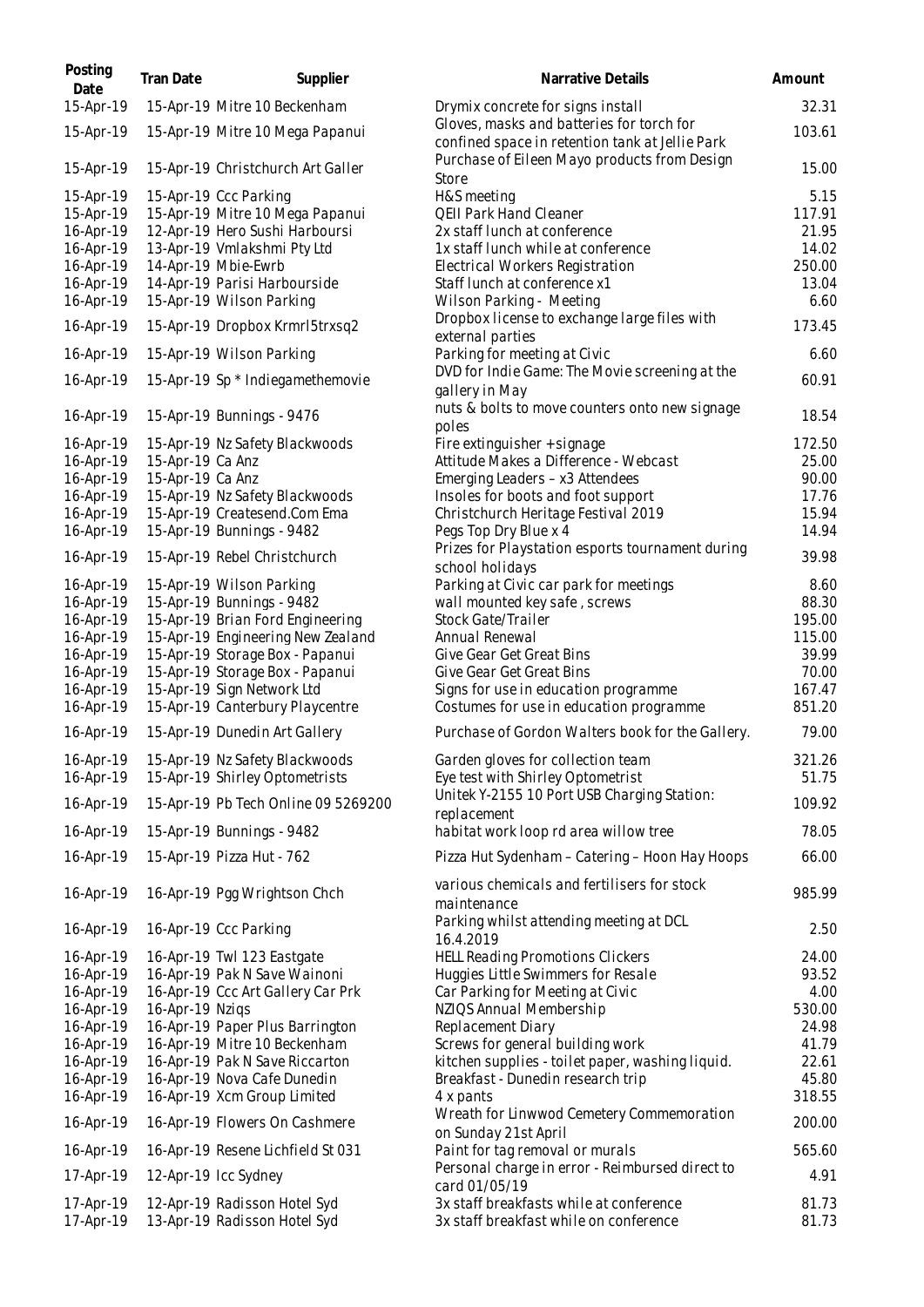| Posting<br>Date                     | Tran Date         | Supplier                                                                                      | Narrative Details                                                                                                                                           | Amount                   |
|-------------------------------------|-------------------|-----------------------------------------------------------------------------------------------|-------------------------------------------------------------------------------------------------------------------------------------------------------------|--------------------------|
| 17-Apr-19                           |                   | 14-Apr-19 Paypal *bwb Books                                                                   | Government for the Public Good - Book for SP                                                                                                                | 49.99                    |
| 17-Apr-19<br>17-Apr-19<br>17-Apr-19 |                   | 14-Apr-19 Radisson Hotel Syd<br>14-Apr-19 Emirates Leisure Retai<br>15-Apr-19 Paypal *ecoware | Policy Analysts Team<br>3x Staff breakfast while attending a conference<br>3x staff dinner will attending FILEX conference<br>ecoware cups for gallery bars | 81.73<br>92.36<br>171.35 |
| 17-Apr-19                           |                   | 15-Apr-19 The Devon Hotel                                                                     | Elected Member accommodation at CB Conference                                                                                                               | 582.90                   |
| 17-Apr-19                           |                   | 15-Apr-19 The Devon Hotel                                                                     | Elected Member accommodation at CB Conference                                                                                                               | 613.70                   |
|                                     |                   |                                                                                               |                                                                                                                                                             | 356.50                   |
| 17-Apr-19<br>17-Apr-19              |                   | 15-Apr-19 Paypal *fsn<br>15-Apr-19 Smartsign                                                  | Fire Evacuation Triaining<br>Card Stock Cards - WO                                                                                                          | 652.40                   |
| 17-Apr-19<br>17-Apr-19<br>17-Apr-19 | 15-Apr-19 Ash Air | 15-Apr-19 Careys Bay Historic Hotel<br>16-Apr-19 Wilson Parking                               | Dinner - Dunedin research trip<br>12 Month Service on CPRK6270 Compressor<br>Wilson Parking - Meeting                                                       | 83.50<br>391.86<br>12.60 |
| 17-Apr-19                           |                   | 16-Apr-19 Mitre 10 Mega Ferrymead                                                             | Rubber mats for downstairs showers at Lyttelton<br>Rec Centre                                                                                               | 98.53                    |
| 17-Apr-19                           |                   | 16-Apr-19 Dyers Road Itm                                                                      | In House Maintenance - WO                                                                                                                                   | 162.04                   |
| 17-Apr-19                           |                   | 16-Apr-19 Bridon New Zealand - Chch                                                           | Sump Pumps Repair - WO                                                                                                                                      | 507.55                   |
| 17-Apr-19<br>17-Apr-19              |                   | 16-Apr-19 Twl 123 Eastgate<br>16-Apr-19 Lollyshop                                             | Network Holiday Activities Resources<br>Holiday Activities Resources Network                                                                                | 9.00<br>44.85            |
| 17-Apr-19                           |                   | 16-Apr-19 Dunedin Art Gallery                                                                 | Supply of Saskia Leek image for Art Gallery                                                                                                                 | 143.00                   |
|                                     |                   |                                                                                               | Bulletin B.196<br>Take Charge Christchurch 2019 & KidsFest 2019 -                                                                                           |                          |
| 17-Apr-19                           |                   | 16-Apr-19 Westfield Gift Voucher                                                              | Crew Payment - Vouchers                                                                                                                                     | 500.00                   |
| 17-Apr-19                           |                   | 16-Apr-19 Wilson Parking                                                                      | Parking at Civic car park for meetings                                                                                                                      | 12.60                    |
| 17-Apr-19<br>17-Apr-19              |                   | 16-Apr-19 Ideal Electrical Syd<br>16-Apr-19 Secure Parking Nz                                 | halogen lamps<br>Parking for meeting                                                                                                                        | 246.10<br>6.00           |
| 17-Apr-19                           |                   | 16-Apr-19 Darfield Bakery                                                                     | Morning tea for farewell                                                                                                                                    | 79.00                    |
| 17-Apr-19                           |                   | 16-Apr-19 Kmart - Shirley                                                                     | Pegs for use in children's craft activity                                                                                                                   | 2.00                     |
| 17-Apr-19                           |                   | 16-Apr-19 Momona Garage                                                                       | top up of gas for rental car used for Hotere                                                                                                                | 75.02                    |
| 17-Apr-19                           |                   | 16-Apr-19 Bunnings - 9482                                                                     | research trip to Dunedin and Gore.<br>Door stops and Adhesive                                                                                               | 63.52                    |
| 17-Apr-19                           |                   | 16-Apr-19 Publishers Association                                                              | Entry fee for 2 books - Art-tastic and Us v Them -                                                                                                          | 260.34                   |
|                                     |                   |                                                                                               | in PANZ awards 2019                                                                                                                                         |                          |
| 17-Apr-19                           |                   | 16-Apr-19 Blacks Fasteners Lt                                                                 | Screws for Spin bike pedals                                                                                                                                 | 3.05                     |
| 17-Apr-19                           |                   | 16-Apr-19 Spectrum Lighting & Sound                                                           | Fix 24 Sec Shot clock wall display                                                                                                                          | 202.06                   |
| 17-Apr-19                           |                   | 16-Apr-19 Dawes Grain & Stock Fd                                                              | animal area seed for birds                                                                                                                                  | 58.00                    |
| 17-Apr-19<br>17-Apr-19              |                   | 16-Apr-19 Parsley And Sage<br>16-Apr-19 Parsley And Sage                                      | Catering for Community Board meeting.                                                                                                                       | 147.44<br>190.16         |
| 17-Apr-19                           |                   | 17-Apr-19 Lincraft NZ Limited                                                                 | Catering for Coomunity Board meeting<br>Craft purchases for Tūranga promotions                                                                              | 106.30                   |
| 17-Apr-19                           |                   | 17-Apr-19 Mitre 10 Mega Ferrymead                                                             | Purchases for Tūranga promotions in relation to                                                                                                             | 234.02                   |
|                                     |                   |                                                                                               | Matariki activities                                                                                                                                         |                          |
| 17-Apr-19                           |                   | 17-Apr-19 Ccc Parking                                                                         | CCC Parking - meeting<br>Plywood / customwood for storage units in Mind                                                                                     | 6.70                     |
| 17-Apr-19                           |                   | 17-Apr-19 Hampton & Co Ltd                                                                    | Body room                                                                                                                                                   | 675.45                   |
| 17-Apr-19                           |                   | 17-Apr-19 Ccc Parking                                                                         | parking for meeting at Civic                                                                                                                                | 3.60                     |
| 17-Apr-19                           |                   | 17-Apr-19 Happyhire                                                                           | Event Equipment Hire for Community Event. Event:<br>Avondale Fun Day.Date: Sunday 5th May 2019                                                              | 307.50                   |
| 17-Apr-19                           |                   | 17-Apr-19 Mobil Woolston                                                                      | milk                                                                                                                                                        | 9.80                     |
| 17-Apr-19                           |                   | 17-Apr-19 Freshchoice City Mkt                                                                | Catering                                                                                                                                                    | 85.70                    |
| 17-Apr-19                           |                   | 17-Apr-19 Mitre 10 Beckenham                                                                  | Concrete easy mix-self tapping screws and timber<br>screws                                                                                                  | 195.38                   |
| 17-Apr-19                           |                   | 17-Apr-19 Mitre 10 Mega Hornby                                                                | pair of large bolt cutters for QE2 Pool                                                                                                                     | 164.00                   |
| 17-Apr-19                           |                   | 17-Apr-19 F2c*fmanz                                                                           | <b>FMANZ</b> fees                                                                                                                                           | 230.00                   |
| 17-Apr-19                           |                   | 17-Apr-19 Twl 178 Barrington                                                                  | Paper cups for holiday maker space activity                                                                                                                 | 6.00                     |
| 17-Apr-19                           |                   | 17-Apr-19 Pakn Save Rangiora                                                                  | Grocery items for resale in the shop<br>car parking whilst at Otago University Library                                                                      | 61.27                    |
| 18-Apr-19                           |                   | 15-Apr-19 Dunedin City Council                                                                | researching Ralph Hotere's prints at Otakou<br>press.                                                                                                       | 2.50                     |
| 18-Apr-19                           |                   | 16-Apr-19 Justins Active Managem                                                              | New Zealand Fitness Industry Leaders Roundtable                                                                                                             | 211.28                   |
| 18-Apr-19<br>18-Apr-19              |                   | 16-Apr-19 Axure Software<br>16-Apr-19 Swiftype.Com                                            | ITDC Axure mthly sub 2019-04<br>ITDC Swiftype mthly sub 2019-05                                                                                             | 148.68<br>301.91         |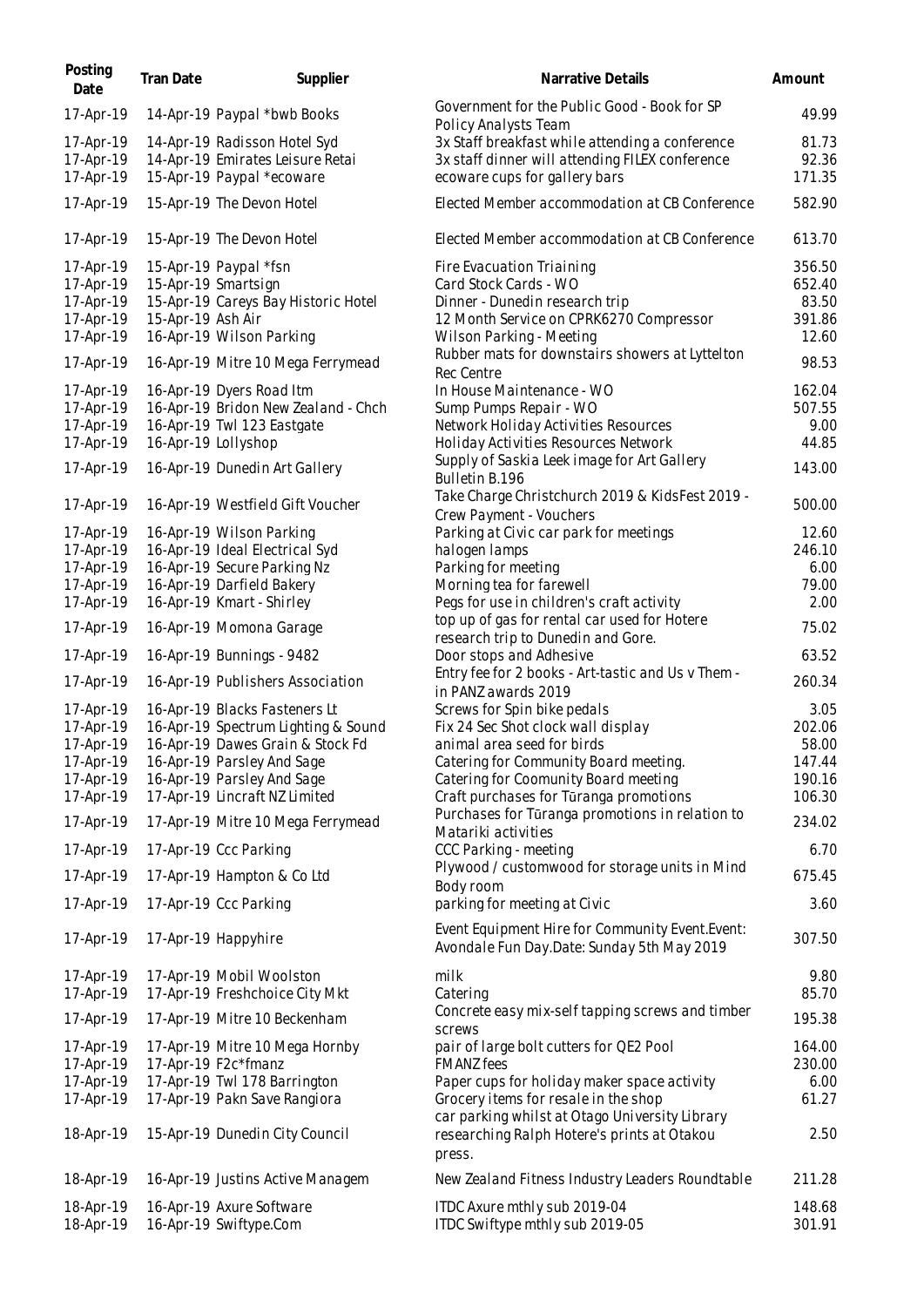| Posting<br>Date        | Tran Date | Supplier                                                          | Narrative Details                                                                                | Amount             |
|------------------------|-----------|-------------------------------------------------------------------|--------------------------------------------------------------------------------------------------|--------------------|
| 18-Apr-19<br>18-Apr-19 |           | 16-Apr-19 Apple New Zealand<br>17-Apr-19 Wilson Parking           | Apple - 11 x USB charge cables - replacement<br>Wilson Parking - Meeting                         | 385.00<br>4.60     |
| 18-Apr-19              |           | 17-Apr-19 Bunnings - 9476                                         | Padlock purchase for Environmental Health Team                                                   | 17.98              |
| 18-Apr-19              |           | 17-Apr-19 Couplands Bakeries                                      | Catering costs for Leaving function                                                              | 61.95              |
| 18-Apr-19              |           | 17-Apr-19 Parsley And Sage                                        | Catering for April 2019 FWH Community Liaison<br>Meeting                                         | 200.10             |
| 18-Apr-19<br>18-Apr-19 |           | 17-Apr-19 Mainland Fasteners Ltd<br>17-Apr-19 Dyers Road Itm      | In House Maintenance Scum Collectors<br>PPE Jacket - Workshop Consumables                        | 74.46<br>210.71    |
| 18-Apr-19              |           | 17-Apr-19 Bunnings - 9476                                         | Mini rollers for Mind body plywood polyurethane<br>finish                                        | 19.98              |
| 18-Apr-19<br>18-Apr-19 |           | 17-Apr-19 Secure Parking Nz<br>17-Apr-19 Secure Parking Nz        | Parking for meetings in town<br>Parking for meetings in town                                     | 6.00<br>6.00       |
| 18-Apr-19              |           | 17-Apr-19 Victoria University                                     | Training - Trends in Employment Agreements and<br>Employment Law Update 2019                     | 488.75             |
| 18-Apr-19              |           | 17-Apr-19 Createsend.Com Ema                                      | Resource Consents newsletter - 18 April 2019                                                     | 11.86              |
| 18-Apr-19              |           | 17-Apr-19 Safetyvests Co Nz                                       | New safety vests for students for on-road cycling.<br>Replacements for broken and damaged vests. | 127.83             |
| 18-Apr-19<br>18-Apr-19 |           | 17-Apr-19 Wilson Parking<br>17-Apr-19 Ccc Parking                 | Parking at Civic car park for meetings<br>Parking for Young Adults Network Meeting               | 20.60<br>5.50      |
| 18-Apr-19              |           | 17-Apr-19 Bunnings - 9482                                         | New extension duster, microfiber covers,<br>squeeqees                                            | 49.83              |
| 18-Apr-19              |           | 17-Apr-19 Nz Safety Blackwoods                                    | Safety clothing and equipment                                                                    | 329.17             |
| 18-Apr-19              |           | 17-Apr-19 Bunnings - 9476                                         | Gardening trugs, graffiti cleaning products<br>Hire of tripod, winch and harnesses for confined  | 149.26             |
| 18-Apr-19              |           | 17-Apr-19 R & S Trade Group Ltd                                   | space entry at Jellie Park                                                                       | 241.58             |
| 18-Apr-19<br>18-Apr-19 |           | 17-Apr-19 Hirepool Ltd Ma<br>17-Apr-19 Hirepool Ltd Ma            | Credit Voucher Hirepool Ltd Ma<br>hire of rotary hoe for bedding                                 | $-88.05$<br>200.00 |
| 18-Apr-19              |           | 17-Apr-19 Bunnings - 9476                                         | Security Screwdriver set - used with Projector at<br>UR.                                         | 24.95              |
| 18-Apr-19              |           | 17-Apr-19 Mr Blinds                                               | Roller blinds for Pioneer Den                                                                    | 1013.15            |
| 18-Apr-19<br>18-Apr-19 |           | 17-Apr-19 Bp Connect Marshlands<br>17-Apr-19 Ross Galt Lock & Key | milk for smoko room bottle lake staff<br>Padlocks for BLFP                                       | 12.25<br>708.00    |
| 18-Apr-19              |           | 17-Apr-19 Canterbury Landscape Supp                               | QEII Park No2 Ground top soil                                                                    | 118.80             |
| 18-Apr-19              |           | 18-Apr-19 The West End Express Ma                                 | Catering costs for Leaving function                                                              | 13.97              |
| 18-Apr-19              |           | 18-Apr-19 Pak N Save Wainoni                                      | Photoshoot Winter Season Huraina - Thank you to<br>models                                        | 66.96              |
| 18-Apr-19              |           | 18-Apr-19 Larson Juhl                                             | <b>Exhibitions Gear</b>                                                                          | 276.90             |
| 18-Apr-19              |           | 18-Apr-19 Halswell Service Centre                                 | Elected Member Parking Coupons                                                                   | 31.00              |
| 18-Apr-19              |           | 18-Apr-19 New World South City                                    | farewell function catering                                                                       | 410.00             |
| 18-Apr-19              |           | 18-Apr-19 Twl 175 South City                                      | Easter eggs for customer promotion Easter Egg<br>hunt, in conjunction with Imagination Station   | 12.00              |
| 18-Apr-19              |           | 18-Apr-19 Armstrong Locksmiths                                    | Halls Master Key                                                                                 | 19.71              |
| 18-Apr-19              |           | 18-Apr-19 Wsl Papanui                                             | Dishwashing liquid required for staffroom                                                        | 3.49               |
| 18-Apr-19<br>18-Apr-19 |           | 18-Apr-19 Mitre 10 Mega Ferrymead<br>18-Apr-19 Gardenmakers       | Methylated Spirits<br>Materials for volunteer planting in Connal                                 | 9.96<br>24.75      |
|                        |           |                                                                   | Reserve                                                                                          |                    |
| 18-Apr-19              |           | 18-Apr-19 New World Halswell                                      | Riccarton Network Meeting, Meeting costs                                                         | 15.47              |
| 18-Apr-19<br>18-Apr-19 |           | 18-Apr-19 Hampton & Co Ltd<br>18-Apr-19 Battery Masta Ltd         | MDF for buiding exhibition display furniture<br>Truck battery key                                | 269.68<br>5.00     |
| 18-Apr-19              |           | 18-Apr-19 Relish Catering                                         | Catering for 15 April Banks Peninsula Community<br>Board meeting                                 | 280.14             |
| 18-Apr-19              |           | 18-Apr-19 Gordon Harris Chch                                      | various materials for exhibitions - scalpels,<br>double-sided tape, card and foamboard           | 64.25              |
| 18-Apr-19              |           | 18-Apr-19 Cq Group Limited                                        | Paper roll activity for Art Train interactive                                                    | 405.53             |
| 18-Apr-19              |           | 18-Apr-19 New World South City                                    | Food for leaving function                                                                        | 230.00             |
| 18-Apr-19              |           | 18-Apr-19 Placemakers Riccarton                                   | Safety boots for Plant Collection Team member                                                    | 100.00             |
| 18-Apr-19              |           | 18-Apr-19 Freshchoice Barrington                                  | Ping Pong Balls for Holiday Maker Space Activity                                                 | 10.36              |
| 18-Apr-19              |           | 18-Apr-19 Vendella International                                  | tea, coffee, milk, hot choc for accommodation                                                    | 232.57             |
| 18-Apr-19<br>23-Apr-19 |           | 18-Apr-19 Paper Plus South City<br>16-Apr-19 Pleasant Solutions   | Stationery: Dictionary/Thesaurus<br>ITTI Pleasant Password 125 users 3 years                     | 21.00<br>2429.74   |

| Narrative Details                                                                                                                                                                                                      | Amount                                                 |
|------------------------------------------------------------------------------------------------------------------------------------------------------------------------------------------------------------------------|--------------------------------------------------------|
| Apple - 11 x USB charge cables - replacement<br>Wilson Parking - Meeting                                                                                                                                               | 385.00<br>4.60                                         |
| Padlock purchase for Environmental Health Team                                                                                                                                                                         | 17.98                                                  |
| Catering costs for Leaving function<br>Catering for April 2019 FWH Community Liaison<br>Meeting                                                                                                                        | 61.95<br>200.10                                        |
| In House Maintenance Scum Collectors<br>PPE Jacket - Workshop Consumables<br>Mini rollers for Mind body plywood polyurethane<br>finish                                                                                 | 74.46<br>210.71<br>19.98                               |
| Parking for meetings in town<br>Parking for meetings in town<br>Training - Trends in Employment Agreements and<br>Employment Law Update 2019                                                                           | 6.00<br>6.00<br>488.75                                 |
| Resource Consents newsletter - 18 April 2019                                                                                                                                                                           | 11.86                                                  |
| New safety vests for students for on-road cycling.<br>Replacements for broken and damaged vests.                                                                                                                       | 127.83                                                 |
| Parking at Civic car park for meetings<br>Parking for Young Adults Network Meeting<br>New extension duster, microfiber covers,                                                                                         | 20.60<br>5.50<br>49.83                                 |
| squeeqees<br>Safety clothing and equipment<br>Gardening trugs, graffiti cleaning products<br>Hire of tripod, winch and harnesses for confined                                                                          | 329.17<br>149.26<br>241.58                             |
| space entry at Jellie Park<br>Credit Voucher Hirepool Ltd Ma<br>hire of rotary hoe for bedding                                                                                                                         | $-88.05$<br>200.00                                     |
| Security Screwdriver set - used with Projector at<br>UR.                                                                                                                                                               | 24.95                                                  |
| Roller blinds for Pioneer Den<br>milk for smoko room bottle lake staff<br>Padlocks for BLFP<br>QEII Park No2 Ground top soil<br>Catering costs for Leaving function<br>Photoshoot Winter Season Huraina - Thank you to | 1013.15<br>12.25<br>708.00<br>118.80<br>13.97<br>66.96 |
| models<br><b>Exhibitions Gear</b><br><b>Elected Member Parking Coupons</b>                                                                                                                                             | 276.90<br>31.00                                        |
| farewell function catering<br>Easter eggs for customer promotion Easter Egg                                                                                                                                            | 410.00<br>12.00                                        |
| hunt, in conjunction with Imagination Station<br>Halls Master Key<br>Dishwashing liquid required for staffroom<br>Methylated Spirits                                                                                   | 19.71<br>3.49<br>9.96                                  |
| Materials for volunteer planting in Connal<br>Reserve                                                                                                                                                                  | 24.75                                                  |
| Riccarton Network Meeting, Meeting costs<br>MDF for buiding exhibition display furniture<br>Truck battery key                                                                                                          | 15.47<br>269.68<br>5.00                                |
| Catering for 15 April Banks Peninsula Community<br>Board meeting                                                                                                                                                       | 280.14                                                 |
| various materials for exhibitions - scalpels,<br>double-sided tape, card and foamboard                                                                                                                                 | 64.25                                                  |
| Paper roll activity for Art Train interactive<br>Food for leaving function<br>Safety boots for Plant Collection Team member                                                                                            | 405.53<br>230.00<br>100.00                             |
| Ping Pong Balls for Holiday Maker Space Activity                                                                                                                                                                       | 10.36                                                  |
| tea, coffee, milk, hot choc for accommodation<br>Stationery: Dictionary/Thesaurus<br>ITTI Pleasant Password 125 users 3 years                                                                                          | 232.57<br>21.00<br>2429.74                             |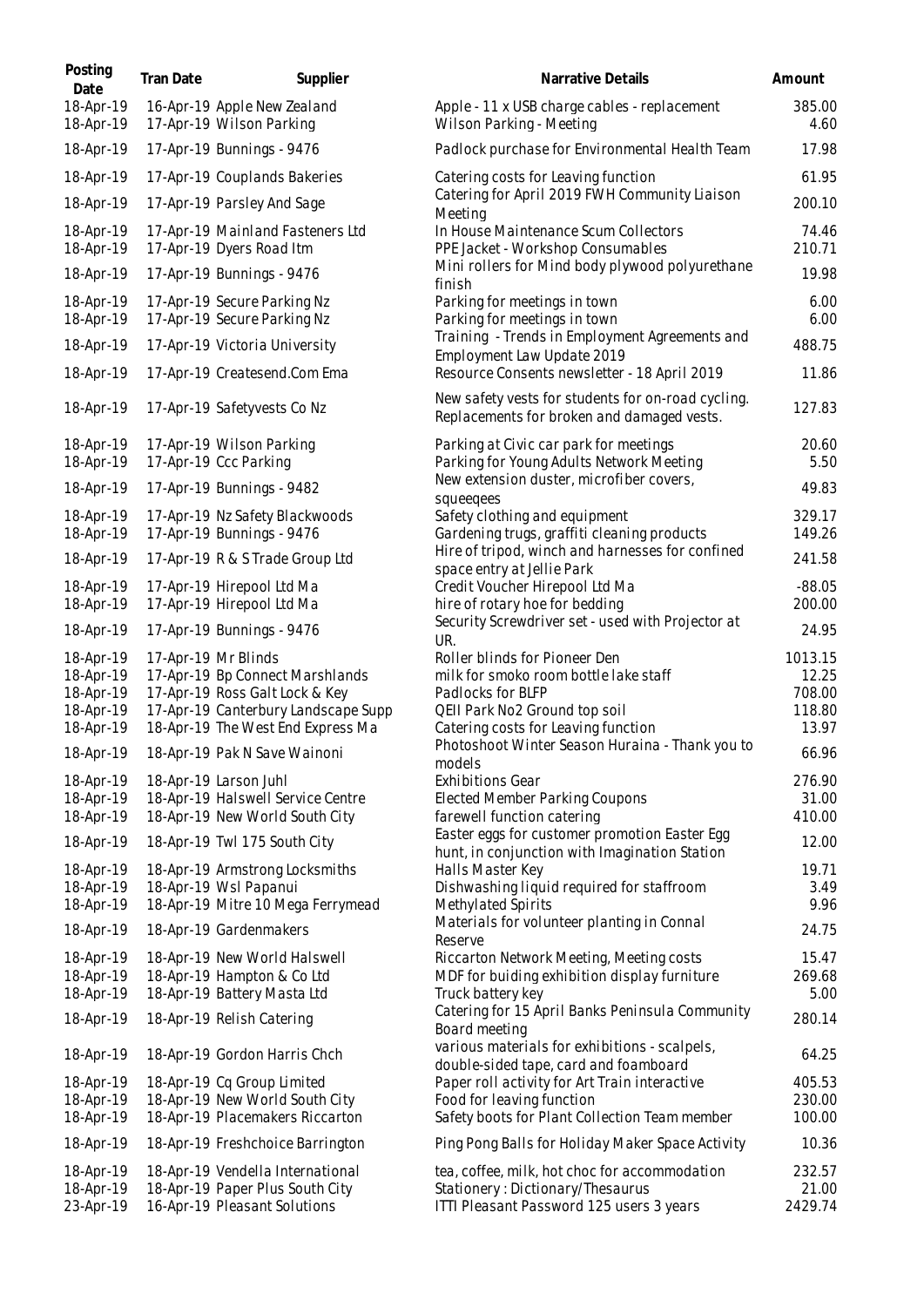| Posting<br>Date        | Tran Date          | Supplier                                                            | Narrative Details                                                                  | Amount           |
|------------------------|--------------------|---------------------------------------------------------------------|------------------------------------------------------------------------------------|------------------|
| 23-Apr-19              |                    | 16-Apr-19 Christchurch Airport                                      | CH Airport Parking - attendance at Wellington<br>Water Conference on 16 April 2019 | 30.00            |
| 23-Apr-19              | 17-Apr-19 Ash Air  |                                                                     | compressor service and new hose and regulator                                      | 166.18           |
| 23-Apr-19              |                    | 17-Apr-19 Fulcrumapp.Com                                            | <b>Fulcrum Additional User</b>                                                     | 18.82            |
| 23-Apr-19              |                    | 17-Apr-19 Wilson Parking                                            | Parking while attending meeting in Turanga                                         | 6.60             |
| 23-Apr-19              |                    | 17-Apr-19 Paypal *bloomlearn                                        | 2 x Webinar for Professional Development                                           | 31.05            |
| 23-Apr-19              |                    | 17-Apr-19 Lucidchart.Com/Charge                                     | Fee for flow charts                                                                | 91.11            |
| 23-Apr-19              |                    | 18-Apr-19 Bunnings - 9482                                           | roller blind dust masks sand paper hand cleaner<br>batteies                        | 284.15           |
| 23-Apr-19              |                    | 18-Apr-19 Wilson Parking                                            | Wwilson Parking - Meeting                                                          | 10.60            |
| 23-Apr-19              |                    | 18-Apr-19 Aa Motoring Services                                      | purchase of AA driving reports                                                     | 45.00            |
| 23-Apr-19              |                    | 18-Apr-19 Fosters Outdoor Power                                     | service backpack blower - plant1718                                                | 203.58           |
| 23-Apr-19              |                    | 18-Apr-19 Fab Plastics Limited                                      | Plastic holders for hazard folders for numerous                                    | 717.31           |
|                        |                    |                                                                     | facilities                                                                         |                  |
| 23-Apr-19              |                    | 18-Apr-19 Fliway United Parcel                                      | <b>Customs Entry Tags</b>                                                          | 175.35           |
| 23-Apr-19              |                    | 18-Apr-19 Workplace Safety Sup                                      | H & S Consumables - WO                                                             | 305.84           |
| 23-Apr-19              |                    | 18-Apr-19 Eqmont Commercial Lt M/O                                  | gloves for staff                                                                   | 105.14           |
| 23-Apr-19              |                    | 18-Apr-19 Bunnings - 9476                                           | Masking tape for closing of smell in Fitness                                       | 47.74            |
|                        |                    |                                                                     | studio floor re polish                                                             |                  |
| 23-Apr-19              |                    | 18-Apr-19 Jazz Print Ltd                                            | <b>Exhibition Costs</b>                                                            | 331.20           |
| 23-Apr-19              |                    | 18-Apr-19 Officemax                                                 | Pink shirt day promo for Wellbeing Group                                           | 8.05             |
| 23-Apr-19              |                    | 18-Apr-19 Officemax                                                 | Health & Safety - pencil grips for prevention of<br><b>DPI</b>                     | 11.50            |
| 23-Apr-19              |                    | 18-Apr-19 Createsend.Com Ema                                        | Central city transport update - April 2019                                         | 8.28             |
| 23-Apr-19              |                    | 18-Apr-19 Createsend.Com Ema                                        | Bays Area Skate Project                                                            | 8.47             |
| 23-Apr-19              |                    | 18-Apr-19 Createsend.Com Ema                                        | Newsline 18/04/2019                                                                | 51.27            |
| 23-Apr-19              |                    | 18-Apr-19 Nz Safety Blackwoods                                      | PPE                                                                                | 24.95            |
| 23-Apr-19              |                    | 18-Apr-19 Storage Box - Papanui                                     | Give Gear Get Great bins                                                           | 329.97           |
| 23-Apr-19              | 18-Apr-19 Allterra |                                                                     | Antennas for Robo 1 and 2 replaced                                                 | 115.00           |
| 23-Apr-19              | 18-Apr-19 Allterra |                                                                     | Equipment Hire - Robotic Total Station Controller                                  | 1104.00          |
| 23-Apr-19              |                    | 18-Apr-19 Sifco Fastening Solutions                                 | Brads for workshop brad guns                                                       | 126.50           |
| 23-Apr-19              |                    | 18-Apr-19 Mitre 10 Mega Ferrymead                                   | Bag for CCC scope & tripod                                                         | 34.98            |
| 23-Apr-19              |                    | 18-Apr-19 Fosters Outdoor Power                                     | File holders and 20" Chain Loop 3/8 36RMC                                          | 263.99           |
| 23-Apr-19              |                    | 18-Apr-19 The Rockpool                                              | Leaving Catering                                                                   | 80.00            |
| 23-Apr-19              |                    | 18-Apr-19 Ross Galt Lock & Key                                      | Bi Lock Key                                                                        | 16.00            |
| 23-Apr-19              |                    | 18-Apr-19 Bunnings - 9482                                           | Door stop, spanner, hex key and adapter                                            | 42.90            |
| 23-Apr-19              |                    | 18-Apr-19 Bridon New Zealand - Chch                                 | Wheriko Exhibition                                                                 | 107.16           |
| 23-Apr-19              |                    | 18-Apr-19 Smiths Hire                                               | QEII Park tractor Hire Ascot Field                                                 | 180.00           |
| 23-Apr-19              |                    | 18-Apr-19 Canterbury Landscape Supp                                 | QEII Park No2 Ground top soil                                                      | 237.60           |
| 23-Apr-19              |                    | 18-Apr-19 Mister Minit Merivale                                     | Key tags/labels                                                                    | 14.00            |
| 23-Apr-19              |                    | 18-Apr-19 Whitcoulls-Mrv                                            | Christchurch / Canterbury Maps                                                     | 24.47            |
| 23-Apr-19              |                    | 18-Apr-19 Bunnings - 9476                                           | Step ladder                                                                        | 45.00            |
| 23-Apr-19              |                    | 19-Apr-19 Sitepoint Premium                                         | Monthly software licence - Libraries                                               | 148.62           |
| 23-Apr-19              |                    | 19-Apr-19 Audioblocks 855-766-7764                                  | Audioblocks annual subscription                                                    | 228.29           |
| 23-Apr-19              |                    | 19-Apr-19 Jotform Inc.                                              | JotForm Bronze Monthly Health & Safety reporting                                   | 29.11            |
|                        |                    |                                                                     | tool for Contractors                                                               |                  |
| 23-Apr-19              |                    | 20-Apr-19 Mitre 10 Mega Ferrymead<br>20-Apr-19 Voyager Internet Ltd | In House Maintenance                                                               | 19.98            |
| 23-Apr-19<br>23-Apr-19 |                    | 20-Apr-19 Modica Group Limited                                      | Bulletin messaging EOC CDEM<br>Invoice for debt recovery reminder texts            | 111.69<br>136.96 |
|                        |                    |                                                                     | Westfield voucher - payment for photography at                                     |                  |
| 23-Apr-19              |                    | 20-Apr-19 Westfield Gift Voucher                                    | 2019 Spreydon-Cashmere Edible Garden Award                                         | 100.00           |
| 23-Apr-19              |                    | 21-Apr-19 Ecodrop Metro                                             | ceremony<br>Dump fees                                                              | 10.14            |
| 23-Apr-19              |                    | 23-Apr-19 Weld Worx Ltd                                             | Workshop Consumables - WO                                                          | 36.80            |
| 23-Apr-19              |                    | 23-Apr-19 Weldplus                                                  | Workshop Consumables - WO                                                          | 137.04           |
| 23-Apr-19              |                    | 23-Apr-19 Spotlight Stores NZ Ltd                                   | Stainless Pins for Sophie bannan artwork                                           | 21.00            |
|                        |                    |                                                                     | installation                                                                       |                  |
| 23-Apr-19              |                    | 23-Apr-19 Jaycar Pty Ltd                                            | Cables for I-Pads for DPAG Touring exhibition                                      | 153.60           |
| 23-Apr-19              |                    | 23-Apr-19 Lincraft NZ Limited<br>23-Apr-19 Stuff Media (Ps)         | Lincraft - Exhibition Gear<br>Daily Newspaper delivery Taiora QEII                 | 113.39           |
| 23-Apr-19<br>23-Apr-19 |                    | 23-Apr-19 Stuff Media (Ps)                                          | Daily newspaper delivery Graham Condon                                             | 48.80<br>50.15   |
| 23-Apr-19              |                    | 23-Apr-19 Stuff Ps Recurring                                        | The Press subscription                                                             | 50.70            |
| 23-Apr-19              |                    | 23-Apr-19 Stuff Ps Recurring                                        | The Press subscription                                                             | 55.47            |
|                        |                    |                                                                     |                                                                                    |                  |